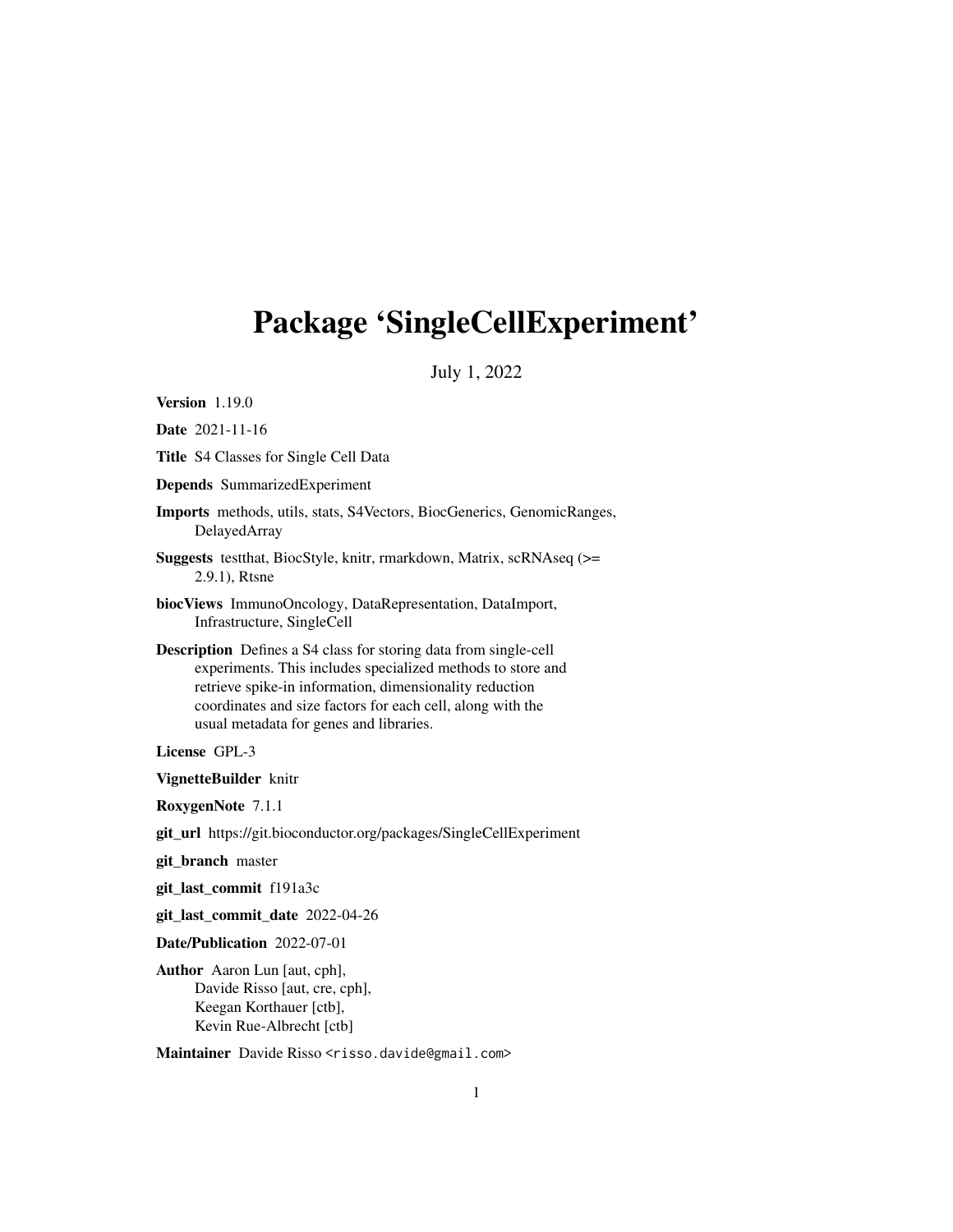## <span id="page-1-0"></span>R topics documented:

| Index | 41 |
|-------|----|

<span id="page-1-1"></span>altExps *Alternative Experiment methods*

### <span id="page-1-2"></span>**Description**

In some experiments, different features must be normalized differently or have different row-level metadata. Typical examples would be for spike-in transcripts in plate-based experiments and antibody or CRISPR tags in CITE-seq experiments. These data cannot be stored in the main assays of the [SingleCellExperiment](#page-30-1) itself. However, it is still desirable to store these features *somewhere* in the SingleCellExperiment. This simplifies book-keeping in long workflows and ensure that samples remain synchronised.

To facilitate this, the [SingleCellExperiment](#page-30-1) class allows for "alternative Experiments". Nested [SummarizedExperiment-](#page-0-0)class objects are stored inside the SingleCellExperiment object x, in a manner that guarantees that the nested objects have the same columns in the same order as those in x. Methods are provided to enable convenient access to and manipulation of these alternative Experiments. Each alternative Experiment should contain experimental data and row metadata for a distinct set of features.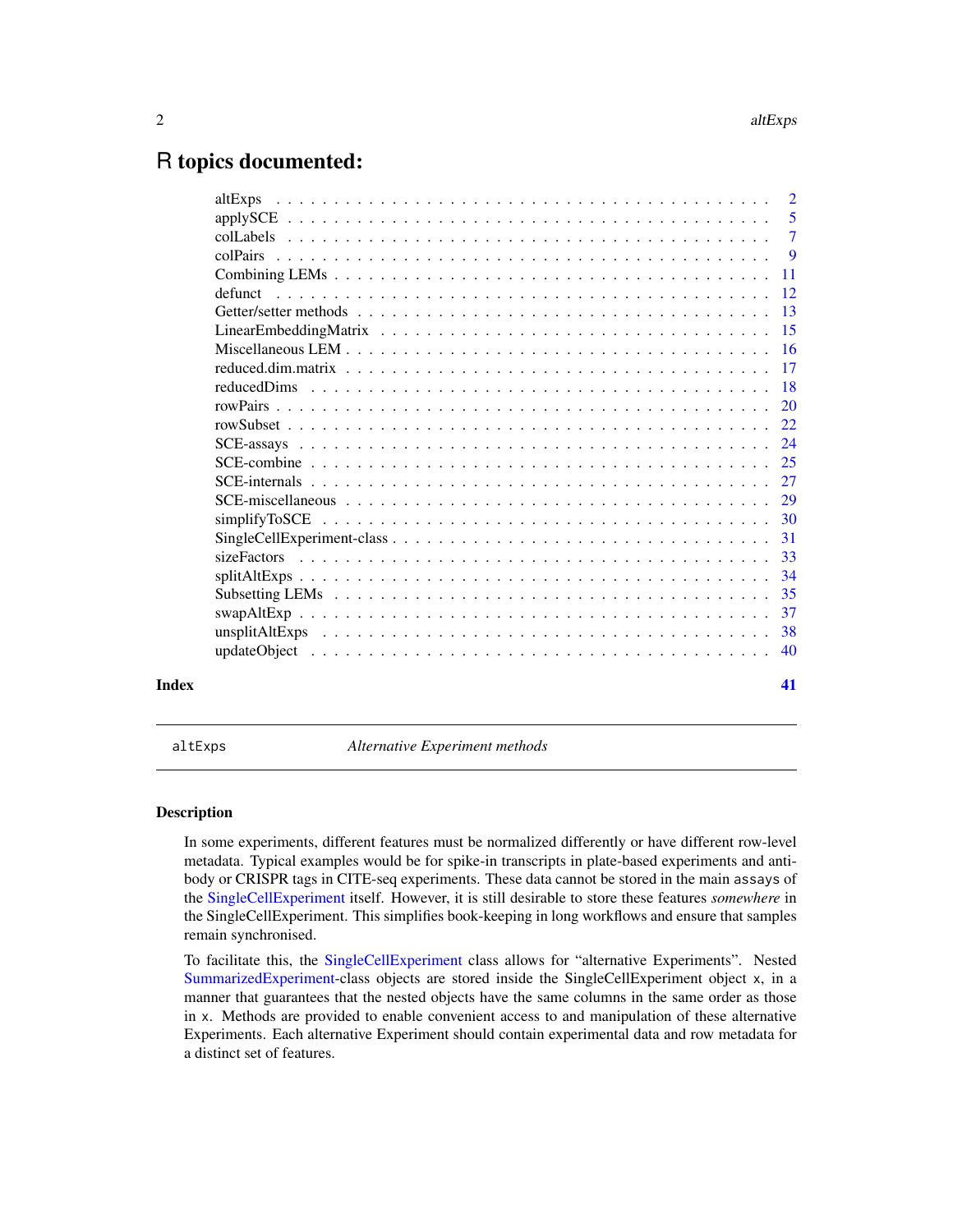#### <span id="page-2-0"></span>altExps 3

### **Getters**

In the following examples, x is a [SingleCellExperiment](#page-30-1) object.

altExp(x, e, withDimnames=TRUE, withColData=FALSE): Retrieves a [SummarizedExperiment](#page-0-0) containing alternative features (rows) for all cells (columns) in x. e should either be a string specifying the name of the alternative Experiment in x to retrieve, or a numeric scalar specifying the index of the desired Experiment, defaulting to the first Experiment is missing.

If withDimnames=TRUE, the column names of the output object are set to colnames $(x)$ . In addition, if withColData=TRUE,  $\text{colData}(x)$  is cbinded to the front of the column data of the output object.

- $altExpNames(x)$ : Returns a character vector containing the names of all alternative Experiments in x. This is guaranteed to be of the same length as the number of results, though the names may not be unique.
- altExps(x, withDimnames=TRUE, withColData=FALSE): Returns a named [List](#page-0-0) of matrices containing one or more [SummarizedExperiment](#page-0-0) objects. Each object is guaranteed to have the same number of columns, in a 1:1 correspondence to those in x.

If withDimnames=TRUE, the column names of each output object are set to colnames(x). In addition, if withColData=TRUE, [colData\(](#page-0-0)x) is cbinded to the front of the column data of each output object.

### Single-object setter

altExp(x, e, withDimnames=TRUE, withColData=FALSE) <- value will add or replace an alternative Experiment in a [SingleCellExperiment](#page-30-1) object x. The value of e determines how the result is added or replaced:

- If e is missing, value is assigned to the first result. If the result already exists, its name is preserved; otherwise it is given a default name "unnamed1".
- If e is a numeric scalar, it must be within the range of existing results, and value will be assigned to the result at that index.
- If e is a string and a result exists with this name, value is assigned to to that result. Otherwise a new result with this name is append to the existing list of results.

value is expected to be a SummarizedExperiment object with number of columns equal to  $ncol(x)$ . Alternatively, if value is NULL, the alternative Experiment at e is removed from the object.

If withDimnames=TRUE, the column names of value are checked against those of x. A warning is raised if these are not identical, with the only exception being when value=NULL. This is inspired by the argument of the same name in assay <-.

If withColData=TRUE, we assume that the left-most columns of colData(value) are identical to colData(x). If so, these columns are removed, effectively reversing the withColData=TRUE setting for the altExp getter. Otherwise, a warning is raised.

#### Other setters

In the following examples, x is a [SingleCellExperiment](#page-30-1) object.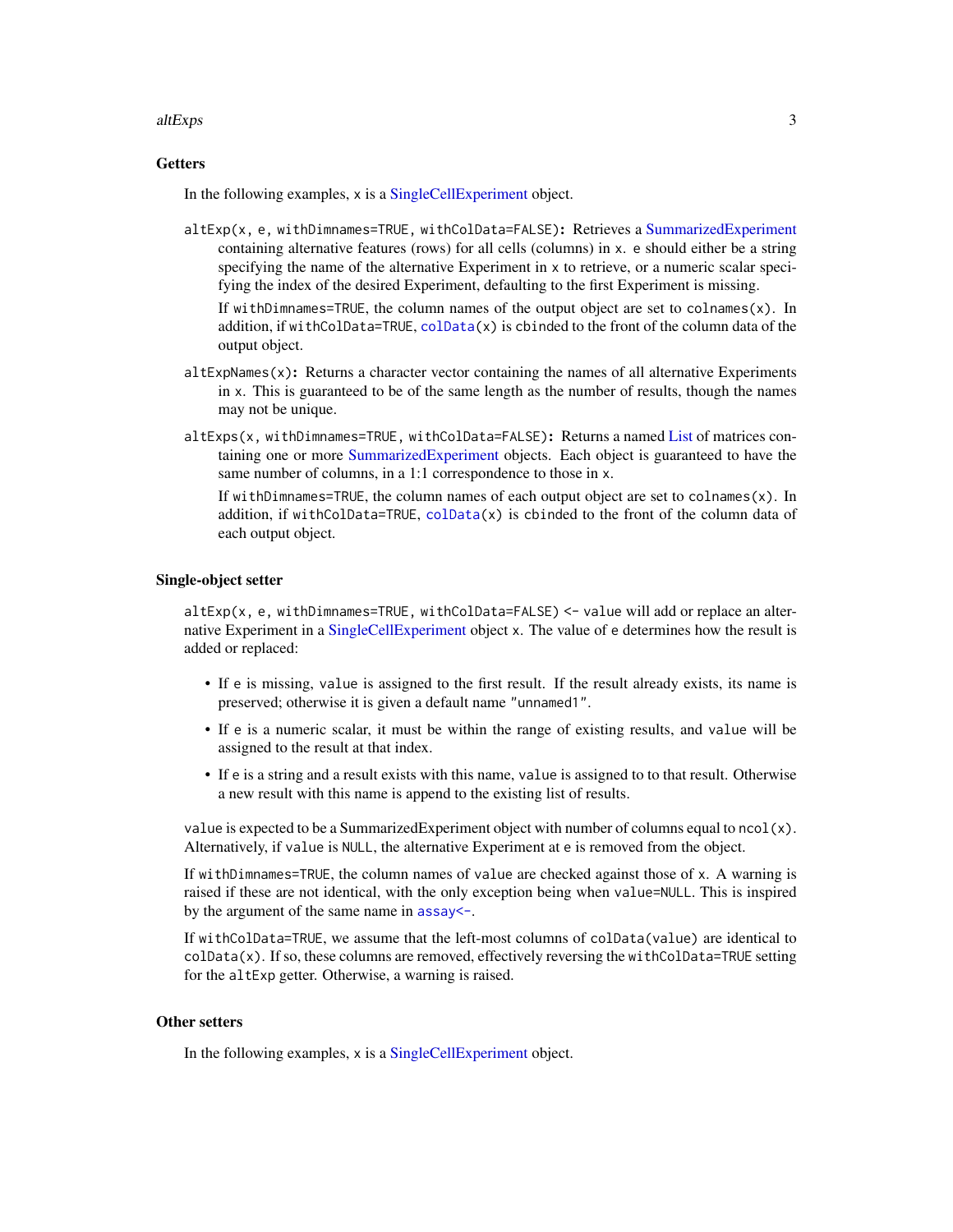<span id="page-3-0"></span>altExps(x, withDimnames=TRUE, withColData=FALSE) <- value: Replaces all alterrnative Experiments in x with those in value. The latter should be a list-like object containing any number of SummarizedExperiment objects with number of columns equal to  $ncol(x)$ .

If value is named, those names will be used to name the alternative Experiments in x. Otherwise, unnamed results are assigned default names prefixed with "unnamed".

If value is NULL, all alternative Experiments in x are removed.

If value is a [Annotated](#page-0-0) object, any [metadata](#page-0-0) will be retained in  $altExpress(x)$ . If value is a [Vector](#page-0-0) object, any [mcols](#page-0-0) will also be retained.

If withDimnames=TRUE, the column names of each entry of value are checked against those of x. A warning is raised if these are not identical.

If withColData=TRUE, we assume that the left-most columns of the colData for each entry of value are identical to  $\text{colData}(x)$ . If so, these columns are removed, effectively reversing the withColData=TRUE setting for the altExps getter. Otherwise, a warning is raised.

altExpNames(x)  $\le$  value: Replaces all names for alternative Experiments in x with a character vector value. This should be of length equal to the number of results currently in x.

removeAltExps $(x)$  will remove all alternative Experiments from x. This has the same effect as  $altExpress(x) \leq NULL$  but may be more convenient as it directly returns a SingleCellExperiment.

#### Main Experiment naming

The alternative Experiments are naturally associated with names (e during assignment). However, we can also name the main Experiment in a [SingleCellExperiment](#page-30-1) x:

- mainExpName(x) <- value: Set the name of the main Experiment to a non-NA string value. This can also be used to unset the name if value=NULL.
- mainExpName $(x)$ : Returns a string containing the name of the main Experiment. This may also be NULL if no name is specified.

The presence of a non-NULL main Experiment name is helpful for functions like [swapAltExp](#page-36-1). An appropriate name is automatically added by functions like [splitAltExps](#page-33-1).

Note that, if a SingleCellExperiment is assigned as an alternative Experiment to another SingleCell-Experiment via  $altExp(x, e) < -$  value, no attempt is made to synchronize mainExpName(value) with e. In such cases, we suggest setting mainExpName(value) to NULL to avoid any confusion during interpretation.

#### Author(s)

Aaron Lun

### See Also

[splitAltExps](#page-33-1), for a convenient way of adding alternative Experiments from existing features.

[swapAltExp](#page-36-1), to swap the main and alternative Experiments.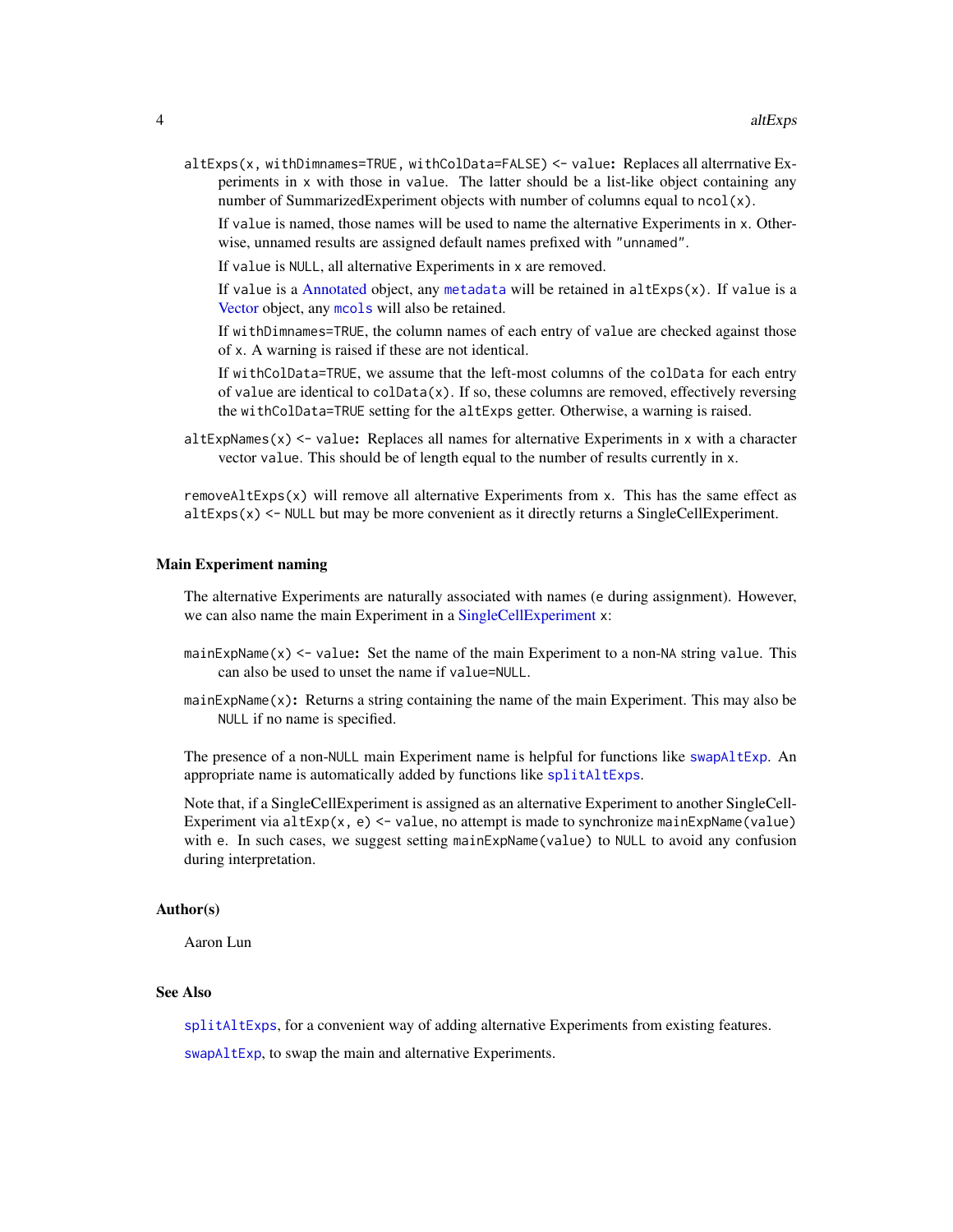#### <span id="page-4-0"></span>applySCE 5

### Examples

```
example(SingleCellExperiment, echo=FALSE) # Using the class example
dim(counts(sce))
# Mocking up some alternative Experiments.
se1 <- SummarizedExperiment(matrix(rpois(1000, 5), ncol=ncol(se)))
rowData(se1)$stuff <- sample(LETTERS, nrow(se1), replace=TRUE)
se2 <- SummarizedExperiment(matrix(rpois(500, 5), ncol=ncol(se)))
rowData(se2)$blah <- sample(letters, nrow(se2), replace=TRUE)
# Setting the alternative Experiments.
altExp(sce, "spike-in") <- se1
altExp(sce, "CRISPR") <- se2
# Getting alternative Experimental data.
altExpNames(sce)
altExp(sce, "spike-in")
altExp(sce, 2)
# Setting alternative Experimental data.
altExpNames(sce) <- c("ERCC", "Ab")
altExp(sce, "ERCC") <- se1[1:2,]
```
<span id="page-4-1"></span>applySCE *Applying over parts of a SingleCellExperiment*

|  |  |  | Applying over parts of a SingleCellExperiment |
|--|--|--|-----------------------------------------------|

### Description

Apply a function over the main and alternative Experiments of a [SingleCellExperiment.](#page-30-1)

#### Usage

```
applySCE(
 X,
  FUN,
  WHICH = altExpNames(X),...,
 MAIN.ARGS = list(),
 ALT.ARGS = list(),
  SIMPLIFY = TRUE
)
```
#### Arguments

| X          | A SingleCellExperiment object.          |
|------------|-----------------------------------------|
| <b>FUN</b> | A function to apply to each Experiment. |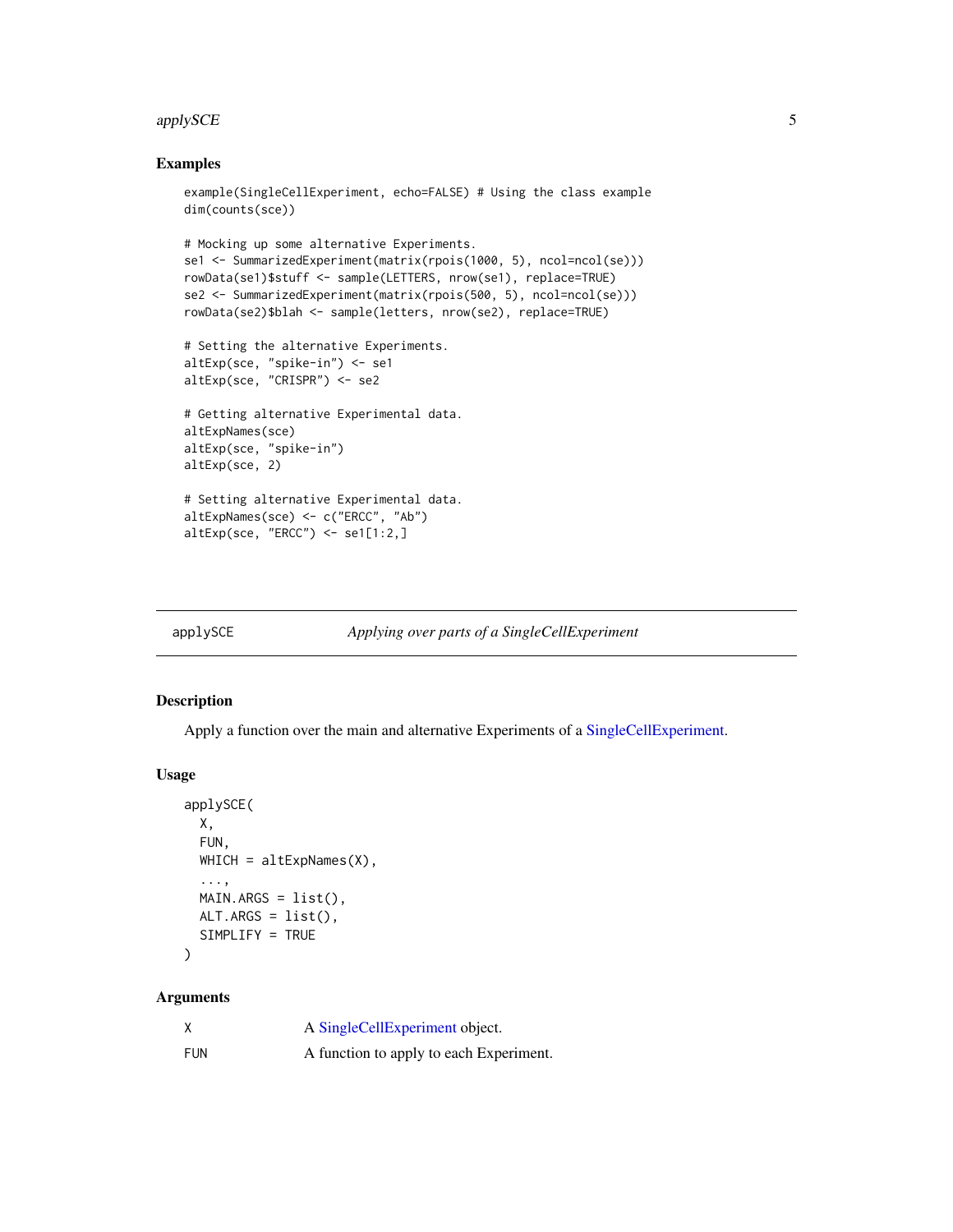<span id="page-5-0"></span>

| WHICH     | A character or integer vector containing the names or positions of alternative<br>Experiments to loop over.                                                              |
|-----------|--------------------------------------------------------------------------------------------------------------------------------------------------------------------------|
| $\ddots$  | Further (named) arguments to pass to all calls to FUN.                                                                                                                   |
| MAIN.ARGS | A named list of arguments to pass to FUN for the main Experiment only. Alter-<br>natively NULL, in which case the function is <i>not</i> applied to the main Experiment. |
| ALT.ARGS  | A named list where each entry is named after an alternative Experiment and<br>contains named arguments to use in FUN for that Experiment.                                |
| SIMPLIFY  | Logical scalar indicating whether the output should be simplified to a single<br>SingleCellExperiment.                                                                   |

#### Details

The behavior of this function is equivalent to creating a list containing X as the first entry and altExps $(X)$  in the subsequent entries, and then [lapply](#page-0-0)ing over this list with FUN and the specified arguments. In this manner, users can easily apply the same function to all the Experiments (main and alternative) in a [SingleCellExperiment](#page-30-1) object.

Arguments in ... are passed to all calls to FUN. Arguments in MAIN.ARGS are only used in the call to FUN on the main Experiment. Arguments in ALT.ARGS are passed to the call to FUN on the alternative Experiment of the same name. For the last two, any arguments therein will override arguments of the same name in ....

By default, looping is performed over all alternative Experiments, but the order and identities can be changed by setting WHICH. Values of WHICH should be unique if any simplification of the output is desired. If MAIN.ARGS=NULL, the main Experiment is ignored and the function is only applied to the alternative Experiments.

The default of SIMPLIFY=TRUE is intended as a user-level convenience when all calls to FUN return a SingleCellExperiment with the same number of columns, and WHICH itself contains no more than one reference to each alternative Experiment in x. Under these conditions, the results are collated into a single SingleCellExperiment for easier downstream manipulation.

### Value

In most cases or when SIMPLIFY=FALSE, a list is returned containing the output of FUN applied to each Experiment. If MAIN.ARGS is not NULL, the first entry corresponds to the result generated from the main Experiment; all other results are generated according to the entries specified in WHICH and are named accordingly.

If SIMPLIFY=TRUE and certain conditions are fulfilled, a SingleCellExperiment is returned where the results of FUN are mapped to the relevant main or alternative Experiments. This mirrors the organization of Experiments in X.

#### Developer note

When using this function inside other functions, developers should set SIMPLIFY=FALSE to guarantee consistent output for arbitrary WHICH. If simplification is necessary, the output of this function can be explicitly passed to [simplifyToSCE](#page-29-1), typically with warn.level=3 to throw an appropriate error if simplification is not possible.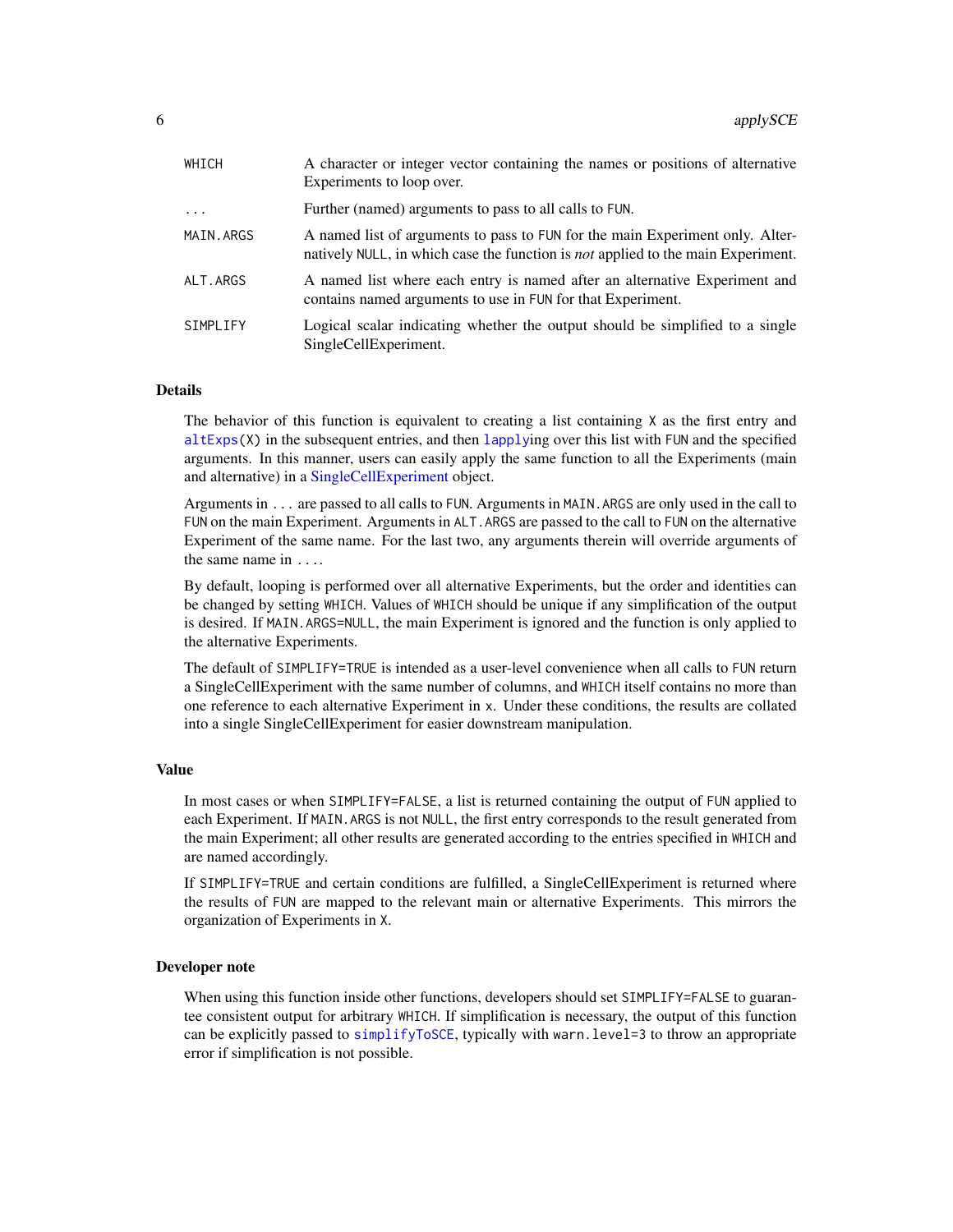#### <span id="page-6-0"></span>colLabels 7

#### Author(s)

Aaron Lun

### See Also

[simplifyToSCE](#page-29-1), which is used when SIMPLIFY=TRUE.

[altExps](#page-1-1), to manually extract the alternative Experiments for operations.

#### Examples

```
ncells <- 10
u <- matrix(rpois(200, 5), ncol=ncells)
sce <- SingleCellExperiment(assays=list(counts=u))
altExp(sce, "BLAH") <- SingleCellExperiment(assays=list(counts=u*10))
altExp(sce, "WHEE") <- SingleCellExperiment(assays=list(counts=u/10))
# Here, using a very simple function that just
# computes the mean of the input for each cell.
FUN <- function(y, multiplier=1) {
    colMeans(assign(y)) * multiplier}
# Applying over all of the specified parts of 'sce'.
applySCE(sce, FUN=FUN)
# Adding general arguments.
applySCE(sce, FUN=FUN, multiplier=5)
# Adding custom arguments.
applySCE(sce, FUN=FUN, MAIN.ARGS=list(multiplier=5))
applySCE(sce, FUN=FUN, ALT.ARGS=list(BLAH=list(multiplier=5)))
# Skipping Experiments.
applySCE(sce, FUN=FUN, MAIN.ARGS=NULL) # skipping the main
applySCE(sce, FUN=FUN, WHICH=NULL) # skipping the alternatives
```
<span id="page-6-1"></span>colLabels *Get or set column labels*

#### Description

Get or set column labels in an instance of a [SingleCellExperiment](#page-30-1) class. Labels are expected to represent information about the the biological state of each cell.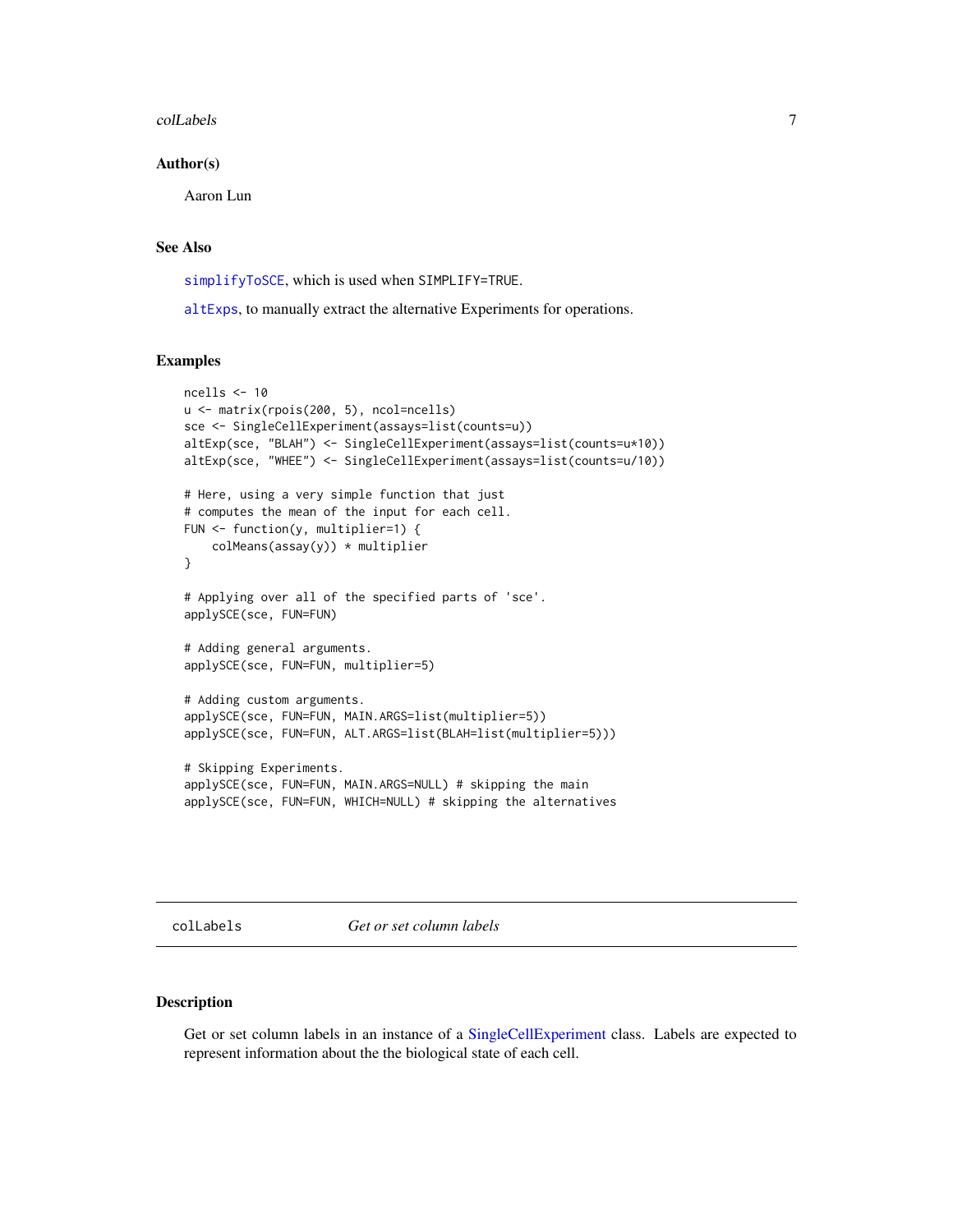#### <span id="page-7-0"></span>Usage

```
## S4 method for signature 'SingleCellExperiment'
colLabels(x, onAbsence = "none")
## S4 replacement method for signature 'SingleCellExperiment'
colLabels(x, ...) <- value
```
#### Arguments

| X         | A Single Cell Experiment object.                                                                                                                                      |
|-----------|-----------------------------------------------------------------------------------------------------------------------------------------------------------------------|
| onAbsence | String indicating an additional action to take when labels are absent: nothing<br>$("none"), a warning ("warn") or an error ("error").$                               |
| $\cdots$  | Additional arguments, currently ignored.                                                                                                                              |
| value     | Any vector-like object of length equal to ncol (object), containing labels for all<br>cells. Alternatively NULL, in which case existing label information is removed. |

### Details

A frequent task in single-cell data analyses is to label cells with some annotation, e.g., cluster identities, predicted cell type classifications and so on. In a [SummarizedExperiment,](#page-0-0) the [colData](#page-0-0) represents the ideal place for such annotations, which can be easily set and retrieved with standard methods, e.g., x\$label <- my.labels.

That said, it is desirable to have some informal standardization of the name of the column used to store these annotations as this makes it easier to programmatically set sensible defaults for retrieval of the labels in downstream functions. To this end, the colLabels function will get or set labels from the "label" field of the [colData](#page-0-0). This considers the use case where there is a "primary" set of labels that represents the default grouping of cells in downstream analyses.

To illustrate, let's say we have a downstream function that accepts a SingleCellExperiment object and requires labels. When defining our function, we can set  $collabels(x)$  as the default value for our label argument. This pattern is useful as it accommodates on-the-fly changes to a secondary set of labels in x without requiring the user to run collabels( $x$ ) <- second. labels, while facilitating convenient use of the primary labels by default.

For developers, onAbsence is provided to make it easier to mandate that x actually has labels. This avoids silent NULL values that flow to the rest of the function and make debugging difficult.

### Value

For colLabels, a vector or equivalent is returned containing label assignments for all cells. If no labels are available, a NULL is returned (and/or a warning or error, depending on onAbsence).

For collabels<-, a modified x is returned with labels in its [colData](#page-0-0).

#### Author(s)

Aaron Lun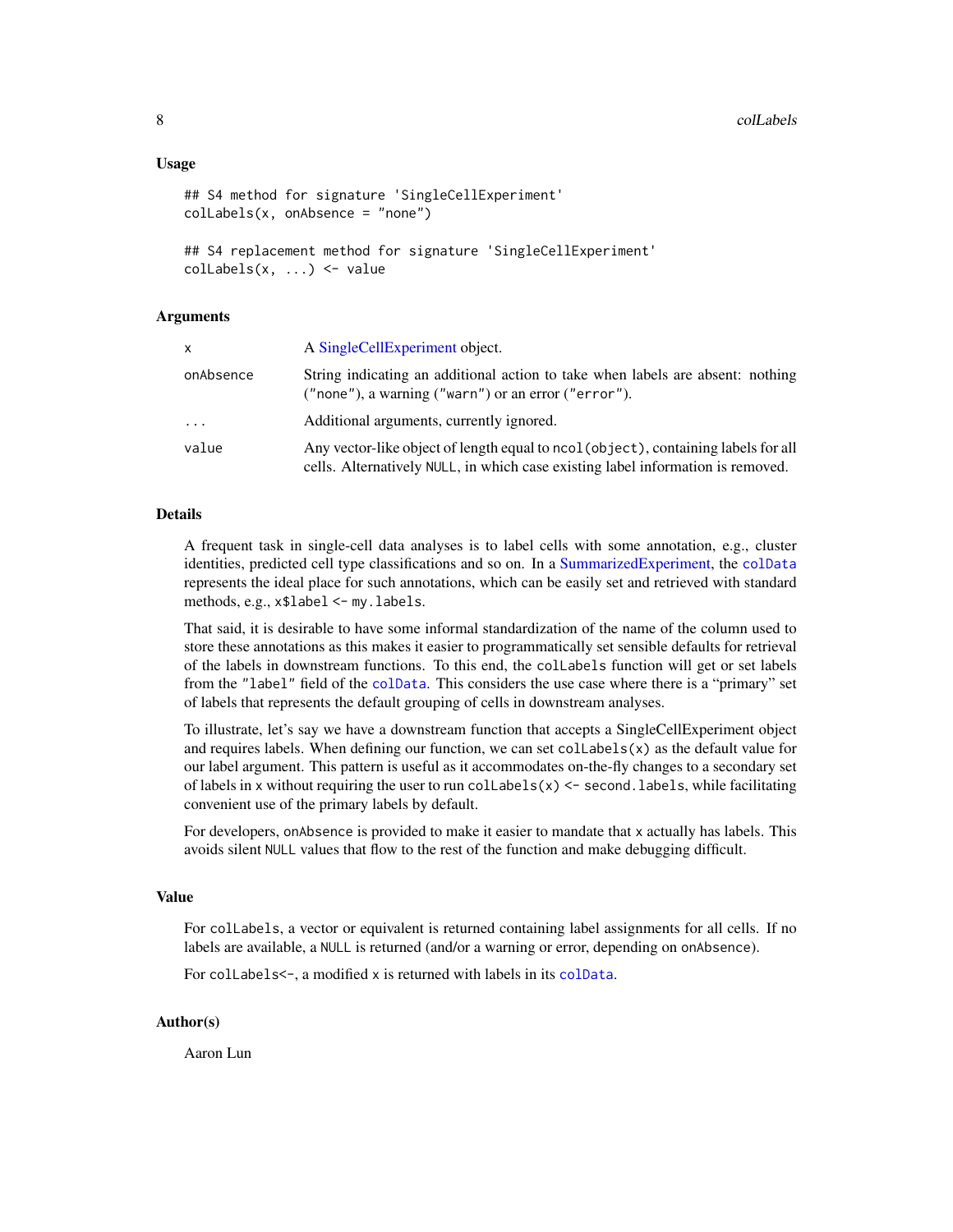#### <span id="page-8-0"></span>colPairs 9

### See Also

[SingleCellExperiment,](#page-30-1) for the underlying class definition.

#### Examples

```
example(SingleCellExperiment, echo=FALSE) # Using the class example
colLabels(sce) <- sample(LETTERS, ncol(sce), replace=TRUE)
colLabels(sce)
```
<span id="page-8-1"></span>

colPairs *Column pair methods*

### Description

Methods to get or set column pairings in a [SingleCellExperiment](#page-30-1) object. These are typically used to store and retrieve relationships between cells, e.g., in nearest-neighbor graphs or for inferred cell-cell interactions.

### **Getters**

In the following examples, x is a [SingleCellExperiment](#page-30-1) object.

colPair(x, type, asSparse=FALSE): Retrieves a [SelfHits](#page-0-0) object where each entry represents a pair of columns of x and has number of nodes equal to  $ncol(x)$ . type is either a string specifying the name of the column pairing in x to retrieve, or a numeric scalar specifying the index of the desired result.

If asSparse=TRUE, a sparse matrix is returned instead, see below for details.

- $colPairNames(x)$ : Returns a character vector containing the names of all column pairings in x. This is guaranteed to be of the same length as the number of results, though the names may not be unique.
- colPairs(x, asSparse=FALSE): Returns a named [List](#page-0-0) of matrices containing one or more column pairings as [SelfHits](#page-0-0) objects. If asSparse=FALSE, each entry is instead a sparse matrix.

When asSparse=TRUE, the return value will be a triplet-form sparse matrix where each row/column corresponds to a column of x. The values in the matrix will be taken from the first metadata field of the underlying [SelfHits](#page-0-0) object, with an error being raised if the first metadata field is not of an acceptable type. If there are duplicate pairs, only the value from the last pair is used. If no metadata is available, the matrix values are set to TRUE for all pairs.

#### Single setter

colPair(x, type) <- value will add or replace a column pairing in a [SingleCellExperiment](#page-30-1) object x. The value of type determines how the pairing is added or replaced:

• If type is missing, value is assigned to the first pairing. If the pairing already exists, its name is preserved; otherwise it is given a default name "unnamed1".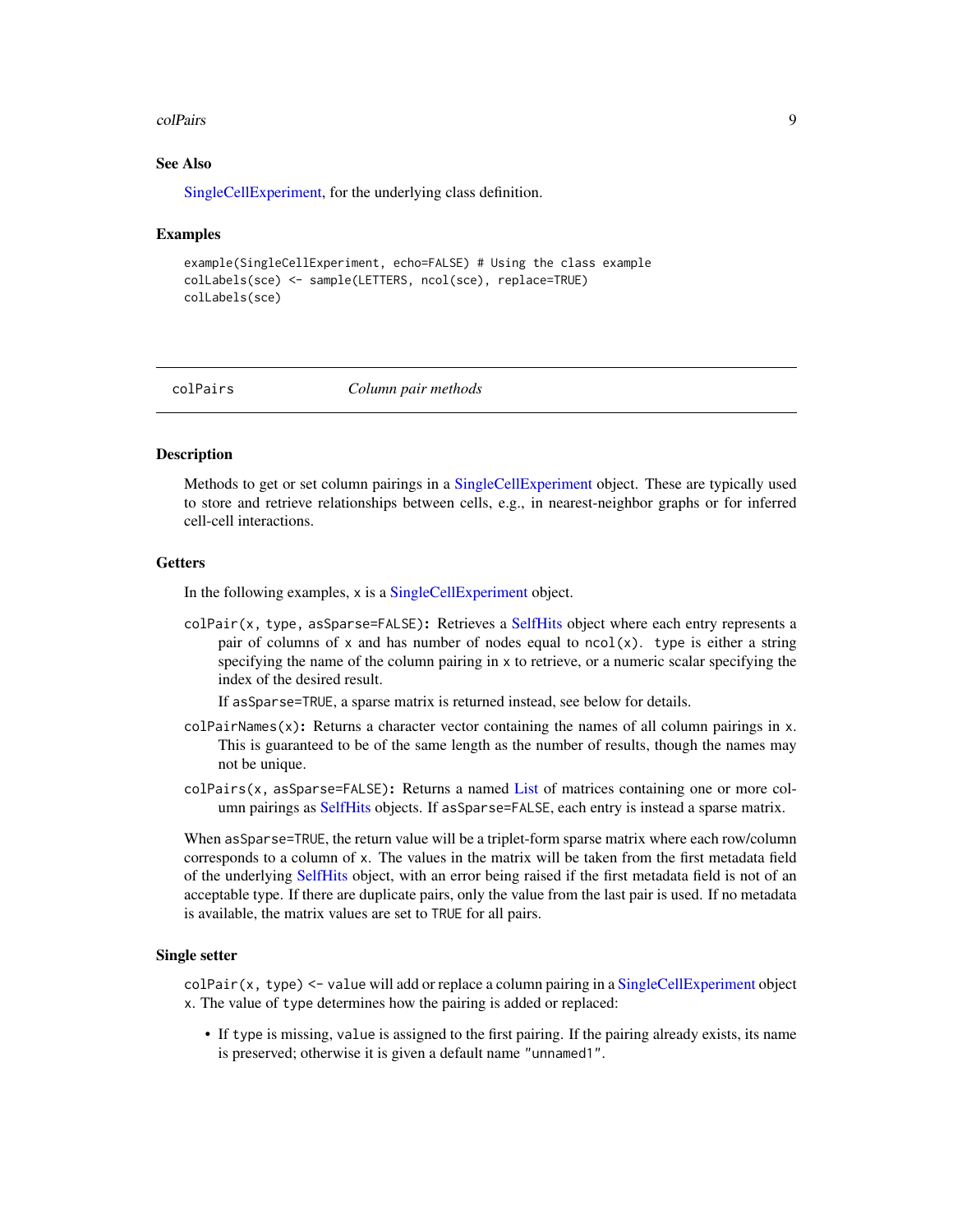- <span id="page-9-0"></span>• If type is a numeric scalar, it must be within the range of existing pairings, and value will be assigned to the pairing at that index.
- If type is a string and a pairing exists with this name, value is assigned to to that pairing. Otherwise a new pairing with this name is append to the existing list of pairings.

value is expected to be a [SelfHits](#page-0-0) with number of nodes equal to  $ncol(x)$ . Any number of additional fields can be placed in [mcols\(](#page-0-0)value). Duplicate column pairs are supported and will not be collapsed into a single entry.

value may also be a sparse matrix with number of rows and columns equal to  $ncol(x)$ . This is converted into a [SelfHits](#page-0-0) object with values stored in the metadata as the "x" field.

Alternatively, if value is NULL, the pairings corresponding to type are removed from x.

#### Other setters

In the following examples, x is a [SingleCellExperiment](#page-30-1) object.

 $colPairs(x) \leftarrow value$ : Replaces all column pairings in x with those in value. The latter should be a list-like object containing any number of [SelfHits](#page-0-0) or sparse matrices, each of which is subject to the constraints described for the single setter.

If value is named, those names will be used to name the column pairings in x. Otherwise, unnamed pairings are assigned default names prefixed with "unnamed".

If value is NULL, all column pairings in x are removed.

 $colPairNames(x) \leq value$ : Replaces all names for column pairings in x with a character vector value. This should be of length equal to the number of pairings currently in x.

### Interaction with SingleCellExperiment operations

When column-subset replacement is performed on a SingleCellExperiment object (i.e.,  $x$ [, i] <- y), a pair of columns in  $colPair(x)$  is only replaced if both columns are present in i. This replacement not only affects the value of the pair but also whether it even exists in y. For example, if a pair exists between two columns in  $x$ [, i] but not in the corresponding columns of y, it is removed upon subset replacement.

Importantly, pairs in x with only one column in i are preserved by replacement. This ensures that  $x[, i] \leq x[, i]$  is a no-op. However, if the replacement is fundamentally altering the identity of the features in  $x[\cdot, i]$ , it is unlikely that the pairings involving the old identities are applicable to the replacement features in y. In such cases, additional pruning may be required to remove all pairs involving i prior to replacement.

Another interesting note is that, for some  $i \le -1$ :n where n is in [1, ncol(x)), cbind(x[,i], x[,-i]) will not return a SingleCellExperiment equal to x with respect to [colPairs](#page-8-1). This operation will remove any pairs involving one column in i and another column outside of i, simply because each individual subset operation will remove pairs involving columns outside of the subset.

#### Author(s)

Aaron Lun

#### See Also

[rowPairs](#page-19-1), for the row equivalent.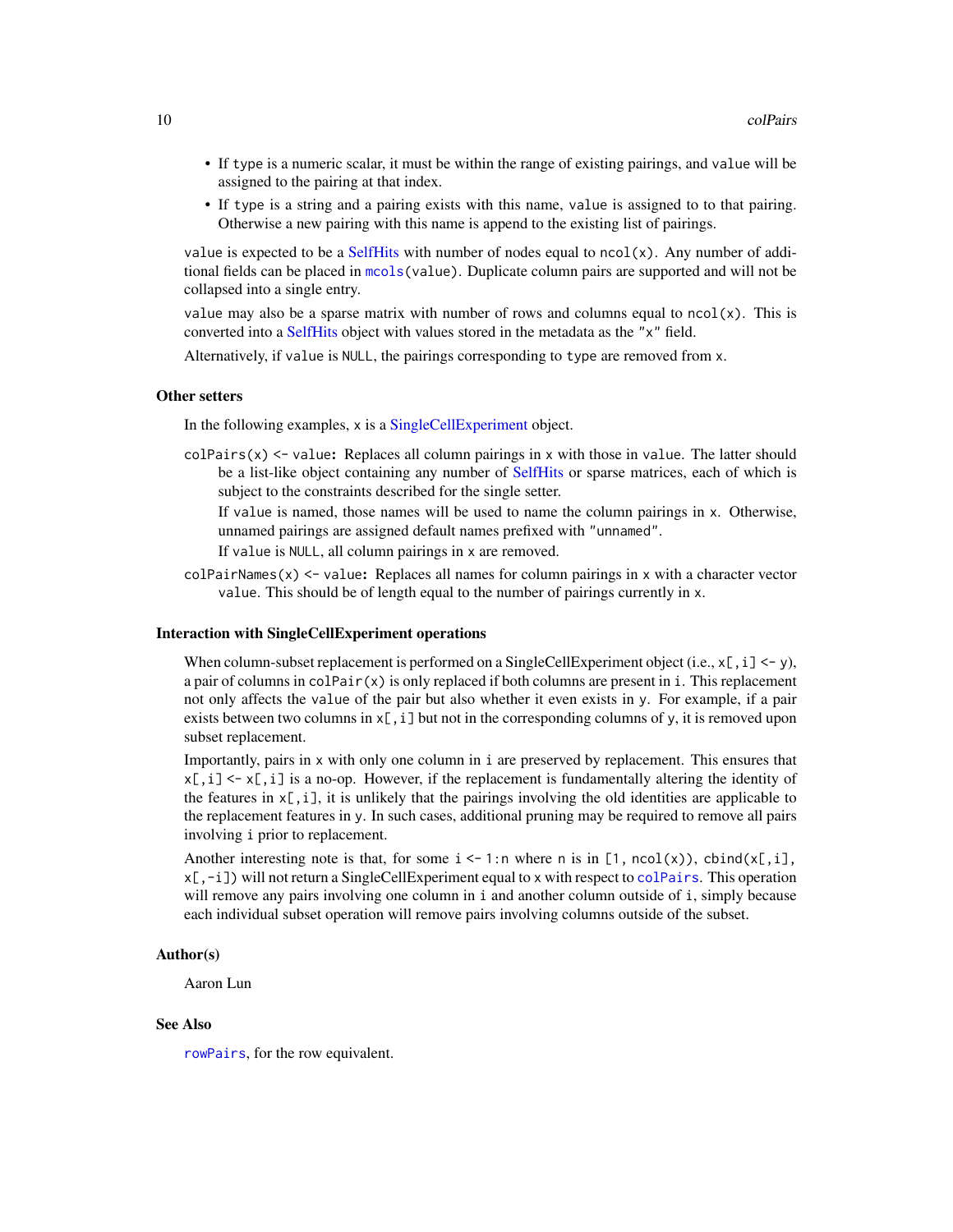### <span id="page-10-0"></span>Combining LEMs 11

### Examples

```
example(SingleCellExperiment, echo=FALSE)
# Making up some regulatory pairings:
hits <- SelfHits(
    sample(ncol(sce), 10),
    sample(ncol(sce), 10),
   nnode=ncol(sce)
\lambdamcols(hits)$value <- runif(10)
colPair(sce, "regulators") <- hits
colPair(sce, "regulators")
as.mat <- colPair(sce, "regulators", asSparse=TRUE)
class(as.mat)
colPair(sce, "coexpression") <- hits
colPairs(sce)
colPair(sce, "regulators") <- NULL
colPairs(sce)
colPairs(sce) <- SimpleList()
colPairs(sce)
```
Combining LEMs *LEM combining methods*

### Description

Methods to combine LinearEmbeddingMatrix objects.

### Usage

```
## S4 method for signature 'LinearEmbeddingMatrix'
rbind(..., deparse.level=1)
```

```
## S4 method for signature 'LinearEmbeddingMatrix'
cbind(..., deparse.level=1)
```
### Arguments

| $\cdots$ | One or more LinearEmbeddingMatrix objects.                                              |
|----------|-----------------------------------------------------------------------------------------|
|          | deparse. level An integer scalar; see ?base:: cbind for a description of this argument. |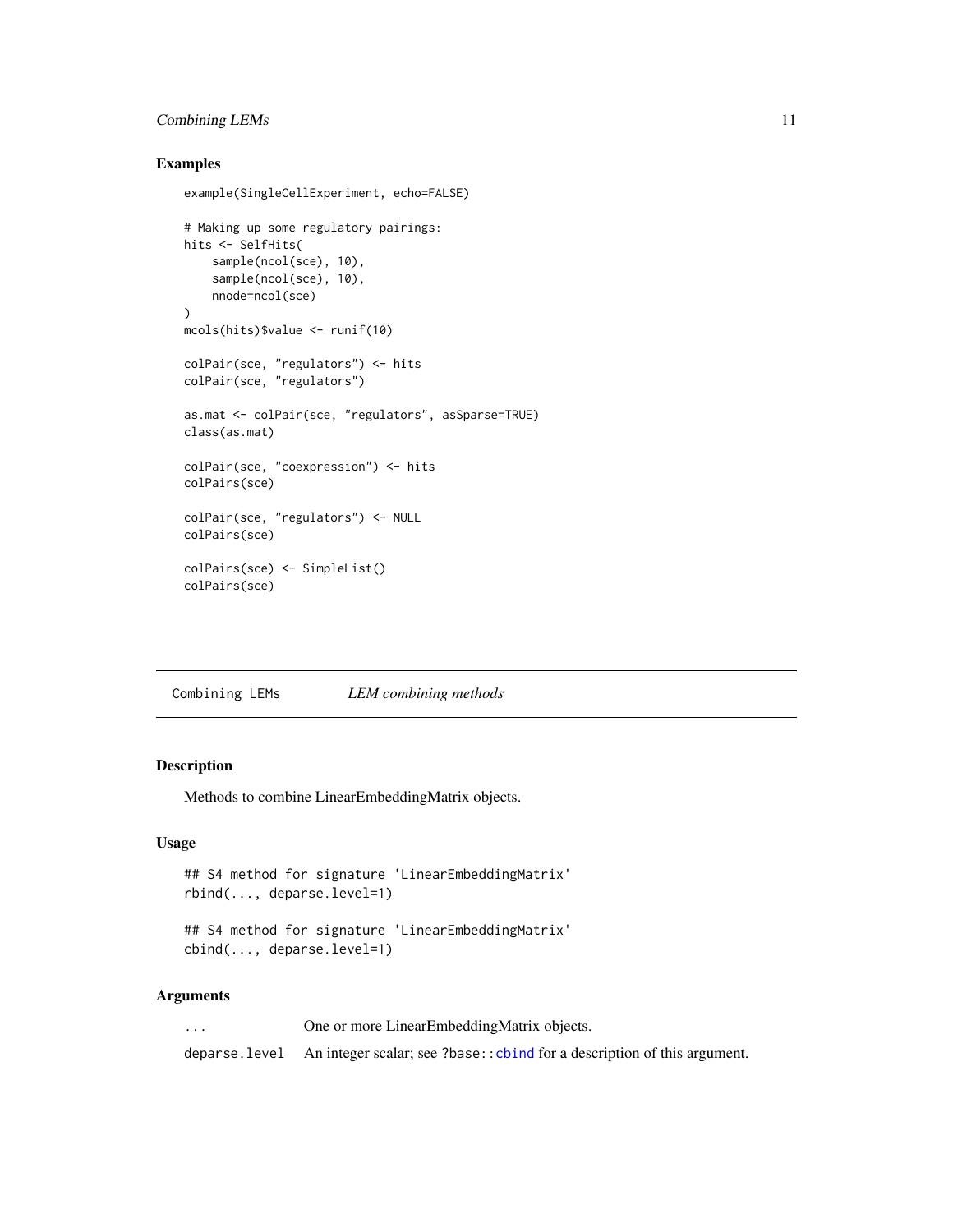#### Details

For rbind, LinearEmbeddingMatrix objects are combined row-wise, i.e., rows in successive objects are appended to the first object. This corresponds to adding more samples to the first object. Note that featureLoadings and factorData will only be taken from the first element in the list; no checks are performed to determine whether they are consistent or not across objects.

For cbind, LinearEmbeddingMatrix objects are combined columns-wise, i.e., columns in successive objects are appended to the first object. This corresponds to adding more factors to the first object. featureLoadings will also be combined column-wise across objects, provided that the number of features is the same across objects. Similarly, factorData will be combined row-wise across objects.

Combining objects with and without row names will result in the removal of all row names; similarly for column names. Duplicate row names are currently supported by duplicate column names are not, and will be de-duplicated appropriately.

#### Value

A LinearEmbeddingMatrix object containing all rows/columns of the supplied objects.

#### Author(s)

Aaron Lun

#### Examples

```
example(LinearEmbeddingMatrix, echo=FALSE) # using the class example
rbind(lem, lem)
cbind(lem, lem)
```
defunct *Defunct methods*

#### Description

Defunct methods in the SingleCellExperiment package.

#### Named size factors

The class now only supports one set of size factors, accessible via [sizeFactors](#page-32-1). This represents a simplification of the class and removes a difficult part of the API (that had to deal with both NULL and strings to specify the size factor set of interest).

#### Spike-ins

It is recommended to handle spike-ins and other "alternative" features via [altExps](#page-1-1).

#### Author(s)

Aaron Lun

<span id="page-11-0"></span>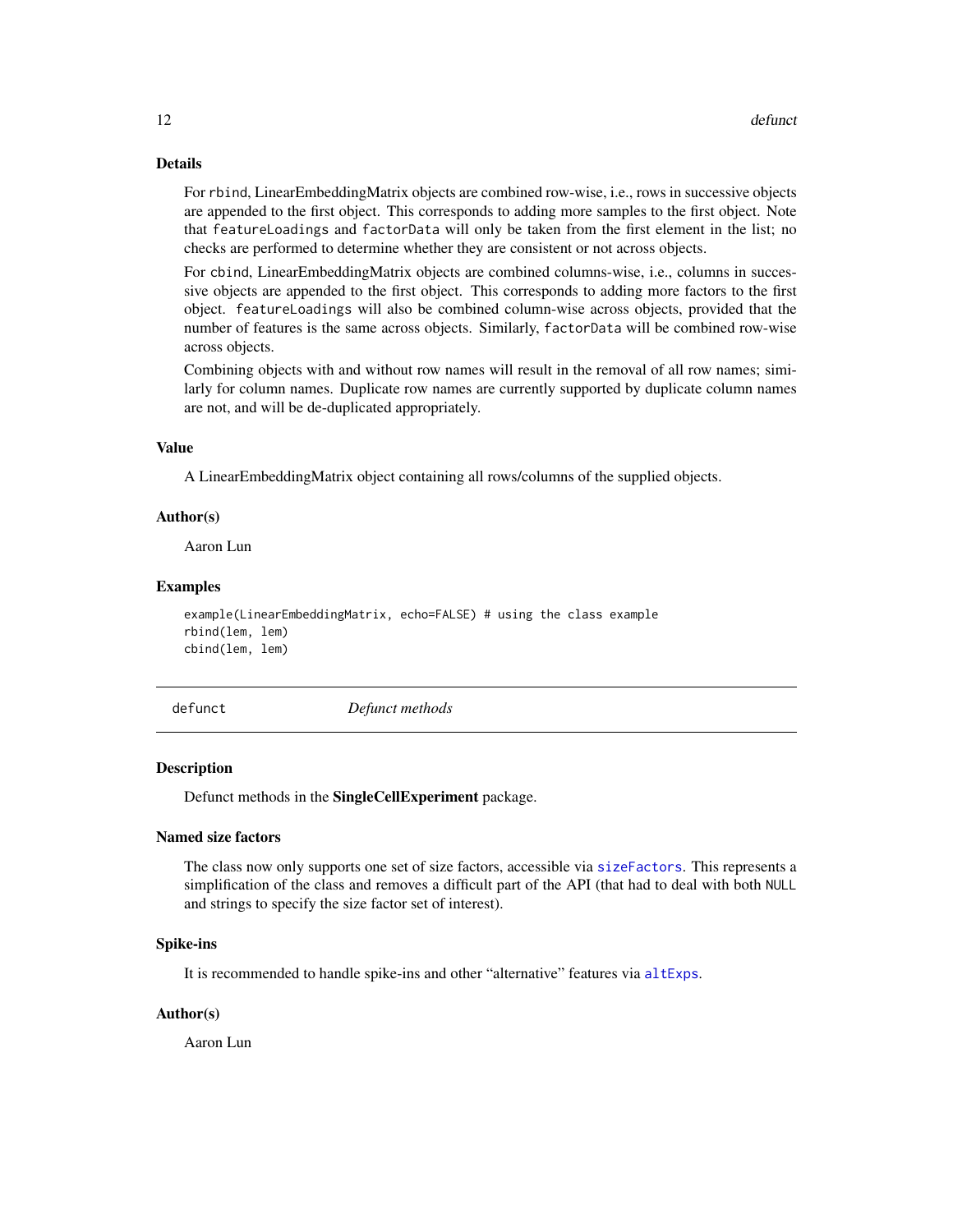<span id="page-12-0"></span>Getter/setter methods *LinearEmbeddingMatrix getters/setters*

#### **Description**

Getter/setter methods for the LinearEmbeddingMatrix class.

#### Usage

```
## S4 method for signature 'LinearEmbeddingMatrix'
sampleFactors(x, withDimnames=TRUE)
## S4 replacement method for signature 'LinearEmbeddingMatrix'
sampleFactors(x) <- value
## S4 method for signature 'LinearEmbeddingMatrix'
featureLoadings(x, withDimnames=TRUE)
## S4 replacement method for signature 'LinearEmbeddingMatrix'
featureLoadings(x) <- value
## S4 method for signature 'LinearEmbeddingMatrix'
factorData(x)
## S4 replacement method for signature 'LinearEmbeddingMatrix'
factorData(x) <- value
## S4 method for signature 'LinearEmbeddingMatrix'
as.matrix(x, \ldots)## S4 method for signature 'LinearEmbeddingMatrix'
dim(x)
## S4 method for signature 'LinearEmbeddingMatrix'
dimnames(x)
## S4 replacement method for signature 'LinearEmbeddingMatrix'
dimnames(x) <- value
## S4 method for signature 'LinearEmbeddingMatrix'
x$name
## S4 replacement method for signature 'LinearEmbeddingMatrix'
x$name <- value
```
### Arguments

x A LinearEmbeddingMatrix object.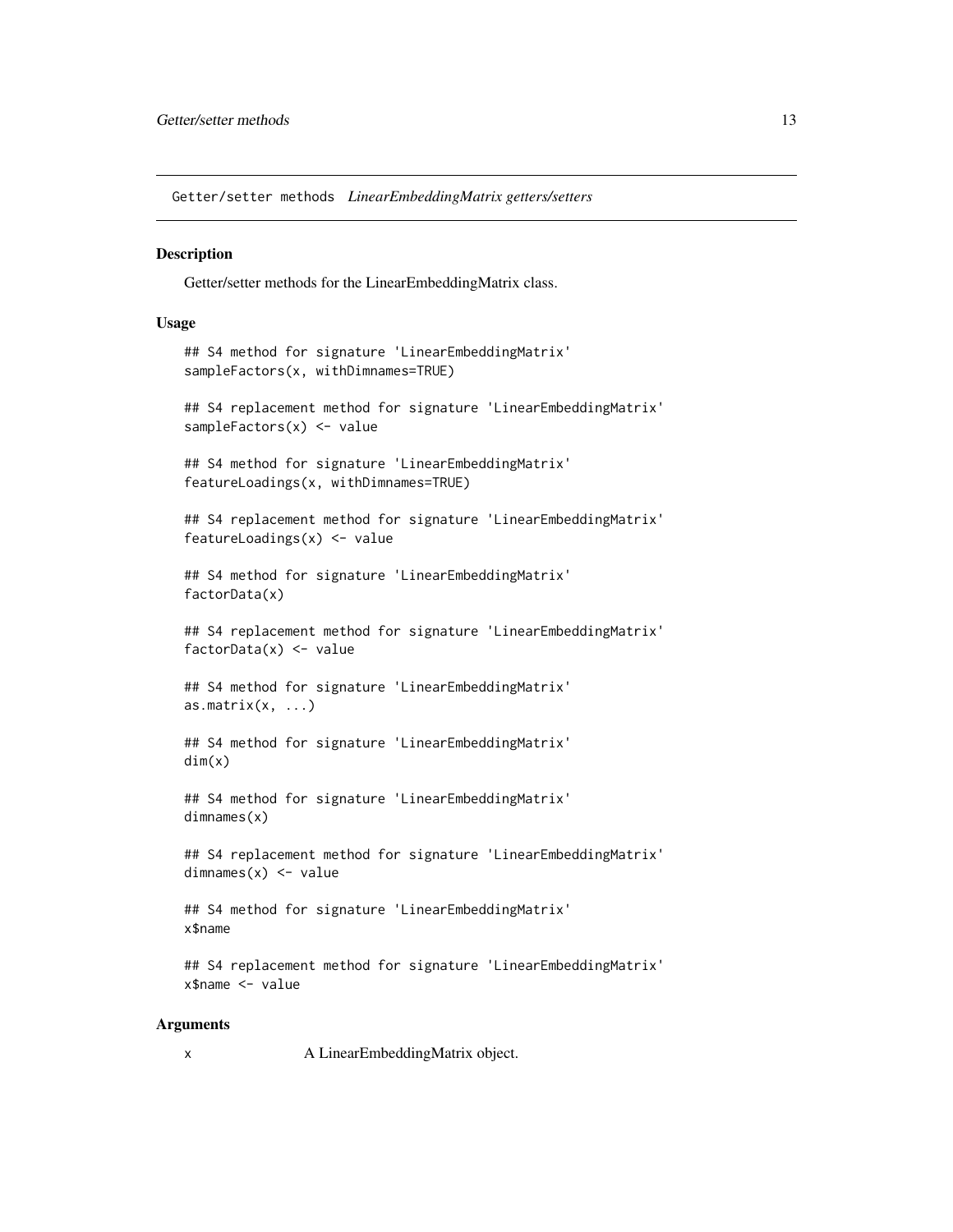<span id="page-13-0"></span>

| value        | An appropriate value to assign to the relevant slot.                                              |
|--------------|---------------------------------------------------------------------------------------------------|
| withDimnames | A logical scalar indicating whether dimension names should be attached to the<br>returned object. |
| name         | A string specifying a field of the factorData slot.                                               |
| .            | Further arguments, ignored.                                                                       |

### Details

Any value to assign to sampleFactors and featureLoadings should be matrix-like objects, while factorData should be a DataFrame - ee [LinearEmbeddingMatrix](#page-14-1) for details.

The as.matrix method will return the matrix of sample factors, consistent with the fact that the LinearEmbeddingMatrix mimics a sample-factor matrix. However, unlike the sampleFactors method, this is always guaranteed to return an ordinary R matrix, even if an alternative representation was stored in the slot. This ensures consistency with as.matrix methods for other matrix-like S4 classes.

For assignment to dimnames, a list of length 2 should be used containing vectors of row and column names.

### Value

For the getter methods sampleFactors, featureLoadings and factorData, the value of the slot with the same name is returned. For the corresponding setter methods, a LinearEmbeddingMatrix is returned with modifications to the named slot.

For dim, the dimensions of the sampleFactors slot are returned in an integer vector of length 2. For dimnames, a list of length 2 containing the row and column names is returned. For as.matrix, an ordinary matrix derived from sampleFactors is returned.

For \$, the value of the named field of the factorData slot is returned. For \$<-, a LinearEmbeddingMatrix is returned with the modified field in factorData.

#### Author(s)

Keegan Korthauer, Davide Risso and Aaron Lun

#### See Also

[LinearEmbeddingMatrix](#page-14-2)

#### Examples

example(LinearEmbeddingMatrix, echo=FALSE) # Using the class example

```
sampleFactors(lem)
sampleFactors(lem) <- sampleFactors(lem) * -1
```

```
featureLoadings(lem)
featureLoadings(lem) <- featureLoadings(lem) * -1
```
factorData(lem)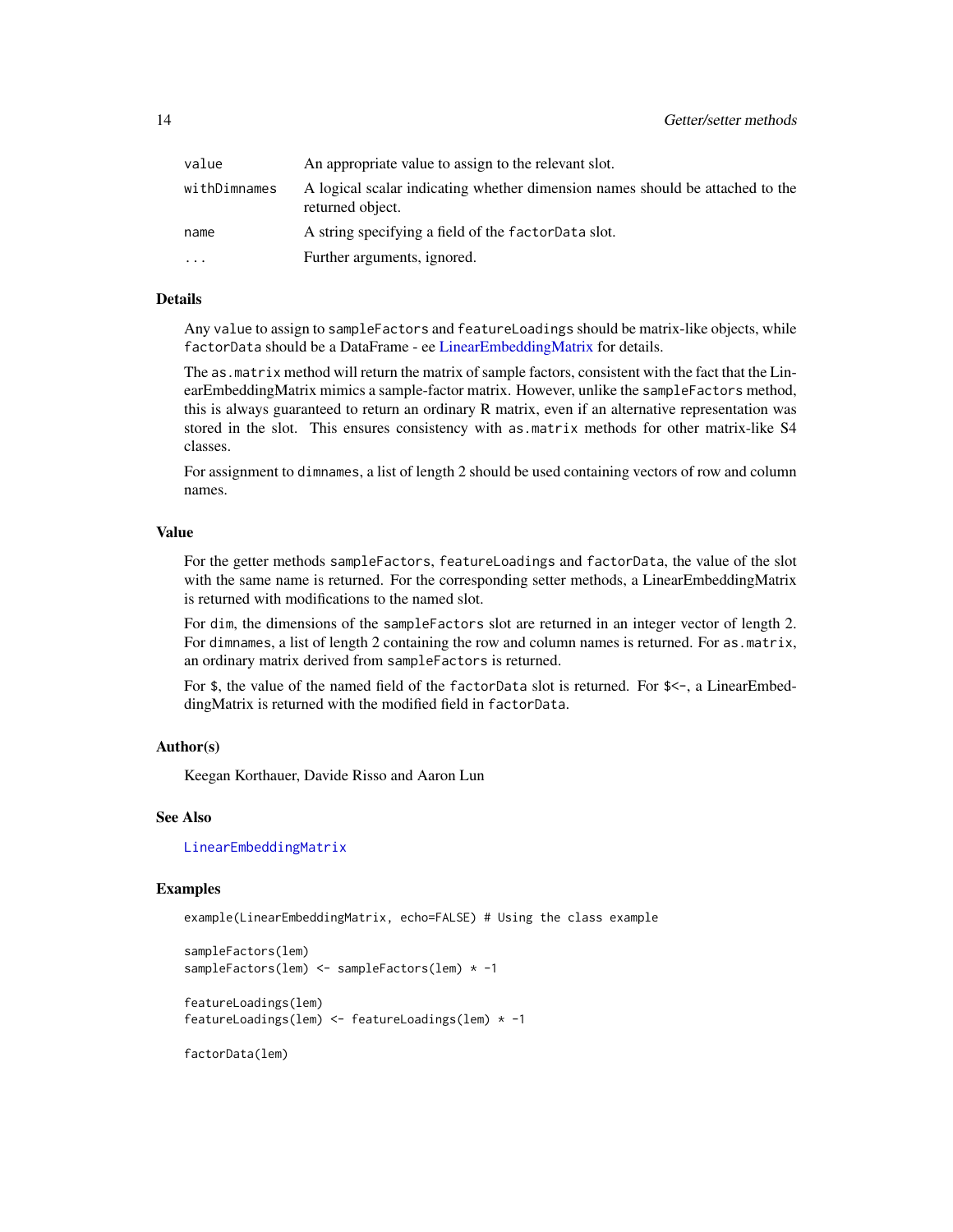#### <span id="page-14-0"></span>LinearEmbeddingMatrix 15

```
factorData(lem)$whee <- 1
nrow(lem)
ncol(lem)
colnames(lem) <- LETTERS[seq_len(ncol(lem))]
as.matrix(lem)
```
<span id="page-14-2"></span>LinearEmbeddingMatrix *LinearEmbeddingMatrix class*

### <span id="page-14-1"></span>Description

A description of the LinearEmbeddingMatrix class for storing low-dimensional embeddings from linear dimensionality reduction methods.

### Usage

```
LinearEmbeddingMatrix(sampleFactors = matrix(nrow = 0, ncol = 0),
    featureLoadings = matrix(nrow = 0, ncol = 0), factorData = NULL,
   metadata = list()
```
#### Arguments

| sampleFactors   | A matrix-like object of sample embeddings, where rows are samples and columns<br>are factors. |
|-----------------|-----------------------------------------------------------------------------------------------|
| featureLoadings |                                                                                               |
|                 | A matrix-like object of feature loadings, where rows are features and columns<br>are factors. |
| factorData      | A DataFrame containing factor-level information, with one row per factor.                     |
| metadata        | An optional list of arbitrary content describing the overall experiment.                      |

#### Details

The LinearEmbeddingMatrix class is a matrix-like object that supports dim, dimnames and as .matrix. It is designed for the storage of results from linear dimensionality reduction methods like principal components analysis (PCA), factor analysis and non-negative matrix factorization.

The sampleFactors slot is intended to store The low-dimensional representation of the samples, such as the principal coordinates from PCA. The feature loadings contributing to each factor are stored in featureLoadings, and should have the same number of columns as sampleFactors. The factorData stores additional factor-level information, such as the percentage of variance explained by each factor, and should have the same number of rows as sampleFactors.

The intended use of this class is to allow PCA and other results to be stored in the [reducedDims](#page-17-1) slot of a SingleCellExperiment object. This means that feature loadings remain attached to the embedding, allowing it to be used in downstream analyses.

#### Value

A LinearEmbeddingMatrix object is returned from the constructor.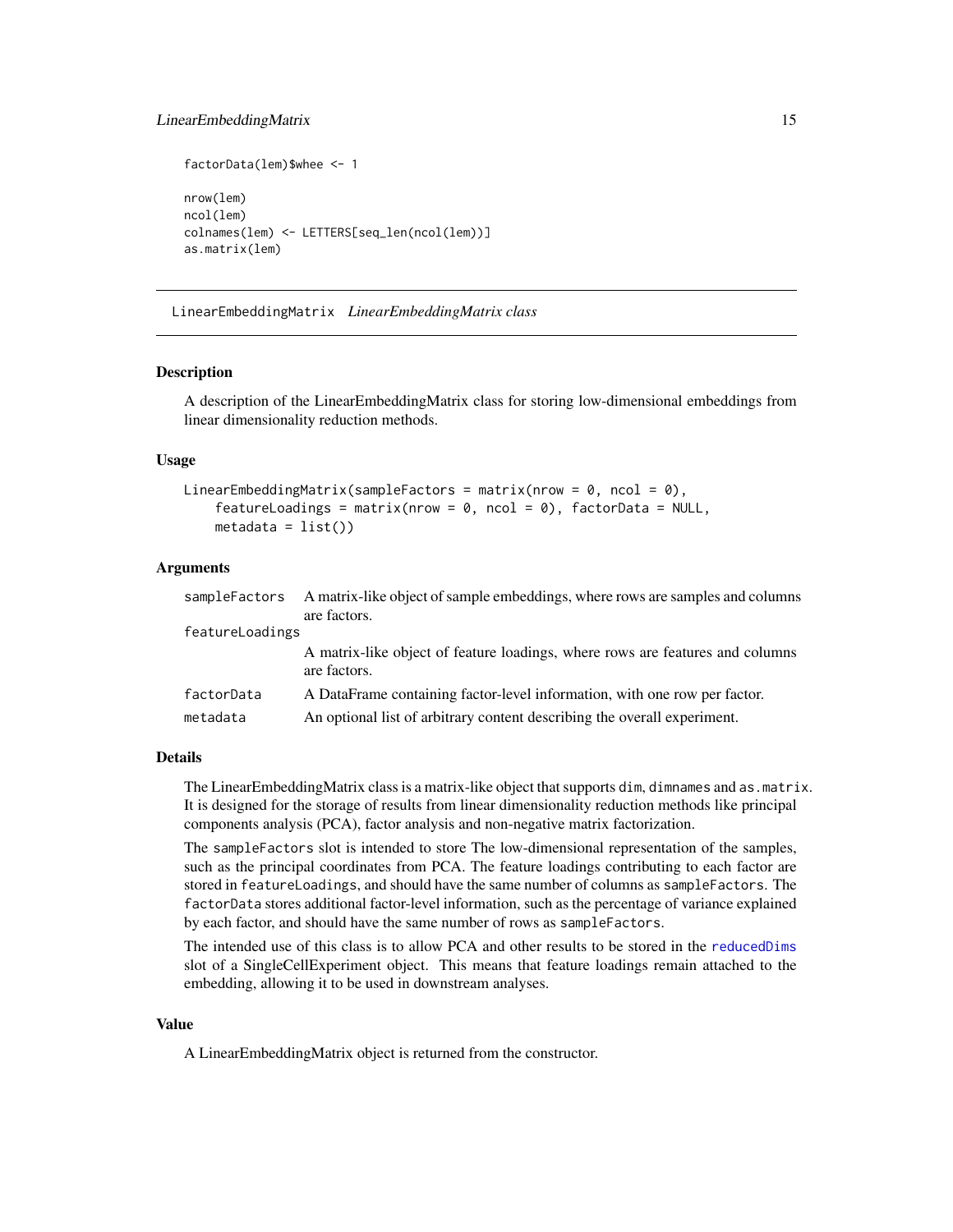### Author(s)

Aaron Lun, Davide Risso and Keegan Korthauer

#### Examples

```
lem <- LinearEmbeddingMatrix(matrix(rnorm(1000), ncol=5),
    matrix(runif(20000), ncol=5))
lem
```
Miscellaneous LEM *Miscellaneous LEM methods*

### Description

Various methods for the LinearEmbeddingMatrix class.

### Usage

```
## S4 method for signature 'LinearEmbeddingMatrix'
show(object)
```
### Arguments

| object | A LinearEmbeddingMatrix object. |  |
|--------|---------------------------------|--|
|        |                                 |  |

### Details

The show method will print out information about the data contained in object. This includes the number of samples, the number of factors, the number of genes and the fields available in factorData.

### Value

A message is printed to screen describing the data stored in object.

#### Author(s)

Davide Risso

### See Also

[LinearEmbeddingMatrix](#page-14-2)

### Examples

```
example(LinearEmbeddingMatrix, echo=FALSE) # Using the class example
show(lem)
```
<span id="page-15-0"></span>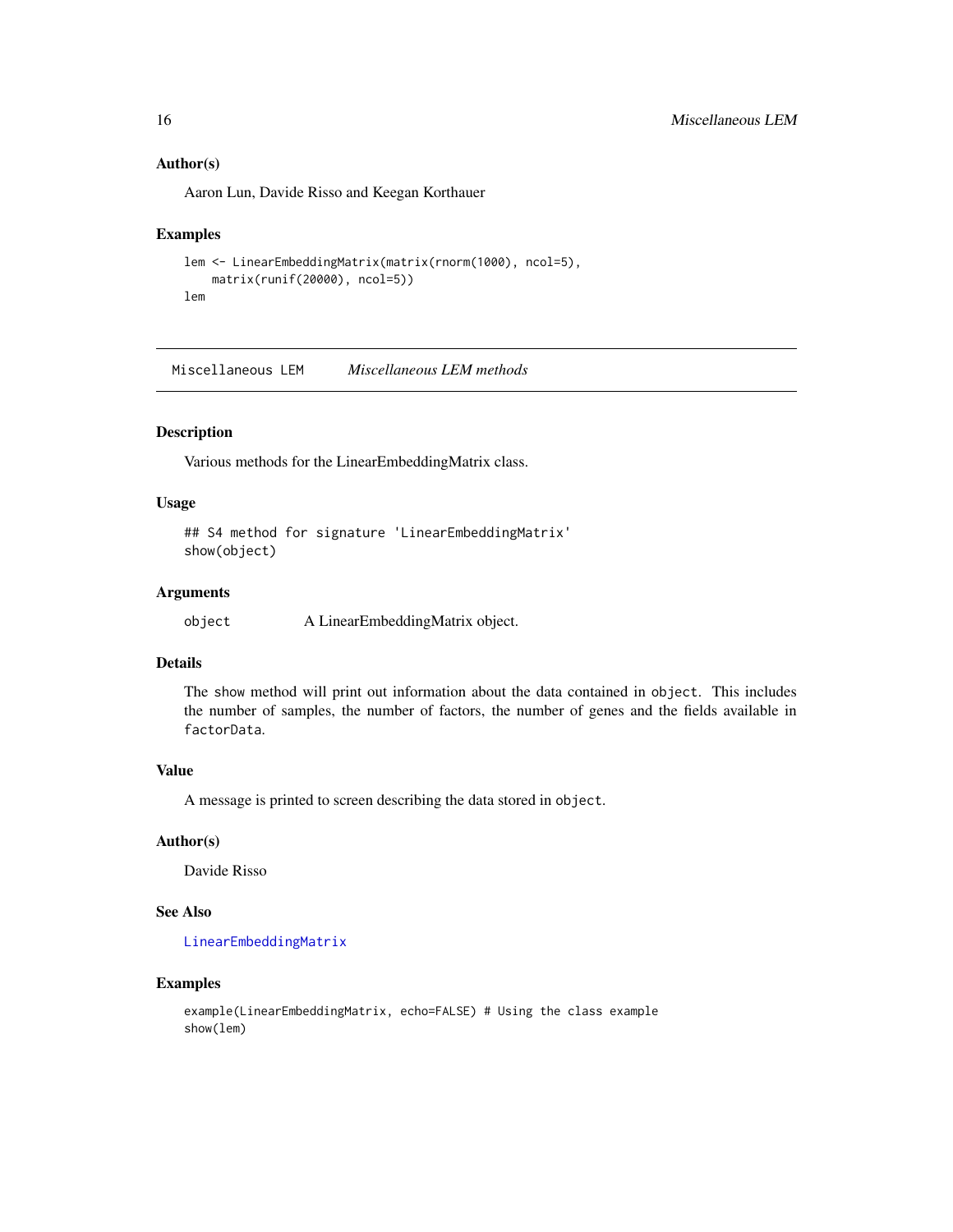#### <span id="page-16-1"></span><span id="page-16-0"></span>Description

A matrix class that retains its attributes upon being subsetted or combined. This is useful for storing metadata about a dimensionality reduction result alongside the matrix, and for ensuring that the metadata persists when the matrix is stored inside [reducedDims](#page-17-1).

#### **Constructor**

reduced.dim.matrix(x, ...) will return a reduced.dim.matrix object, given a matrix input x. Arguments in ... should be named and are stored as custom attributes in the output. Any arguments named dim or dimnames are ignored.

#### Subsetting

 $x[i, j, \ldots]$ , drop=FALSE] will subset a reduced.dim.matrix x in the same manner as a base matrix. The only difference is that a reduced.dim.matrix will be returned, retaining any custom attributes in x. Note that no custom attributes are retained if the return value is a vector with drop=TRUE.

### **Combining**

 $rbind(...)$  will combine multiple reduced.dim.matrix inputs in ... by row, while  $cbind(...)$ will combine those inputs by column.

If the custom attributes are the same across all objects ..., a reduced.dim.matrix is returned containing all combined rows/columns as well as the custom attributes.

If the custom attributes are different, a warning is issued. A matrix is returned containing all combined rows/columns; no custom attributes are retained.

#### Author(s)

Aaron Lun

#### See Also

[reducedDims](#page-17-1), to store these objects in a [SingleCellExperiment.](#page-30-1)

### Examples

```
# Typical PC result, with metadata stored in the attributes:
pc <- matrix(runif(500), ncol=5)
attr(pc, "sdev") <- 1:100
attr(pc, "rotation") <- matrix(rnorm(20), ncol=5)
# Disappears upon subsetting and combining!
attributes(pc[1:10,])
attributes(rbind(pc, pc))
```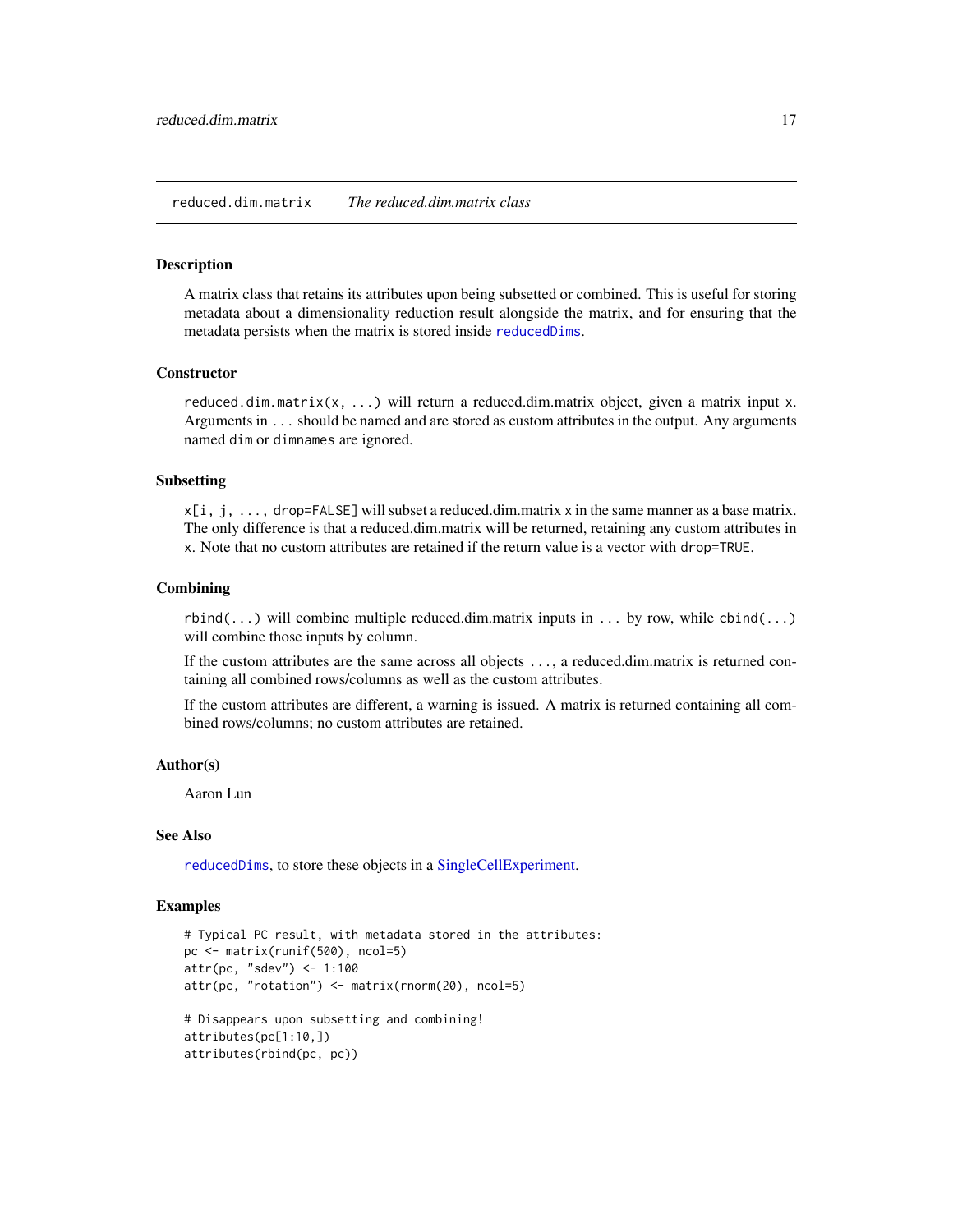```
# Transformed into a reduced.dim.matrix:
rd.pc <- reduced.dim.matrix(pc)
```

```
attributes(rd.pc[1:10,])
attributes(rbind(rd.pc, rd.pc))
```
<span id="page-17-1"></span>reducedDims *Reduced dimensions methods*

### <span id="page-17-2"></span>**Description**

Methods to get or set dimensionality reduction results in a [SingleCellExperiment](#page-30-1) object. These are typically used to store and retrieve low-dimensional representations of single-cell datasets. Each row of a reduced dimension result is expected to correspond to a column of the SingleCellExperiment object.

#### Getters

In the following examples, x is a [SingleCellExperiment](#page-30-1) object.

reducedDim(x, type, withDimnames=TRUE): Retrieves a matrix (or matrix-like object) containing reduced dimension coordinates for cells (rows) and dimensions (columns). type is either a string specifying the name of the dimensionality reduction result in x to retrieve, or a numeric scalar specifying the index of the desired result, defaulting to the first entry if missing.

If withDimnames=TRUE, row names of the output matrix are replaced with the column names of x.

- reducedDimNames(x): Returns a character vector containing the names of all dimensionality reduction results in x. This is guaranteed to be of the same length as the number of results, though the names may not be unique.
- reducedDims(x, withDimnames=TRUE): Returns a named [List](#page-0-0) of matrices containing one or more dimensionality reduction results. Each result is a matrix (or matrix-like object) with the same number of rows as  $ncol(x)$ .

If withDimnames=TRUE, row names of each matrix are replaced with the column names of x.

#### Single-result setter

reducedDim(x, type, withDimnames=TRUE) <- value will add or replace a dimensionality reduction result in a [SingleCellExperiment](#page-30-1) object x. The value of type determines how the result is added or replaced:

- If type is missing, value is assigned to the first result. If the result already exists, its name is preserved; otherwise it is given a default name "unnamed1".
- If type is a numeric scalar, it must be within the range of existing results, and value will be assigned to the result at that index.

<span id="page-17-0"></span>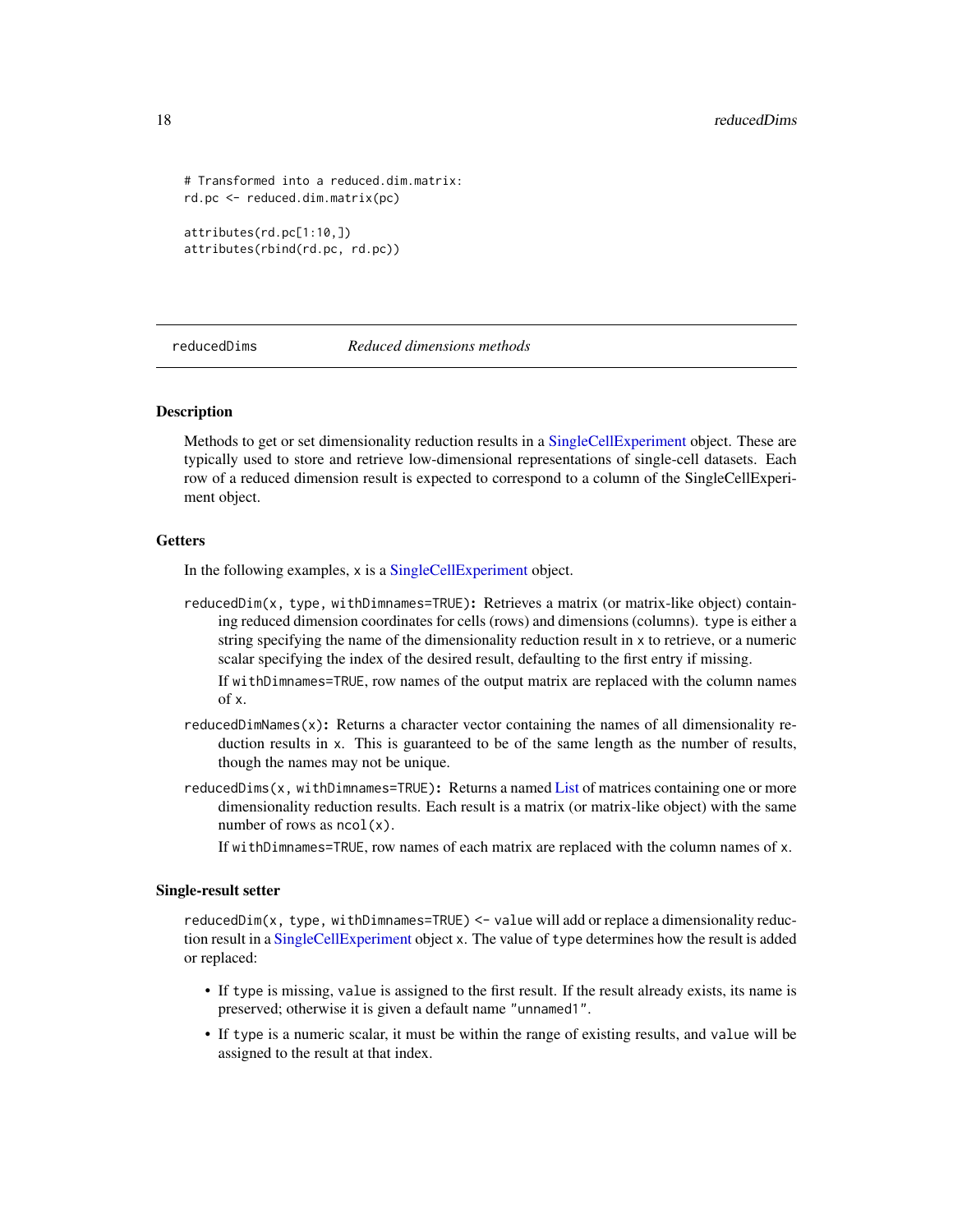#### <span id="page-18-0"></span>reducedDims and the state of the state of the state of the state of the state of the state of the state of the state of the state of the state of the state of the state of the state of the state of the state of the state o

• If type is a string and a result exists with this name, value is assigned to to that result. Otherwise a new result with this name is append to the existing list of results.

value is expected to be a matrix or matrix-like object with number of rows equal to  $ncol(x)$ . Alternatively, if value is NULL, the result corresponding to type is removed from the object.

If withDimnames=TRUE, any non-NULL rownames(value) is checked against colnames(x) and a warning is emitted if they are not the same. Otherwise, any differences in the row names are ignored. This is inspired by the argument of the same name in [assay<-](#page-0-0) but is more relaxed for practicality's sake - it raises a warning rather than an error and allows NULL rownames to pass through without complaints.

#### Other setters

In the following examples, x is a [SingleCellExperiment](#page-30-1) object.

reducedDims(x, withDimnames=TRUE) <- value: Replaces all dimensionality reduction results in x with those in value. The latter should be a list-like object containing any number of matrices or matrix-like objects with number of rows equal to  $ncol(x)$ .

If value is named, those names will be used to name the dimensionality reduction results in x. Otherwise, unnamed results are assigned default names prefixed with "unnamed".

If value is NULL, all dimensionality reduction results in x are removed.

If value is a [Annotated](#page-0-0) object, any [metadata](#page-0-0) will be retained in reduced  $Dims(x)$ . If value is a [Vector](#page-0-0) object, any [mcols](#page-0-0) will also be retained.

If withDimnames=TRUE, any non-NULL row names in each entry of value is checked against  $\text{colnames}(x)$  and a warning is emitted if they are not the same. Otherwise, any differences in the row names are ignored.

reducedDimNames(x)  $\le$  value: Replaces all names for dimensionality reduction results in x with a character vector value. This should be of length equal to the number of results currently in x.

#### Storing dimensionality reduction metadata

When performing dimensionality reduction, we frequently generate metadata associated with a particular method. The typical example is the percentage of variance explained and the rotation matrix from PCA; model-based methods may also report some model information that can be used later to project points onto the embedding. Ideally, we would want to store this information alongside the coordinates themselves.

Our recommended approach is to store this metadata as attributes of the coordinate matrix. This is simple to do, easy to extract, and avoids problems with synchronization (when the coordinates are separated from the metadata). The biggest problem with this approach is that attributes are not retained when the matrix is subsetted or combined. To persist these attributes, we suggest wrapping the coordinates and metadata in a [reduced.dim.matrix.](#page-16-1) More complex matrix-like objects like the [LinearEmbeddingMatrix](#page-14-2) can also be used but may not be immediately compatible with downstream functions that expect an ordinary matrix.

The path less taken is to store the metadata in the [mcols](#page-0-0) of the [reducedDims](#page-17-1) List. This approach avoids the subsetting problem with the attributes but is less ideal as it separates the metadata from the coordinates. Such separation makes the metadata harder to find and remember to keep in sync with the coordinates when the latter changes. The structure of [mcols](#page-0-0) is best suited to situations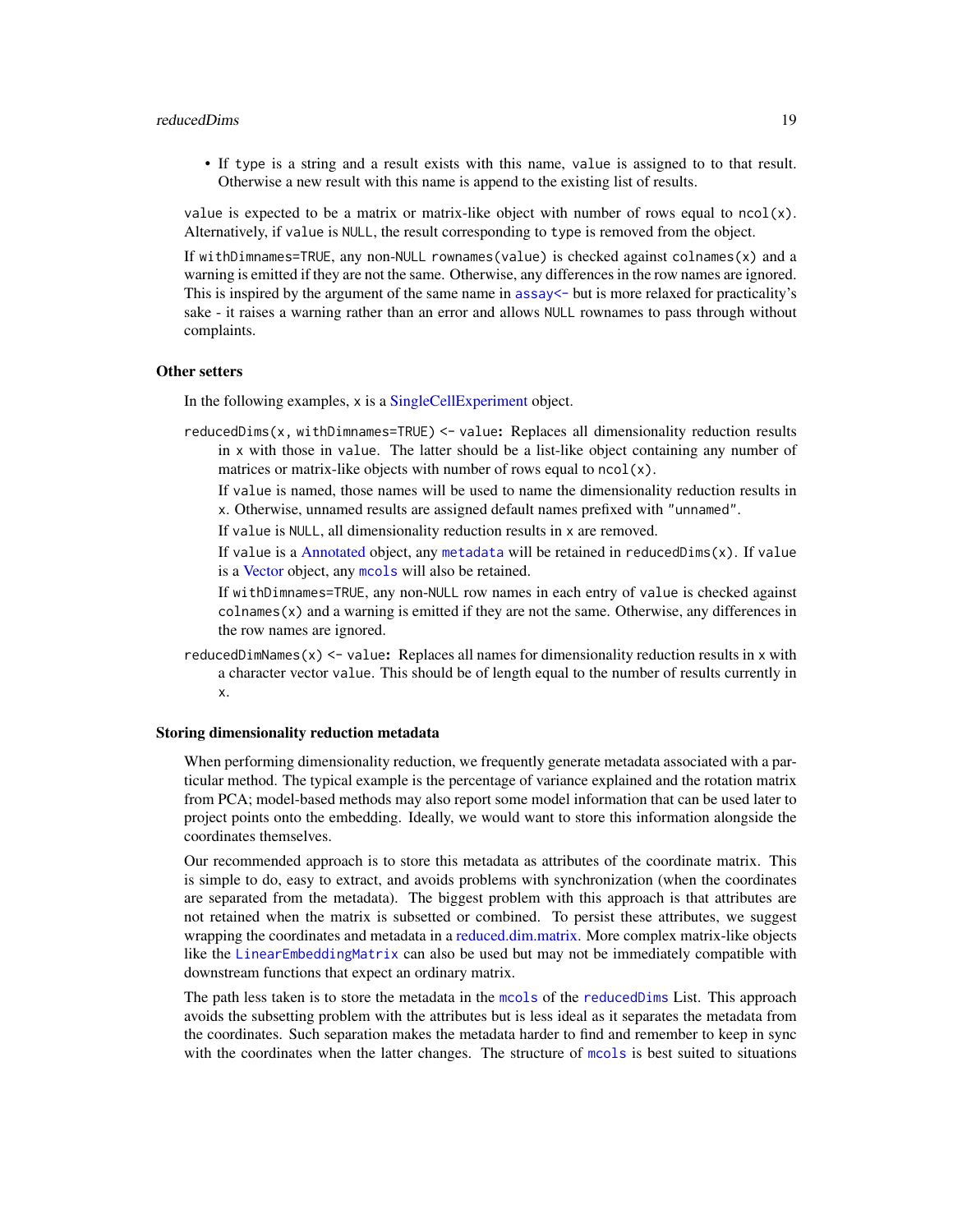<span id="page-19-0"></span>where there are some commonalities in the metadata across entries, but this rarely occurs for different dimensionality reduction strategies.

#### Author(s)

Aaron Lun and Kevin Rue-Albrecht

#### Examples

```
example(SingleCellExperiment, echo=FALSE)
reducedDim(sce, "PCA")
reducedDim(sce, "tSNE")
reducedDims(sce)
reducedDim(sce, "PCA") <- NULL
reducedDims(sce)
reducedDims(sce) <- SimpleList()
reducedDims(sce)
```
<span id="page-19-1"></span>rowPairs *Row pair methods*

#### <span id="page-19-2"></span>**Description**

Methods to get or set row pairings in a [SingleCellExperiment](#page-30-1) object. These are typically used to store and retrieve relationships between features, e.g., in gene regulatory or co-expression networks.

#### **Getters**

In the following examples, x is a [SingleCellExperiment](#page-30-1) object.

- rowPair(x, type, asSparse=FALSE): Retrieves a [SelfHits](#page-0-0) object where each entry represents a pair of rows of x and has number of nodes equal to  $nrow(x)$ . type is either a string specifying the name of the row pairing in x to retrieve, or a numeric scalar specifying the index of the desired pairing.
	- If asSparse=TRUE, a sparse matrix is returned instead, see below for details.
- rowPairNames(x): Returns a character vector containing the names of all row pairings in x. This is guaranteed to be of the same length as the number of pairings, though the names may not be unique.
- rowPairs(x, asSparse=FALSE): Returns a named [List](#page-0-0) of matrices containing one or more row pairings as [SelfHits](#page-0-0) objects. If asSparse=FALSE, each entry is instead a sparse matrix.

When asSparse=TRUE, the return value will be a triplet-form sparse matrix where each row/column corresponds to a row of x. The values in the matrix will be taken from the first metadata field of the underlying [SelfHits](#page-0-0) object, with an error being raised if the first metadata field is not of an acceptable type. If there are duplicate pairs, only the value from the last pair is used. If no metadata is available, the matrix values are set to TRUE for all pairs.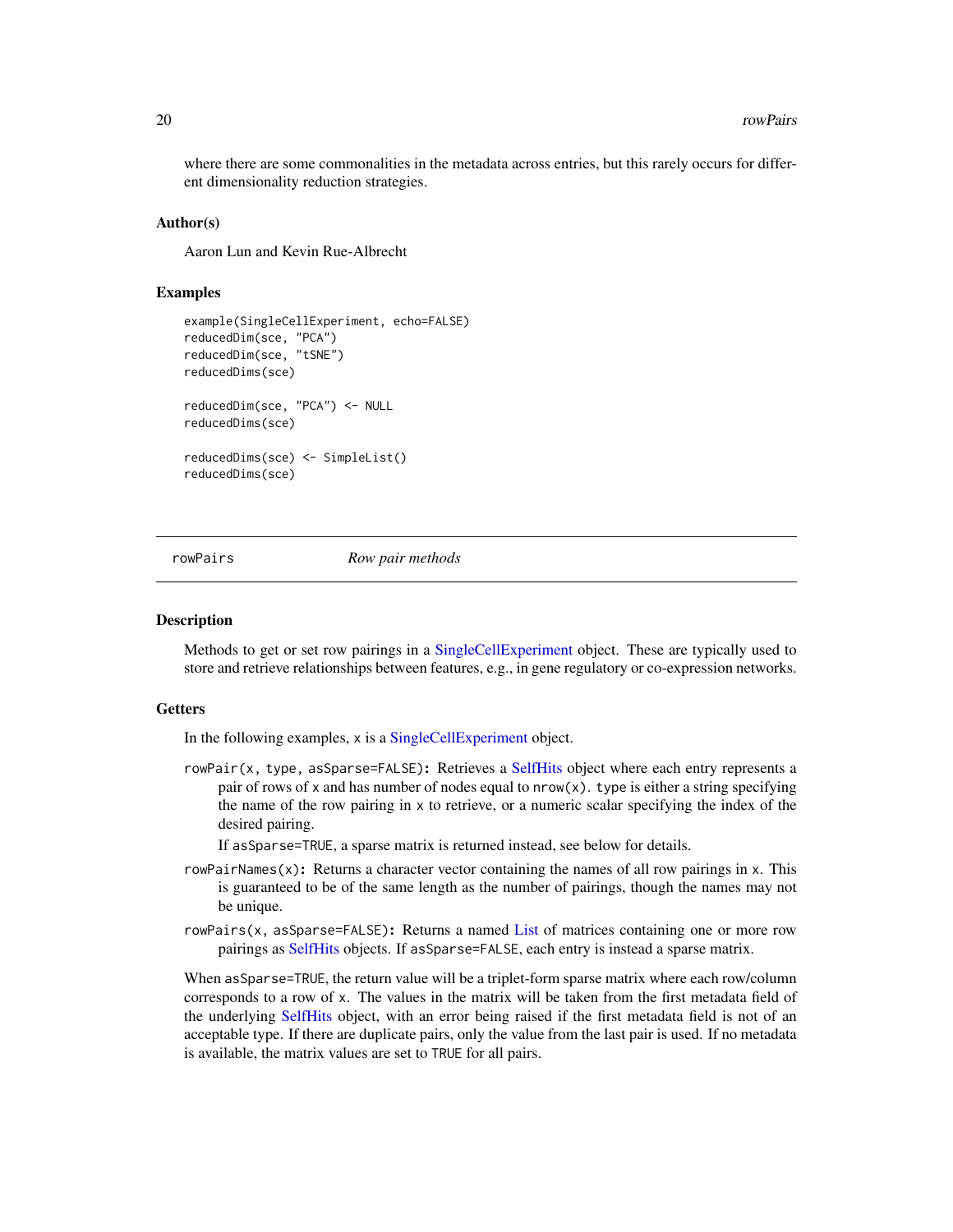#### <span id="page-20-0"></span>rowPairs 21

#### Single setter

rowPair(x, type)  $\leq$  value will add or replace a row pairing in a [SingleCellExperiment](#page-30-1) object x. The value of type determines how the pairing is added or replaced:

- If type is missing, value is assigned to the first pairing. If the pairing already exists, its name is preserved; otherwise it is given a default name "unnamed1".
- If type is a numeric scalar, it must be within the range of existing pairings, and value will be assigned to the pairing at that index.
- If type is a string and a pairing exists with this name, value is assigned to to that pairing. Otherwise a new pairing with this name is append to the existing list of pairings.

value is expected to be a [SelfHits](#page-0-0) with number of nodes equal to  $nrow(x)$ . Any number of additional fields can be placed in [mcols\(](#page-0-0)value). Duplicate row pairs are supported and will not be collapsed into a single entry.

value may also be a sparse matrix with number of rows and columns equal to  $nrow(x)$ . This is converted into a [SelfHits](#page-0-0) object with values stored in the metadata as the "x" field.

Alternatively, if value is NULL, the pairings corresponding to type are removed from x.

### Other setters

In the following examples, x is a [SingleCellExperiment](#page-30-1) object.

 $rowPairs(x) \leq value$ : Replaces all row pairings in x with those in value. The latter should be a list-like object containing any number of [SelfHits](#page-0-0) or sparse matrices, each of which is subject to the constraints described for the single setter.

If value is named, those names will be used to name the row pairings in x. Otherwise, unnamed pairings are assigned default names prefixed with "unnamed".

If value is NULL, all row pairings in x are removed.

rowPairNames(x)  $\le$  value: Replaces all names for row pairings in x with a character vector value. This should be of length equal to the number of pairings currently in x.

### Interaction with SingleCellExperiment operations

When row-subset replacement is performed on a SingleCellExperiment object (i.e.,  $x[i, 1] \le -y$ ), a pair of rows in  $rowPair(x)$  is only replaced if both rows are present in i. This replacement not only affects the value of the pair but also whether it even exists in y. For example, if a pair exists between two rows in  $x[i, ]$  but not in the corresponding rows of y, it is removed upon subset replacement.

Importantly, pairs in x with only one row in i are preserved by replacement. This ensures that  $x[i, ] \le x[i, ]$  is a no-op. However, if the replacement is fundamentally altering the identity of the features in  $x[i,]$ , it is unlikely that the pairings involving the old identities are applicable to the replacement features in y. In such cases, additional pruning may be required to remove all pairs involving i prior to replacement.

Another interesting note is that, for some  $i \le -1$ :n where n is in [1, nrow(x)), rbind(x[i,], x[-i,]) will not return a SingleCellExperiment equal to x with respect to [rowPairs](#page-19-1). This operation will remove any pairs involving one row in i and another row outside of i, simply because each individual subset operation will remove pairs involving rows outside of the subset.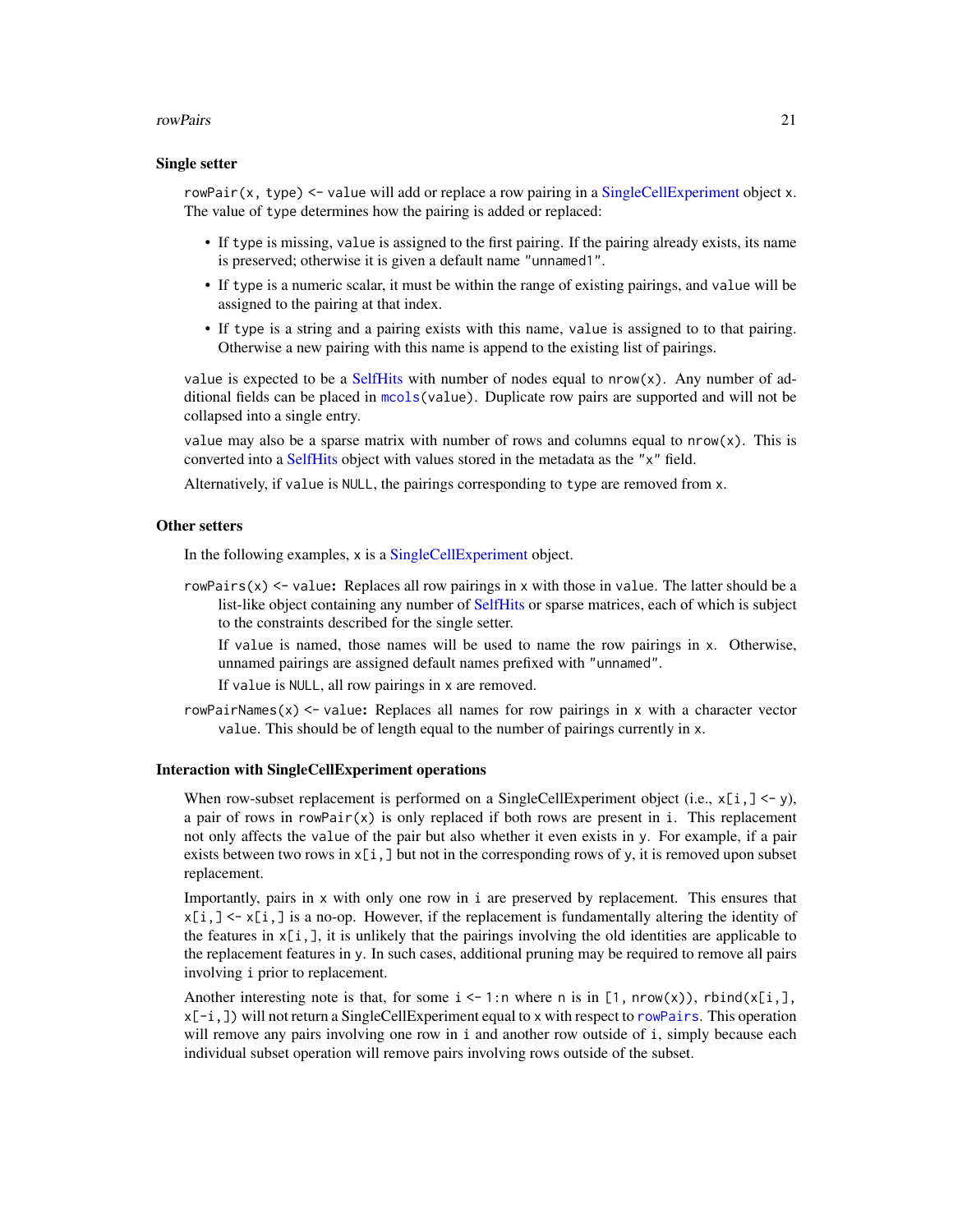#### <span id="page-21-0"></span>Author(s)

Aaron Lun

### See Also

[colPairs](#page-8-1), for the column equivalent.

### Examples

```
example(SingleCellExperiment, echo=FALSE)
# Making up some regulatory pairings:
hits <- SelfHits(
    sample(nrow(sce), 10),
   sample(nrow(sce), 10),
   nnode=nrow(sce)
)
mcols(hits)$value <- runif(10)
rowPair(sce, "regulators") <- hits
rowPair(sce, "regulators")
as.mat <- rowPair(sce, "regulators", asSparse=TRUE)
class(as.mat)
rowPair(sce, "coexpression") <- hits
rowPairs(sce)
rowPair(sce, "regulators") <- NULL
rowPairs(sce)
rowPairs(sce) <- SimpleList()
rowPairs(sce)
```
<span id="page-21-1"></span>

rowSubset *Get or set the row subset*

#### Description

Get or set the row subset in an instance of a [SingleCellExperiment](#page-30-1) class. This is assumed to specify some interesting subset of genes to be favored in downstream analyses.

### Usage

```
## S4 method for signature 'SingleCellExperiment'
rowsubset(x, field = "subset", onAbsence = "none")## S4 replacement method for signature 'SingleCellExperiment'
rowSubset(x, field = "subset", \ldots) <- value
```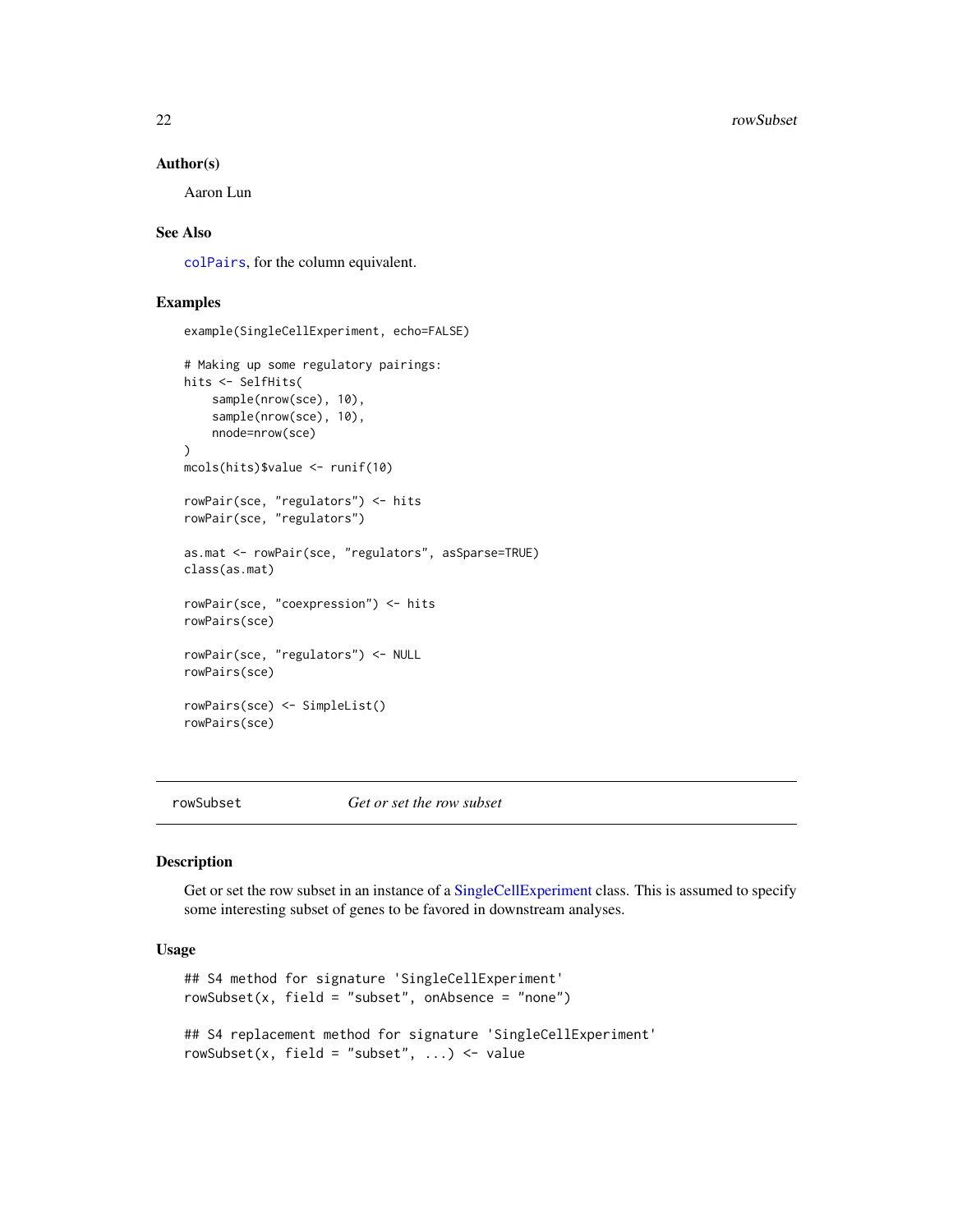#### <span id="page-22-0"></span>rowSubset 23

#### **Arguments**

| $\mathsf{x}$ | A Single Cell Experiment object.                                                                                                                                              |
|--------------|-------------------------------------------------------------------------------------------------------------------------------------------------------------------------------|
| field        | String containing the name of the field in the rowData to get or set subsetting<br>data.                                                                                      |
| onAbsence    | String indicating an additional action to take when labels are absent: nothing<br>$("none"), a warning ("warn") or an error ("error").$                                       |
| $\cdot$      | Additional arguments, currently ignored.                                                                                                                                      |
| value        | Any character, logical or numeric vector specifying rows of x to include in the<br>subset. Alternatively NULL, in which case existing subsetting information is re-<br>moved. |

#### Details

A frequent task in single-cell data analyses is to focus on a subset of genes of interest, e.g., highly variable genes, derived marker genes for clusters, known markers for cell types. A related task is to filter out uninteresting genes such as ribosomal protein genes or mitochondrial transcripts, in which case we want to subset to exclude those genes.

These functions store a set of genes of interest inside a [SingleCellExperiment](#page-30-1) for later retrieval and use in downstream functions. Character and numeric value are converted to logical vectors that are parallel to the rows of x, allowing them to be added to the [rowData](#page-0-0) for synchronized row-level operations.

For developers, onAbsence is provided to make it easier to mandate that x actually has labels. This avoids silent NULL values that flow to the rest of the function and make debugging difficult.

#### Value

For rowSubset, a logical vector is returned specifying the rows to retain in the subset of interest. If no subset is available, a NULL is returned (and/or a warning or error, depending on onAbsence).

For rowSubset<-, a modified x is returned a subsetting vector in its [rowData](#page-0-0).

#### Author(s)

Aaron Lun

#### See Also

[SingleCellExperiment,](#page-30-1) for the underlying class definition.

### Examples

example(SingleCellExperiment, echo=FALSE) # Using the class example

```
rowSubset(sce, "hvgs") <- 1:10
rowSubset(sce, "hvgs")
rowSubset(sce) <- rbinom(nrow(sce), 1, 0.5)==1
rowSubset(sce)
```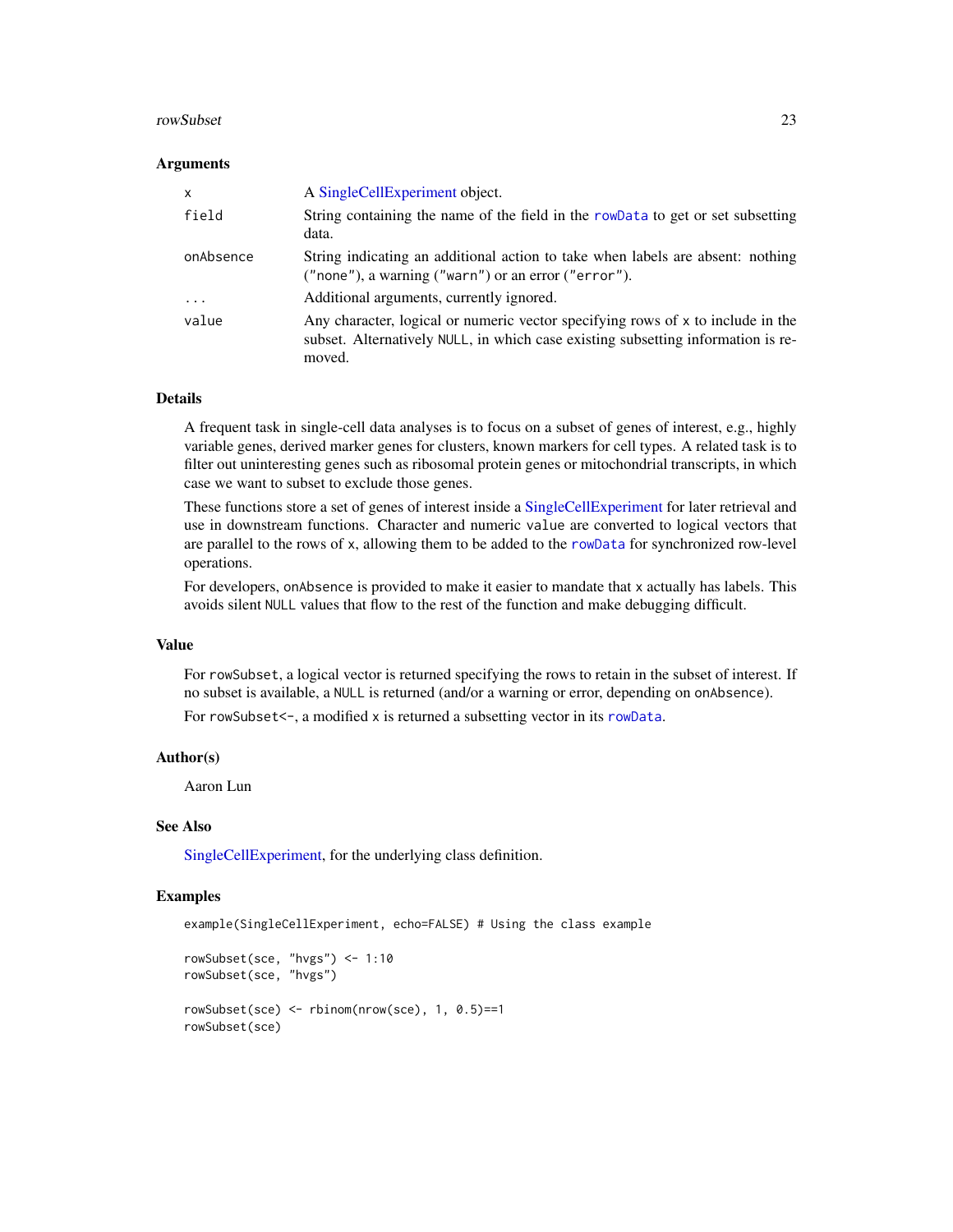<span id="page-23-0"></span>

#### Description

These are methods for getting or setting assay(sce, i=X, ...) where sce is a [SingleCellExper](#page-30-1)[iment](#page-30-1) object and X is the name of the method. For example, counts will get or set X="counts". This provides some convenience for users as well as encouraging standardization of assay names across packages.

#### Available methods

In the following code snippets, x is a [SingleCellExperiment](#page-30-1) object, value is a matrix-like object with the same dimensions as x, and ... are further arguments passed to [assay](#page-0-0) (for the getter) or [assay<-](#page-0-0) (for the setter).

- counts(x, ...), counts(x, ...)  $\le$  value: Get or set a matrix of raw count data, e.g., number of reads or transcripts.
- normcounts(x, ...), normcounts(x, ...) <- value: Get or set a matrix of normalized values on the same scale as the original counts. For example, counts divided by cell-specific size factors that are centred at unity.
- logcounts(x, ...), logcounts(x, ...)  $\leq$  value: Get or set a matrix of log-transformed counts or count-like values. In most cases, this will be defined as log-transformed normcounts, e.g., using log base 2 and a pseudo-count of 1.
- $\text{cpm}(x, \ldots)$ ,  $\text{cpm}(x, \ldots)$  <- value: Get or set a matrix of counts-per-million values. This is the read count for each gene in each cell, divided by the library size of each cell in millions.
- $\text{tpm}(x, \ldots)$ ,  $\text{tpm}(x, \ldots)$  < value: Get or set a matrix of transcripts-per-million values. This is the number of transcripts for each gene in each cell, divided by the total number of transcripts in that cell (in millions).
- weights(x, ...), weights(x, ...)  $\le$  value: Get or set a matrix of weights, e.g., observational weights to be used in differential expression analysis.

#### Author(s)

Aaron Lun

#### See Also

[assay](#page-0-0) and [assay<-](#page-0-0), for the wrapped methods.

#### Examples

```
example(SingleCellExperiment, echo=FALSE) # Using the class example
counts(sce) <- matrix(rnorm(nrow(sce)*ncol(sce)), ncol=ncol(sce))
dim(counts(sce))
```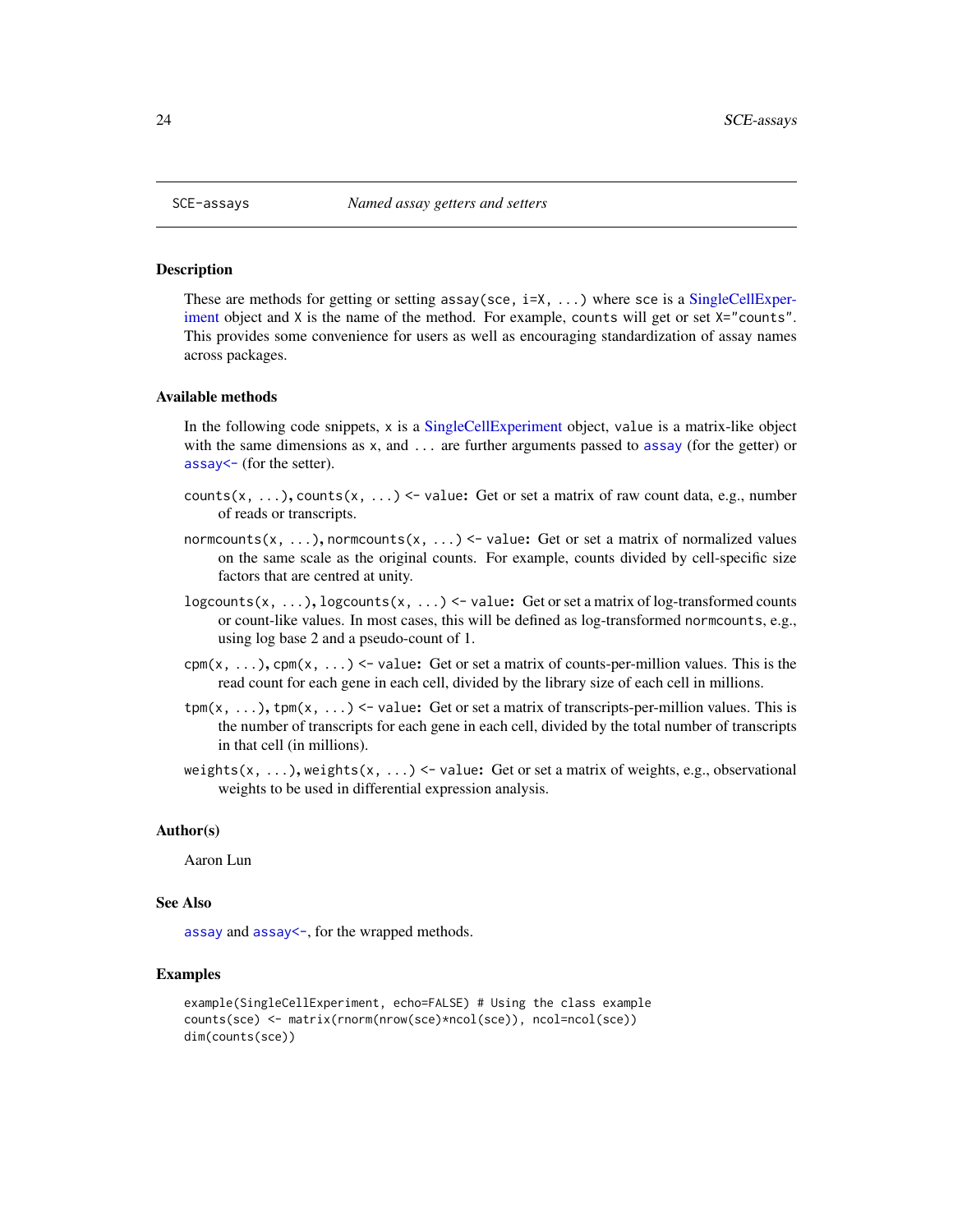### <span id="page-24-0"></span>SCE-combine 25

```
# One possible way of computing normalized "counts"
sf <- 2^rnorm(ncol(sce))
sf <- sf/mean(sf)
normcounts(sce) <- t(t(counts(sce))/sf)
dim(normcounts(sce))
# One possible way of computing log-counts
logcounts(sce) <- log2(normcounts(sce)+1)
dim(normcounts(sce))
```
<span id="page-24-1"></span>

```
SCE-combine Combining or subsetting SingleCellExperiment objects
```
### Description

An overview of methods to combine multiple [SingleCellExperiment](#page-30-1) objects by row or column, or to subset a SingleCellExperiment by row or column. These methods are useful for ensuring that all data fields remain synchronized when cells or genes are added or removed.

#### Combining

In the following code snippets, ... contains one or more [SingleCellExperiment](#page-30-1) objects.

rbind(..., deparse.level=1): Returns a SingleCellExperiment where all objects in ... are combined row-wise, i.e., rows in successive objects are appended to the first object. Refer to ?["rbind,SummarizedExperiment-method"](#page-0-0) for details on how metadata is combined in the output object. Refer to [?rbind](#page-0-0) for the interpretation of deparse.level.

Note that all objects in ... must have the exact same values for [reducedDims](#page-17-1) and [altExps](#page-1-1). Any [sizeFactors](#page-32-1) should either be NULL or contain the same values across objects.

 $\text{cbind}(\ldots)$ , deparse.level=1): Returns a SingleCellExperiment where all objects in  $\ldots$  are combined column-wise, i.e., columns in successive objects are appended to the first object.

Each object x in ... must have the same values of [reducedDimNames\(](#page-17-2)x) (though they can be unordered). Dimensionality reduction results with the same name across objects will be combined row-wise to create the corresponding entry in the output object.

Each object x in ... must have the same values of  $altExpNames(x)$  $altExpNames(x)$  (though they can be unordered). Alternative Experiments with the same name across objects will be combined column-wise to create the corresponding entry in the output object.

[sizeFactors](#page-32-1) should be either set to NULL in all objects, or set to a numeric vector in all objects.

Refer to ?["cbind,SummarizedExperiment-method"](#page-0-0) for details on how metadata is com-bined in the output object. Refer to [?cbind](#page-0-0) for the interpretation of deparse.level.

In the following code snippets, x is a SingleCellExperiment and ... contains multiple SingleCell-Experiment objects.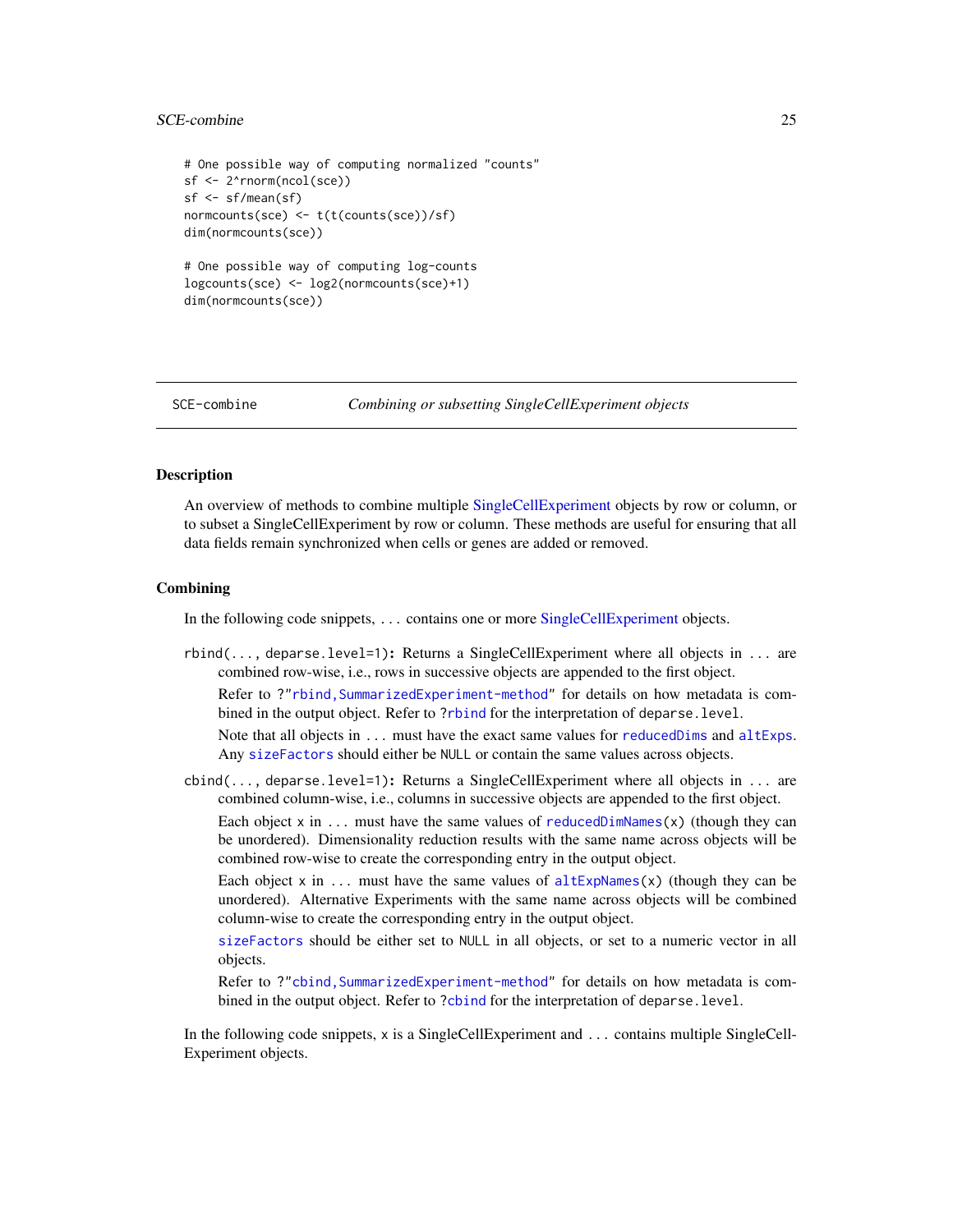<span id="page-25-0"></span>combineCols(x, ..., delayed=TRUE, fill=NA, use.names=TRUE): Returns a SingleCellExperiment where all objects are flexibly combined by column. The assays and [colData](#page-0-0) are combined as described in ?["combineCols,SummarizedExperiment-method"](#page-0-0), where assays or DataFrame columns missing in any given object are filled in with missing values before combining.

Entries of the [reducedDims](#page-17-1) with the same name across objects are combined by row. If a dimensionality reduction result is not present for a particular SingleCellExperiment, it is represented by a matrix of NA values instead. If corresponding [reducedDim](#page-17-2) entries cannot be combined, e.g., due to inconsistent dimensions, they are omitted from the [reducedDims](#page-17-1) of the output object with a warning.

Entries of the [altExps](#page-1-1) with the same name across objects are combined by column using the relevant [combineCols](#page-0-0) method. If a named entry is not present for a particular SingleCell-Experiment, it is represented by a SummarizedExperiment with a single assay full of fill values. If entries cannot be combined, e.g., due to inconsistent dimensions, they are omitted from the [altExps](#page-1-1) of the output object with a warning.

Entries of the [colPairs](#page-8-1) with the same name across objects are concatenated together after adjusting the indices for each column's new position in the combined object. If a named entry is not present for a particular SingleCellExperiments, it is assumed to contribute no column pairings and is ignored.

Entries of the [rowPairs](#page-19-1) with the same name should be identical across objects if use . names=FALSE. If use.names=TRUE, we attempt to merge together entries with the same name by taking the union of all column pairings. However, if the same cell has a different set of pairings across objects, a warning is raised and we fall back to the [rowPair](#page-19-2) entry from the first object.

#### Subsetting

In the following code snippets, x is a [SingleCellExperiment](#page-30-1) object.

 $x[i, j, \ldots]$ , drop=TRUE]: Returns a SingleCellExperiment containing the specified rows i and columns j.

i and j can be a logical, integer or character vector of subscripts, indicating the rows and columns respectively to retain. Either can be missing, in which case subsetting is only performed in the specified dimension. If both are missing, no subsetting is performed.

Arguments in ... and drop are passed to to [, SummarizedExperiment-method.

x[i, j, ...] <- value: Replaces all data for rows i and columns j with the corresponding fields in a SingleCellExperiment value.

i and j can be a logical, integer or character vector of subscripts, indicating the rows and columns respectively to replace. Either can be missing, in which case replacement is only performed in the specified dimension. If both are missing, x is replaced entirely with value.

If j is specified, value is expected to have the same name and order of [reducedDimNames](#page-17-2) and [altExpNames](#page-1-2) as x. If sizeFactors is set for x, it should also be set for value.

Arguments in ... are passed to the corresponding [SummarizedExperiment](#page-0-0) method.

#### Author(s)

Aaron Lun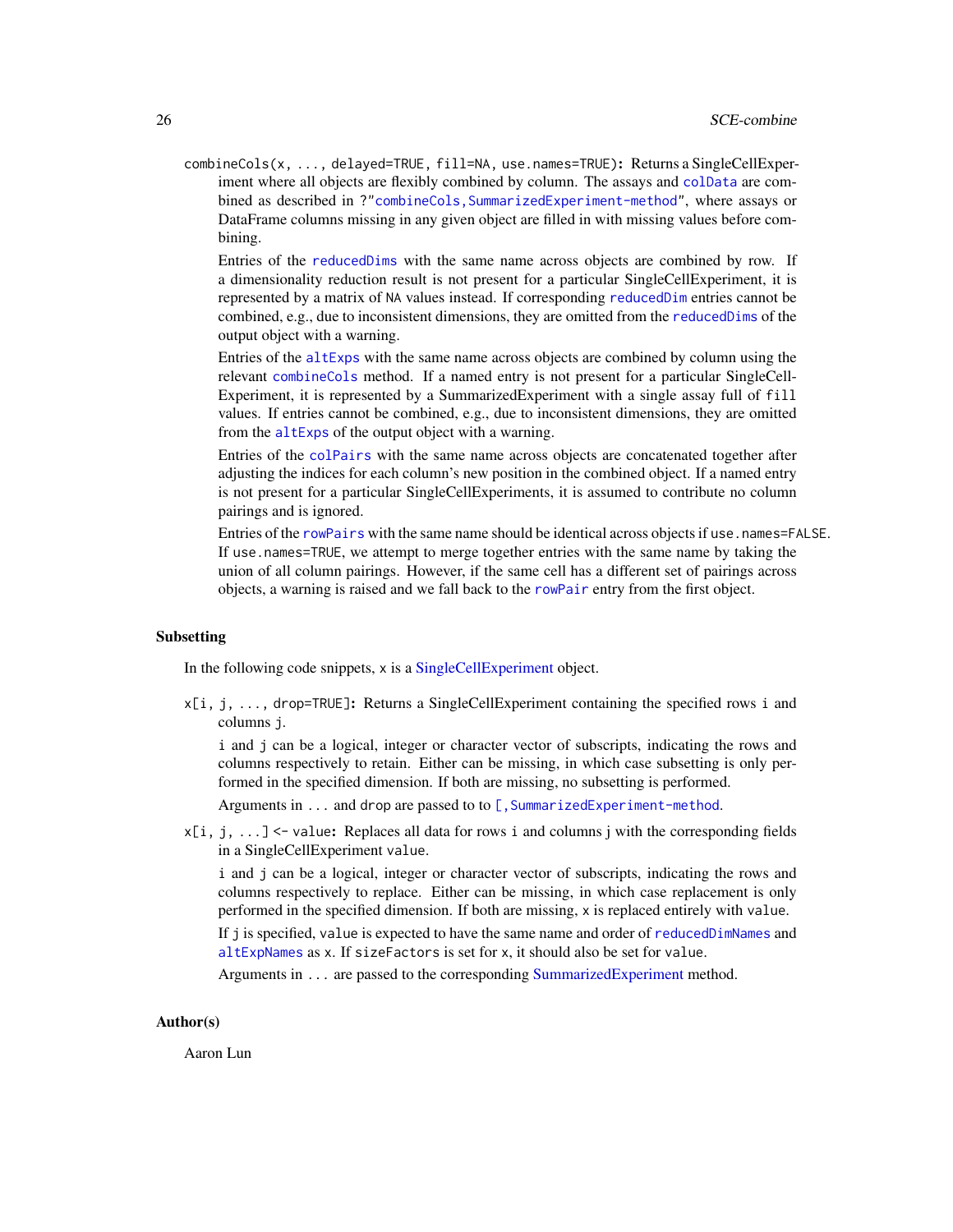### <span id="page-26-0"></span>SCE-internals 27

### Examples

example(SingleCellExperiment, echo=FALSE) # using the class example

```
# Combining:
rbind(sce, sce)
cbind(sce, sce)
# Subsetting:
sce[1:10,]
sce[,1:5]
sce2 <- sce
sce2[1:10,] <- sce[11:20,]
# Can also use subset()
sce$WHEE <- sample(LETTERS, ncol(sce), replace=TRUE)
subset(sce, , WHEE=="A")
# Can also use split()
split(sce, sample(LETTERS, nrow(sce), replace=TRUE))
```
<span id="page-26-1"></span>SCE-internals *Internal SingleCellExperiment functions*

### <span id="page-26-2"></span>Description

Methods to get or set internal fields from the SingleCellExperiment class. Thse functions are intended for package developers who want to add protected fields to a SingleCellExperiment. They should *not* be used by ordinary users of the SingleCellExperiment package.

### Getters

In the following code snippets, x is a [SingleCellExperiment.](#page-30-1)

- int\_elementMetadata(x): Returns a [DataFrame](#page-0-0) of internal row metadata, with number of rows equal to  $nrow(x)$ . This is analogous to the user-visible [rowData](#page-0-0).
- int\_colData(x): Returns a [DataFrame](#page-0-0) of internal column metadata, with number of rows equal to  $ncol(x)$ . This is analogous to the user-visible [colData](#page-0-0).
- int\_metadata(x): Returns a list of internal metadata, analogous to the user-visible [metadata](#page-0-0).

It may occasionally be useful to return both the visible and the internal colData in a single DataFrame. This is facilitated by the following methods:

rowData(x, ..., internal=FALSE): Returns a [DataFrame](#page-0-0) of the user-visible row metadata. If internal=TRUE, the internal row metadata is added column-wise to the user-visible metadata. A warning is emitted if the user-visible metadata column names overlap with the internal fields. Any arguments in ... are passed to rowData, SummarizedExperiment-method.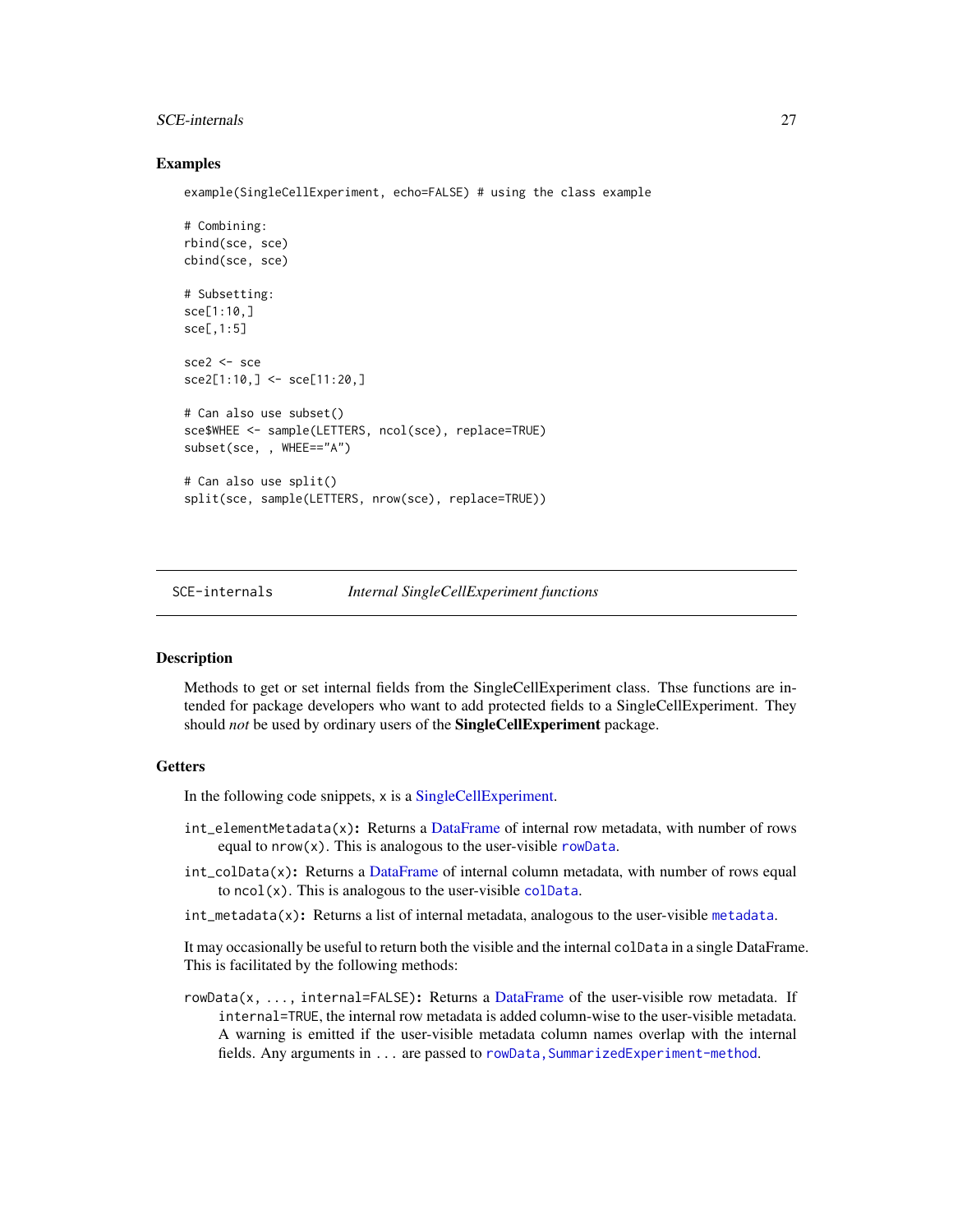<span id="page-27-0"></span>colData(x, ..., internal=FALSE): Returns a [DataFrame](#page-0-0) of the user-visible column metadata. If internal=TRUE, the internal column metadata is added column-wise to the user-visible metadata. A warning is emitted if the user-visible metadata column names overlap with the internal fields. Any arguments in . . . are passed to colData, SummarizedExperiment-method.

#### **Setters**

In the following code snippets, x is a [SingleCellExperiment.](#page-30-1)

- $int$ -elementMetadata(x) <- value: Replaces the internal row metadata with value, a [DataFrame](#page-0-0) with number of rows equal to  $nrow(x)$ . This is analogous to the user-visible rowData $\leq$ .
- $int_{colData}(x)$  <- value: Replaces the internal column metadata with value, a [DataFrame](#page-0-0) with number of rows equal to  $ncol(x)$ . This is analogous to the user-visible colData $\leq$ .
- $int_m$ etadata $(x)$  <- value: Replaces the internal metadata with value, analogous to the uservisible [metadata<-](#page-0-0).

### Comments

The internal metadata fields allow easy and extensible storage of additional elements that are parallel to the rows or columns of a [SingleCellExperiment](#page-30-1) class. This avoids the need to specify new slots and adjust the subsetting/combining code for a new data element. For example, [altExps](#page-1-1) and [reducedDims](#page-17-1) are implemented as fields in the internal column metadata.

That these elements are internal is important as this ensures that the implementation details are abstracted away. Any user interaction with these internal fields should be done via the designated getter and setter methods, e.g., [reducedDim](#page-17-2) and friends for retrieving or modifying reduced dimensions. This provides developers with more freedom to change the internal representation without breaking user code.

Package developers intending to use these methods to store their own content should read the development vignette for guidance.

#### Author(s)

Aaron Lun

#### See Also

[colData](#page-0-0), [rowData](#page-0-0) and [metadata](#page-0-0) for the user-visible equivalents.

### Examples

```
example(SingleCellExperiment, echo=FALSE) # Using the class example
int_metadata(sce)$whee <- 1
```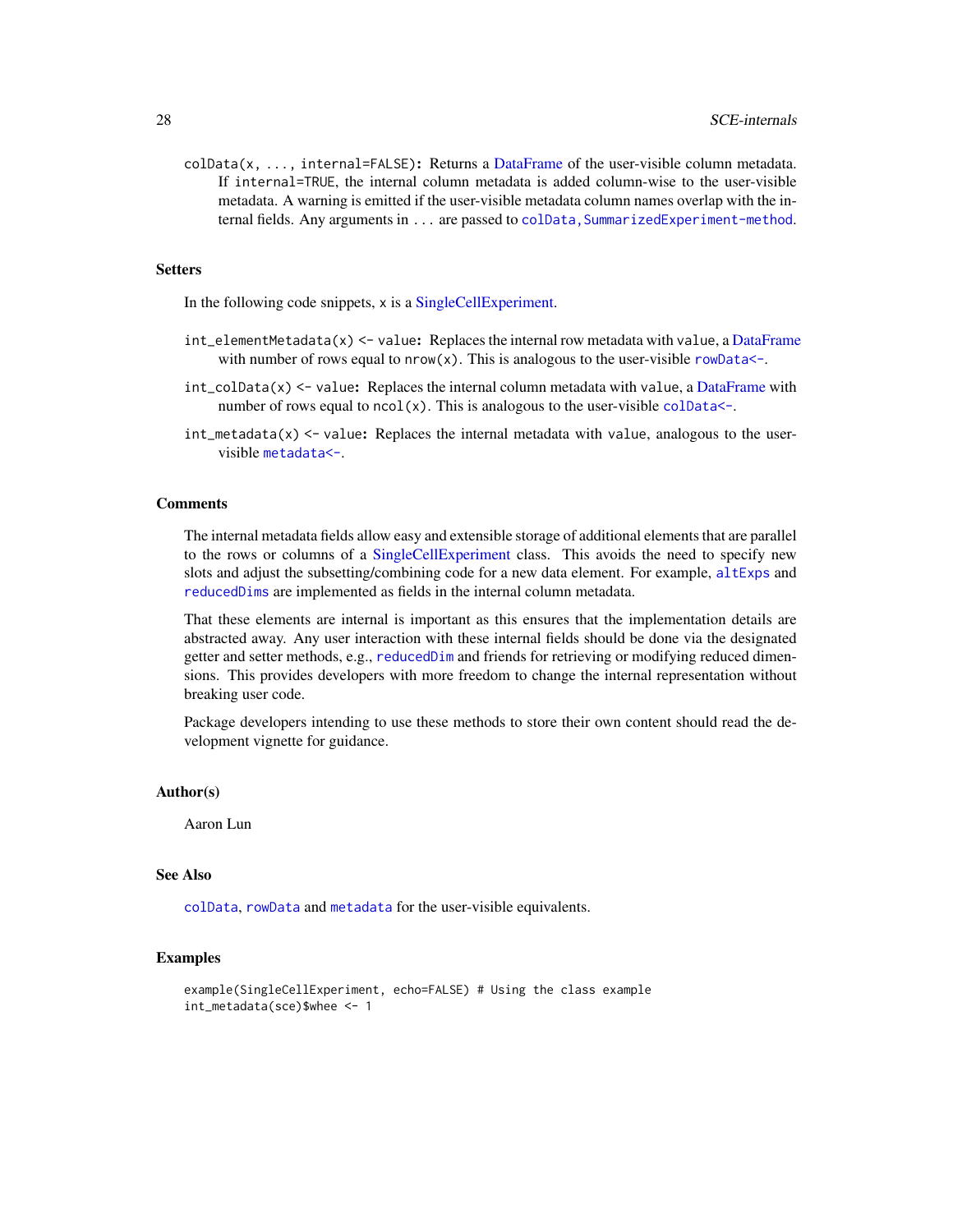<span id="page-28-0"></span>SCE-miscellaneous *Miscellaneous SingleCellExperiment methods*

### <span id="page-28-1"></span>Description

Miscellaneous methods for the [SingleCellExperiment](#page-30-1) class that do not fit in any other documentation category.

### Available methods

In the following code snippets, x and object are [SingleCellExperiment](#page-30-1) objects.

show(object): Print a message to screen describing the contents of object.

objectVersion(x): Return the version of the package with which x was constructed.

- sizeFactors(object): Return a numeric vector of size factors of length equal to ncol(object). If no size factors are available in object, return NULL instead.
- sizeFactors(object) <- value: Replace the size factors with value, usually expected to be a numeric vector or vector-like object. Alternatively, value can be NULL in which case any size factors in object are removed.

### Author(s)

Aaron Lun

### See Also

[updateObject](#page-39-1), where objectVersion is used.

#### Examples

example(SingleCellExperiment, echo=FALSE) # Using the class example

show(sce)

```
objectVersion(sce)
```

```
# Setting/getting size factors.
sizeFactors(sce) <- runif(ncol(sce))
sizeFactors(sce)
sizeFactors(sce) <- NULL
```
sizeFactors(sce)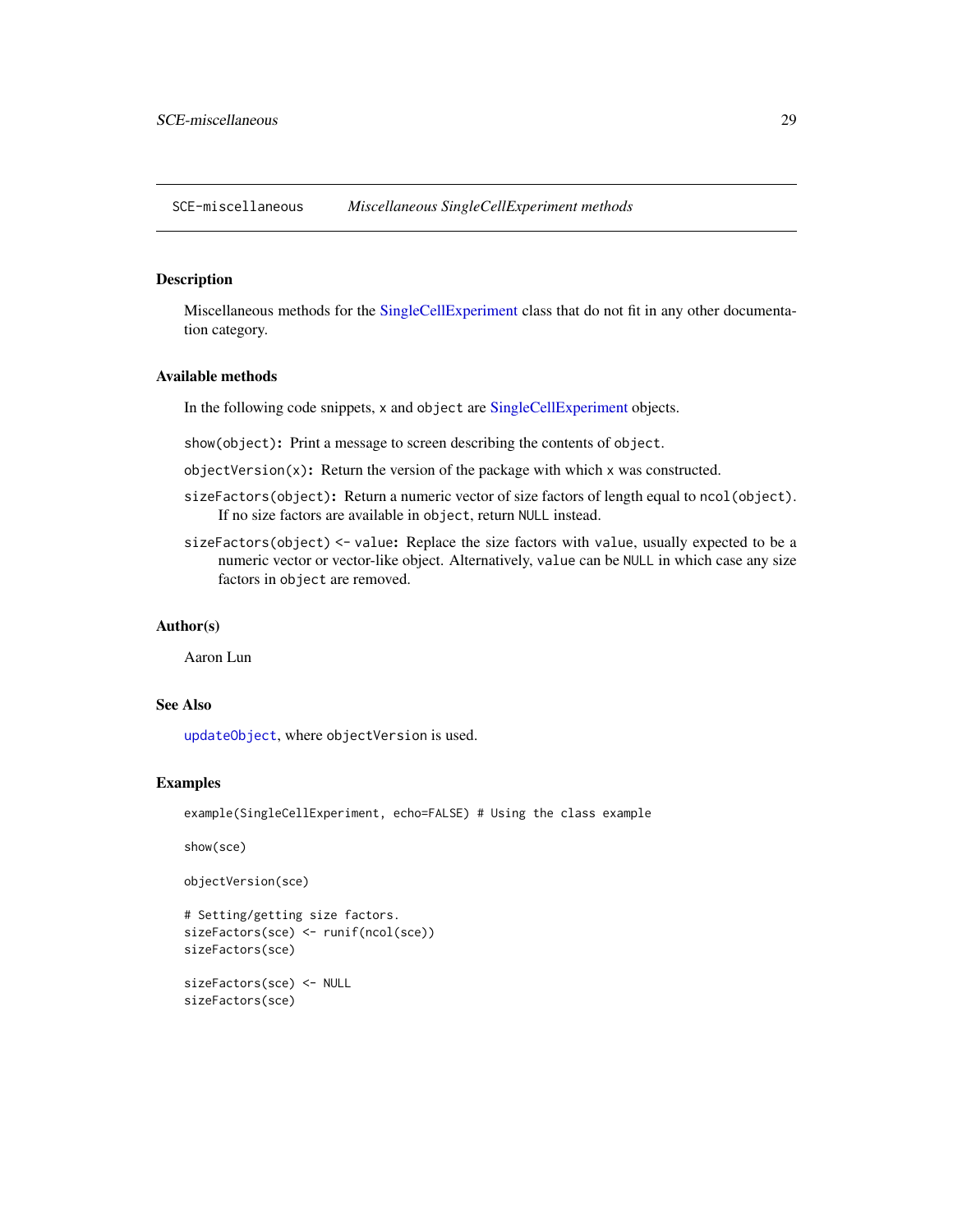<span id="page-29-1"></span><span id="page-29-0"></span>

### Description

Simplify a list of [SingleCellExperiment,](#page-30-1) usually generated by [applySCE](#page-4-1) on main and alternative Experiments, into a single SingleCellExperiment containing some of the results in its [altExps](#page-1-1).

#### Usage

simplifyToSCE(results, which.main, warn.level = 2)

### Arguments

| results    | A named list of Summarized Experiment or Single Cell Experiment objects.                                                                                                                                                                                             |
|------------|----------------------------------------------------------------------------------------------------------------------------------------------------------------------------------------------------------------------------------------------------------------------|
| which.main | Integer scalar specifying which entry of results contains the output generated<br>from the main Experiment. If NULL or a vector of length zero, this indicates that<br>no entry was generated from the main Experiment. Defaults to the unnamed<br>entry of results. |
| warn.level | Integer scalar specifying the type of warnings that can be emitted.                                                                                                                                                                                                  |

#### Details

Each entry of results should be a [SummarizedExperiment](#page-0-0) with the same number and names of the columns. There should not be any duplicate entries in names(results), as the names are used to represent the names of the alternative Experiments in the output. If which.main is a scalar, the corresponding entry of results should be a [SingleCellExperiment.](#page-30-1) Failure to meet these conditions may result in a warning or error depending on warn.level.

The type of warnings that are emitted can be controlled with warn.level. If warn.level=0, no warnings are emitted. If warn.level=1, all warnings are emitted except for those related to results not being of the appropriate class. If warn.level=2, all warnings are emitted, and if warn. level=3, warnings are promoted to errors.

#### Value

A SingleCellExperiment corresponding to the entry of results generated from the main Experiment. All results generated from the alternative Experiments of x are stored in the [altExps](#page-1-1) of the output.

If no main Experiment was used to generate results, an empty SingleCellExperiment is used as a container for the various [altExps](#page-1-1).

If simplification could not be performed, NULL is returned with a warning (depending on warn.level.

### Author(s)

Aaron Lun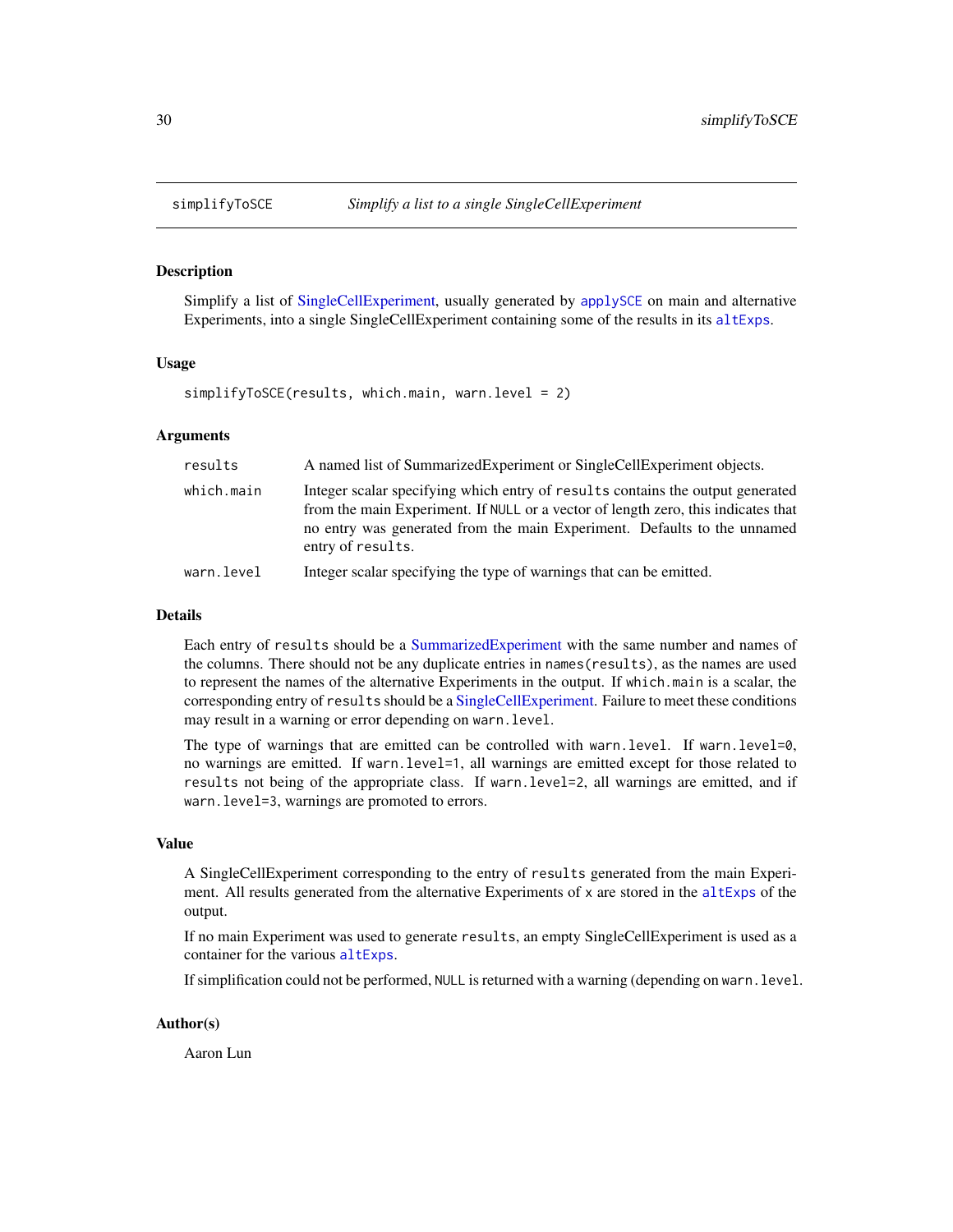### <span id="page-30-0"></span>See Also

[applySCE](#page-4-1), where this function is used when SIMPLIFY=TRUE.

#### Examples

```
ncells <- 100
u <- matrix(rpois(20000, 5), ncol=ncells)
sce <- SingleCellExperiment(assays=list(counts=u))
altExp(sce, "BLAH") <- SingleCellExperiment(assays=list(counts=u*10))
altExp(sce, "WHEE") <- SingleCellExperiment(assays=list(counts=u*2))
# Setting FUN=identity just extracts each piece:
results <- applySCE(sce, FUN=identity, SIMPLIFY=FALSE)
results
# Simplifying to an output that mirrors the structure of 'sce'.
simplifyToSCE(results)
```
<span id="page-30-1"></span>SingleCellExperiment-class

*The SingleCellExperiment class*

### **Description**

The SingleCellExperiment class is designed to represent single-cell sequencing data. It inherits from the [RangedSummarizedExperiment](#page-0-0) class and is used in the same manner. In addition, the class supports storage of dimensionality reduction results (e.g., PCA, t-SNE) via [reducedDims](#page-17-1), and storage of alternative feature types (e.g., spike-ins) via [altExps](#page-1-1).

### Usage

```
SingleCellExperiment(
  ...,
  reducedDims = list(),
  altExpress = list(),rowPairs = list(),colPairs = list(),
  mainExpName = NULL
)
```
#### Arguments

| $\cdots$    | Arguments passed to the SummarizedExperiment constructor to fill the slots of<br>the base class. |
|-------------|--------------------------------------------------------------------------------------------------|
| reducedDims | A list of any number of matrix-like objects containing dimensionality reduc-                     |
|             |                                                                                                  |

tion results, each of which should have the same number of rows as the output SingleCellExperiment object.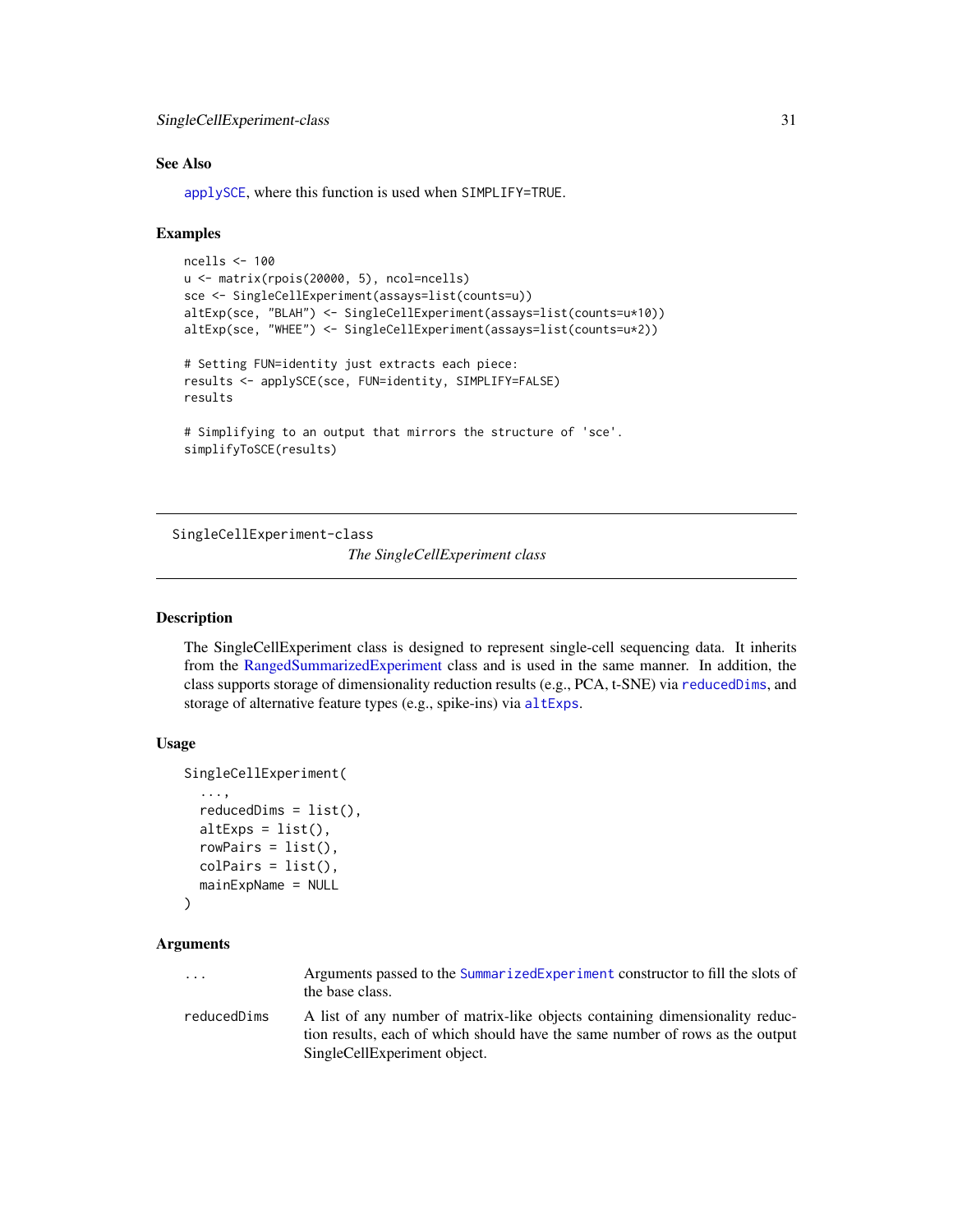<span id="page-31-0"></span>

| altExps     | A list of any number of Summarized Experiment objects containing alternative<br>Experiments, each of which should have the same number of columns as the<br>output SingleCellExperiment object.                                                                                                                                             |
|-------------|---------------------------------------------------------------------------------------------------------------------------------------------------------------------------------------------------------------------------------------------------------------------------------------------------------------------------------------------|
| rowPairs    | A list of any number of SelfHits objects describing relationships between pairs<br>of rows. Each entry should have number of nodes equal to the number of rows<br>of the output SingleCellExperiment object. Alternatively, entries may be square<br>sparse matrices of order equal to the number of rows of the output object.             |
| colPairs    | A list of any number of SelfHits objects describing relationships between pairs<br>of columns. Each entry should have number of nodes equal to the number of<br>columns of the output SingleCellExperiment object. Alternatively, entries may<br>be square sparse matrices of order equal to the number of columns of the output<br>object. |
| mainExpName | String containing the name of the main Experiment. This is comparable to the<br>names assigned to each of the altExps.                                                                                                                                                                                                                      |

#### Details

In this class, rows should represent genomic features (e.g., genes) while columns represent samples generated from single cells. As with any [SummarizedExperiment](#page-0-0) derivative, different quantifications (e.g., counts, CPMs, log-expression) can be stored simultaneously in the [assays](#page-0-0) slot, and row and column metadata can be attached using [rowData](#page-0-0) and [colData](#page-0-0), respectively.

The extra arguments in the constructor (e.g., [reducedDims](#page-17-1) [altExps](#page-1-1)) represent the main extensions implemented in the SingleCellExperiment class. This enables a consistent, formalized representation of data structures that are commonly encountered during single-cell data analysis. Readers are referred to the specific documentation pages for more details.

A SingleCellExperiment can also be created by coercing from a [SummarizedExperiment](#page-0-0) or [Ranged-](#page-0-0)[SummarizedExperiment](#page-0-0) instance.

#### Value

A SingleCellExperiment object.

### Author(s)

Aaron Lun and Davide Risso

#### See Also

[reducedDims](#page-17-1), for representation of dimensionality reduction results.

[altExps](#page-1-1), for representation of data for alternative feature sets.

[colPairs](#page-8-1) and [rowPairs](#page-19-1), to hold pairing information for rows and columns.

[sizeFactors](#page-32-1), to store size factors for normalization.

[colLabels](#page-6-1), to store cell-level labels.

[rowSubset](#page-21-1), to store a subset of rows.

?["SCE-combine"](#page-24-1), to combine or subset a SingleCellExperiment object.

?["SCE-internals"](#page-26-1), for developer use.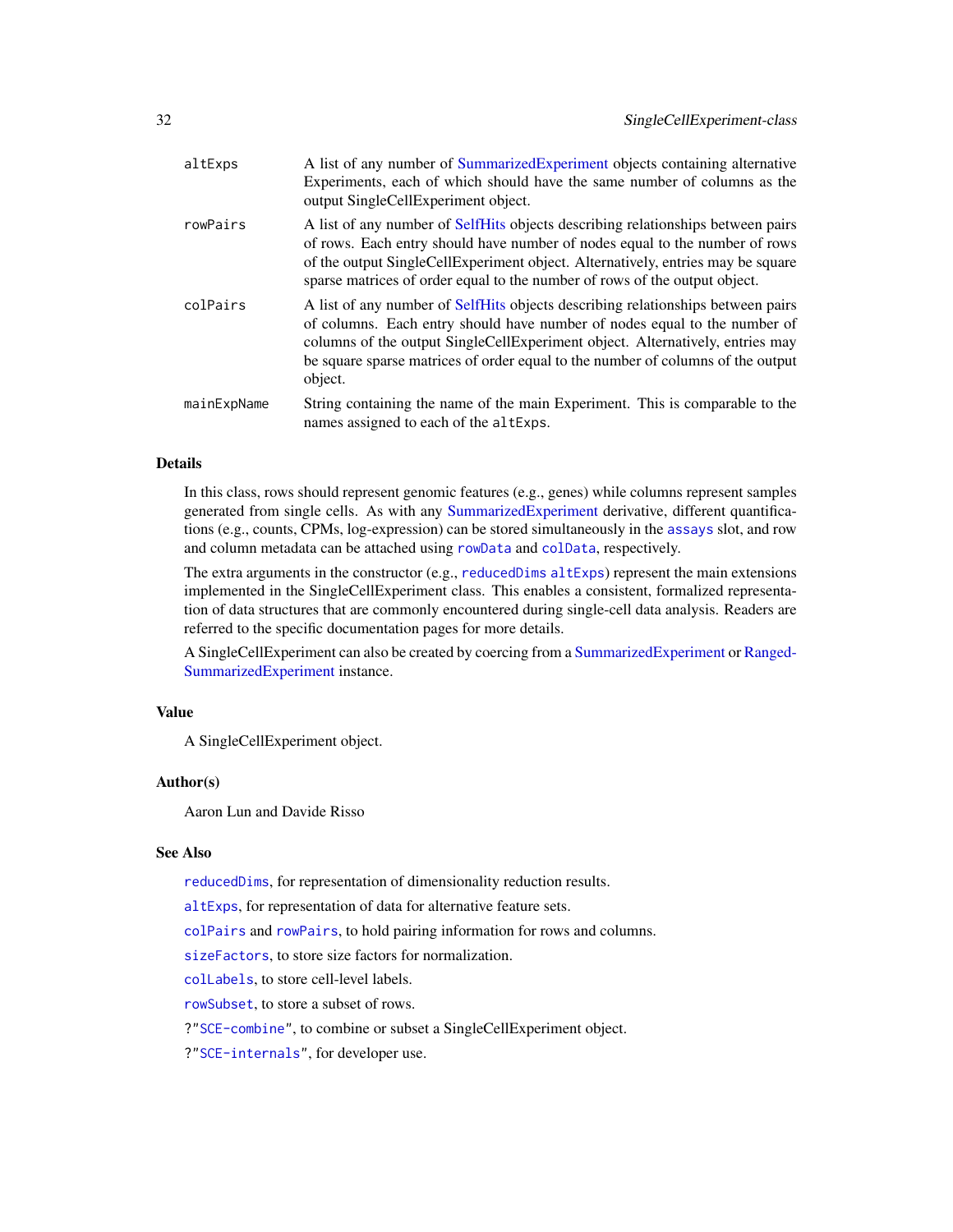#### <span id="page-32-0"></span>sizeFactors 33

#### Examples

```
ncells <- 100
u <- matrix(rpois(20000, 5), ncol=ncells)
v \leq -\log(2(u + 1))pca <- matrix(runif(ncells*5), ncells)
tsne <- matrix(rnorm(ncells*2), ncells)
sce <- SingleCellExperiment(assays=list(counts=u, logcounts=v),
    reducedDims=SimpleList(PCA=pca, tSNE=tsne))
sce
## coercion from SummarizedExperiment
se <- SummarizedExperiment(assays=list(counts=u, logcounts=v))
as(se, "SingleCellExperiment")
```
<span id="page-32-1"></span>

sizeFactors *Size factor methods*

### Description

Gets or sets the size factors for all cells in a [SingleCellExperiment](#page-30-1) object.

### Usage

```
## S4 method for signature 'SingleCellExperiment'
sizeFactors(object, onAbsence = "none")
```

```
## S4 replacement method for signature 'SingleCellExperiment'
sizeFactors(object, ...) <- value
```
### Arguments

| object    | A Single Cell Experiment object.                                                                                                              |
|-----------|-----------------------------------------------------------------------------------------------------------------------------------------------|
| onAbsence | String indicating an additional action to take when size factors are absent: noth-<br>ing ("none"), a warning ("warn") or an error ("error"). |
| $\cdots$  | Additional arguments, currently ignored.                                                                                                      |
| value     | A numeric vector of length equal to ncol (object), containing size factors for<br>all cells.                                                  |

### Details

A size factor is a scaling factor used to divide the raw counts of a particular cell to obtain normalized expression values, thus allowing downstream comparisons between cells that are not affected by differences in library size or total RNA content. The sizeFactors methods can be used to get or set size factors for all cells in a SingleCellExperiment object.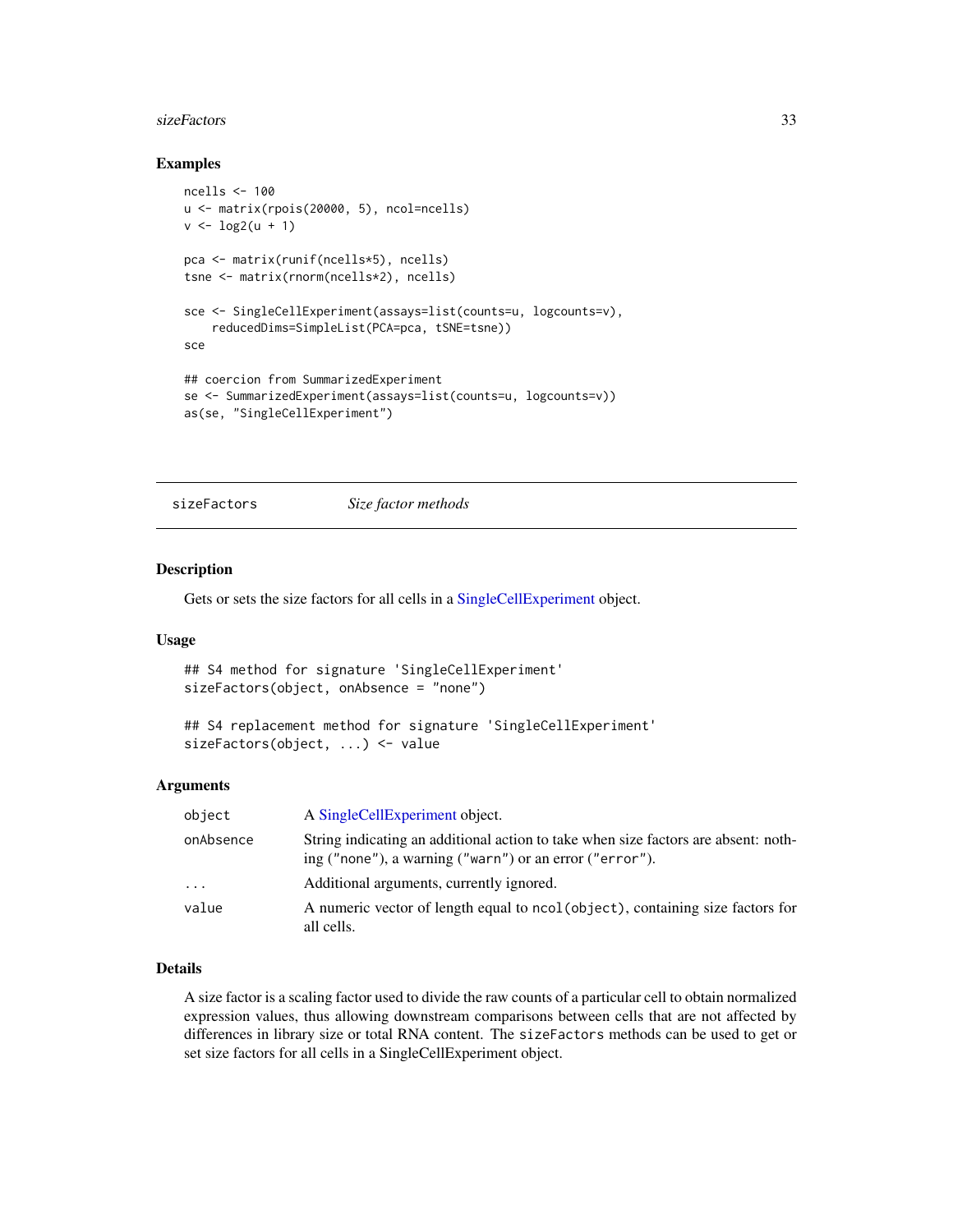<span id="page-33-0"></span>When setting size factors, the values are stored in the [colData](#page-0-0) as the [sizeFactors](#page-32-1) field. This name is chosen for general consistency with other packages (e.g.,  $DESeq2$ ) and to allow the size factors to be easily extracted from the [colData](#page-0-0) for use as covariates.

For developers, onAbsence is provided to make it easier to mandate that object has size factors. This avoids silent NULL values that flow to the rest of the function and make debugging difficult.

### Value

For sizeFactors, a numeric vector is returned containing size factors for all cells. If no size factors are available, a NULL is returned (and/or a warning or error, depending on onAbsence).

For sizeFactors<-, a modified object is returned with size factors in its [colData](#page-0-0).

#### Author(s)

Aaron Lun

### See Also

[SingleCellExperiment,](#page-30-1) for the underlying class definition.

librarySizeFactors from the scater package or computeSumFactors from the scran package, as examples of functions that compute the size factors.

#### Examples

```
example(SingleCellExperiment, echo=FALSE) # Using the class example
sizeFactors(sce) <- runif(ncol(sce))
sizeFactors(sce)
```
<span id="page-33-1"></span>splitAltExps *Split off alternative features*

### Description

Split a [SingleCellExperiment](#page-30-1) based on the feature type, creating alternative Experiments to hold features that are not in the majority set.

#### Usage

splitAltExps(x, f, ref = NULL)

#### Arguments

|     | A SingleCellExperiment object.                                                                          |
|-----|---------------------------------------------------------------------------------------------------------|
| f   | A character vector or factor of length equal to $nrow(x)$ , specifying the feature<br>type of each row. |
| ref | String indicating which level of f should be treated as the main set.                                   |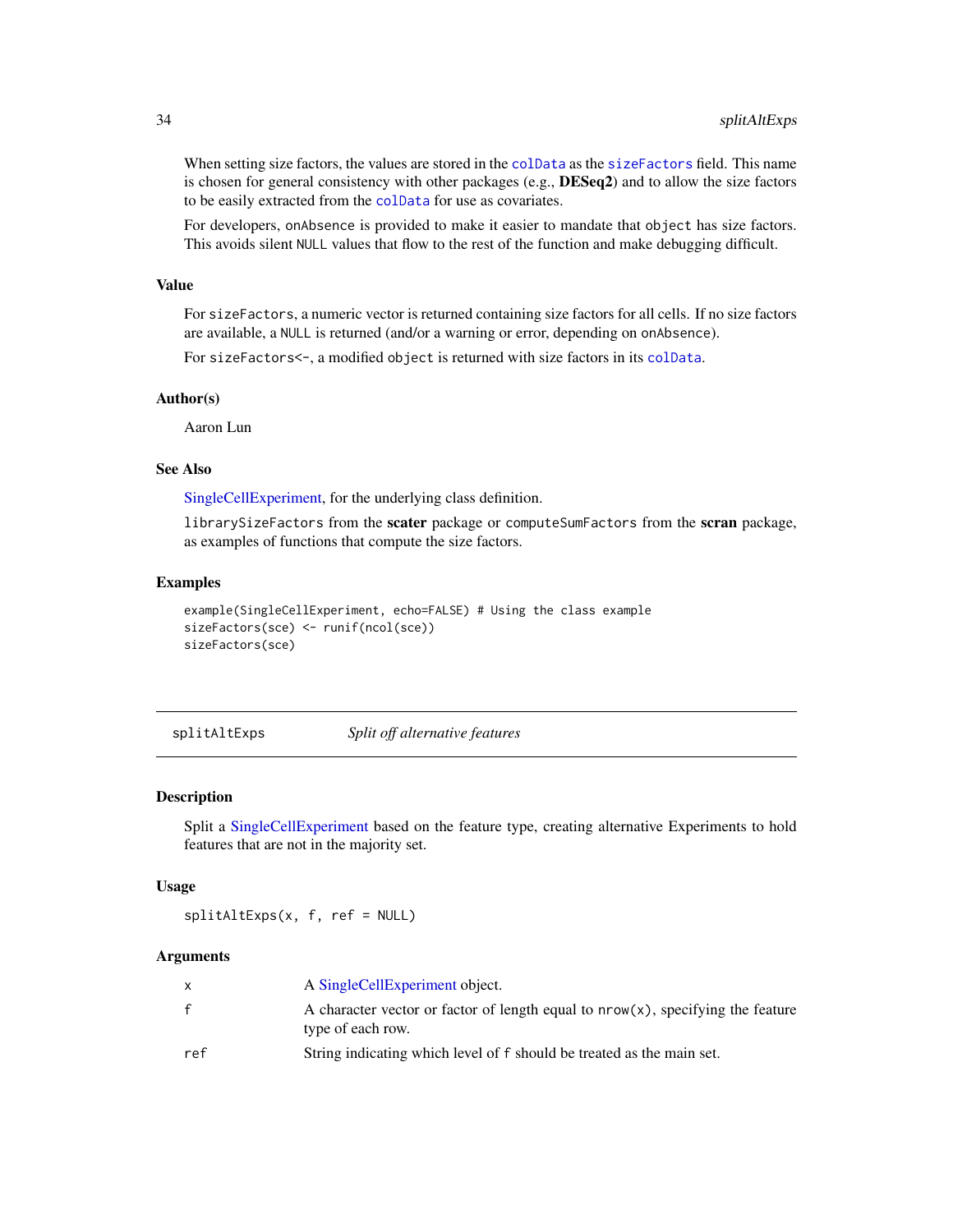### <span id="page-34-0"></span>Subsetting LEMs 35

### Details

This function provides a convenient way to create a SingleCellExperiment with alternative Experiments. For example, a SingleCellExperiment with rows corresponding to all features can be quickly split into endogenous genes (main) and other alternative features like spike-in transcripts and antibody tags.

By default, the most frequent level of f is treated as the ref if the latter is not specified.

#### Value

A SingleCellExperiment where each row corresponds to a feature in the main set. Each other feature type is stored as an alternative Experiment, accessible by [altExp](#page-1-2). ref is used as the [mainExpName](#page-1-2).

#### Author(s)

Aaron Lun

### See Also

[altExp](#page-1-2), to access and manipulate the alternative Experiment fields.

[unsplitAltExps](#page-37-1), to reverse the splitting.

### Examples

```
example(SingleCellExperiment, echo=FALSE)
feat.type <- sample(c("endog", "ERCC", "CITE"), nrow(sce),
    replace=TRUE, p=c(0.8, 0.1, 0.1))
sce2 <- splitAltExps(sce, feat.type)
sce2
```
Subsetting LEMs *LEM subsetting methods*

### **Description**

Methods to subset LinearEmbeddingMatrix objects.

### Usage

```
## S4 method for signature 'LinearEmbeddingMatrix, ANY, ANY'
x[i, j, ..., drop=TRUE]
## S4 replacement method for signature
## 'LinearEmbeddingMatrix,ANY,ANY,LinearEmbeddingMatrix'
x[i, j] <- value
```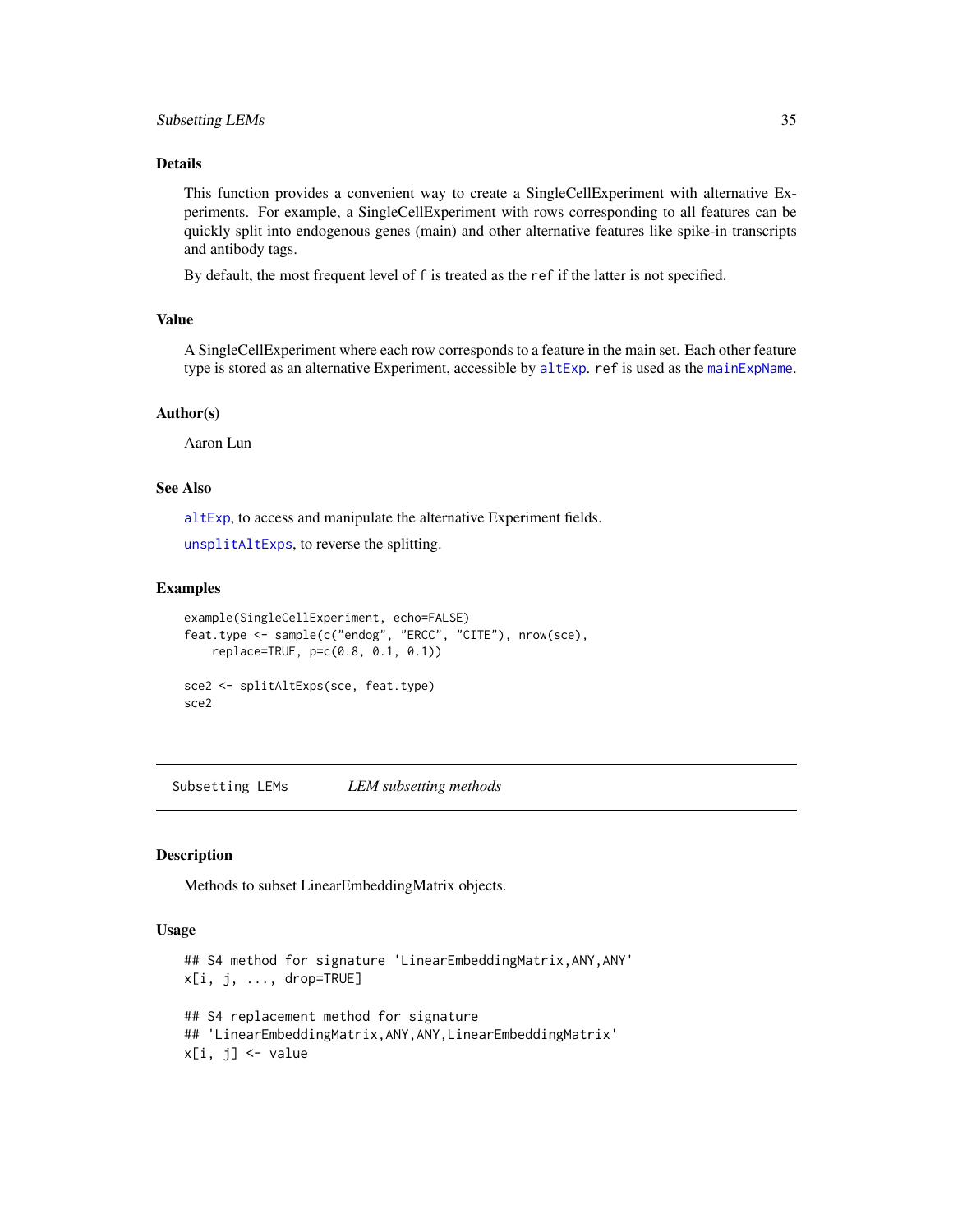#### **Arguments**

| x        | A LinearEmbeddingMatrix object.                                                                                                                                                                                                     |
|----------|-------------------------------------------------------------------------------------------------------------------------------------------------------------------------------------------------------------------------------------|
| i, j     | A vector of logical or integer subscripts, indicating the rows and columns to be<br>subsetted for i and j, respectively.                                                                                                            |
| $\cdots$ | Extra arguments that are ignored.                                                                                                                                                                                                   |
| drop     | A logical scalar indicating whether the result should be coerced to the lowest<br>possible dimension.                                                                                                                               |
| value    | A LinearEmbeddingMatrix object with number of rows equal to length of i (or<br>that of x, if i is not specified). The number of columns must be equal to the<br>length of $j$ (or number of columns in x, if $j$ is not specified). |

### Details

Subsetting yields a LinearEmbeddingMatrix object containing the specified rows (samples) and columns (factors). If column subsetting is performed, values of featureLoadings and factorData will be modified to retain only the selected factors.

If drop=TRUE and the subsetting would produce dimensions of length 1, those dimensions are dropped and a vector is returned directly from sampleFactors. This mimics the expected behaviour from a matrix-like object. Users should set drop=FALSE to ensure that a LinearEmbeddingMatrix is returned.

For subset replacement, if neither i or j are set, x will be effectively replaced by value. However, row and column names will *not* change, consistent with replacement in ordinary matrices.

#### Value

For [, a subsetted LinearEmbeddingMatrix object is returned.

For [<-, a modified LinearEmbeddingMatrix object is returned.

#### Author(s)

Aaron Lun

### See Also

[LinearEmbeddingMatrix-class](#page-14-1)

#### Examples

example(LinearEmbeddingMatrix, echo=FALSE) # using the class example

lem[1:10,] lem[,1:5] lem2 <- lem lem2[1:10,] <- lem[11:20,]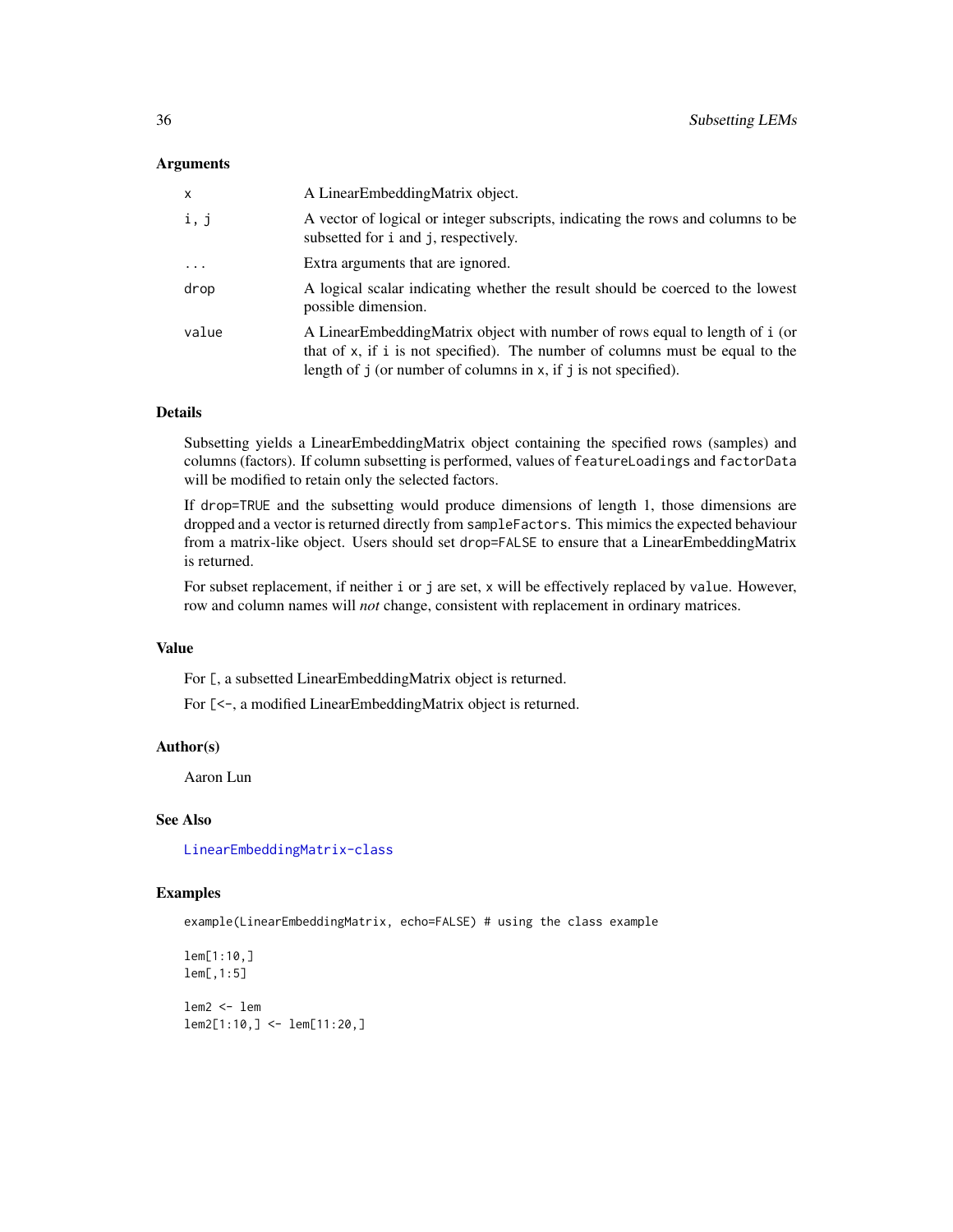<span id="page-36-1"></span><span id="page-36-0"></span>

#### Description

Swap the main Experiment for an alternative Experiment in a [SingleCellExperiment](#page-30-1) object.

#### Usage

 $swap$ AltExp(x, name, saved = mainExpName(x), withColData = TRUE)

#### Arguments

| $\mathsf{x}$ | A Single Cell Experiment object.                                                                                                              |
|--------------|-----------------------------------------------------------------------------------------------------------------------------------------------|
| name         | String or integer scalar specifying the alternative Experiment to use to replace<br>the main Experiment.                                      |
| saved        | String specifying the name to use to save the original x as an alternative experi-<br>ment in the output. If NULL, the original is not saved. |
| withColData  | Logical scalar specifying whether the column metadata of x should be preserved<br>in the output.                                              |

#### Details

During the course of an analysis, we may need to perform operations on each of the alternative Experiments in turn. This would require us to repeatedly call  $altExp(x, name)$  prior to running downstream functions on those Experiments. In such cases, it may be more convenient to switch the main Experiment with the desired alternative Experiments, allowing a particular section of the analysis to be performed on the latter by default.

For example, the initial phases of the analysis might use the entire set of features. At some point, we might want to focus only on a subset of features of interest, but we do not want to discard the rest of the features. This can be achieved by storing the subset as an alternative Experiment and swapping it with the main Experiment, as shown in the Examples below.

If withColData=TRUE, the column metadata of the output object is set to colData $(x)$ . As a sideeffect, any column data previously  $altExp(x, name)$  is stored in the saved alternative Experiment of the output. This is necessary to preserve the column metadata while achieving reversibility (see below). Setting withColData=FALSE will omit the colData exchange.

swapAltExp is almost perfectly reversible, i.e., swapAltExp(swapAltExp(x, name, saved), saved, name) should return something very similar to x. The only exceptions are that the order of [altExpNames](#page-1-2) is changed, and that any non-NULL [mainExpName](#page-1-2) in  $altExp(x, name)$  will be lost.

### Value

A SingleCellExperiment derived from  $altExp(x, name)$ . This contains all alternative Experiments in  $altExpress(x)$ , excluding the one that was promoted to the main Experiment. An additional alternative Experiment containing x may be included if saved is specified.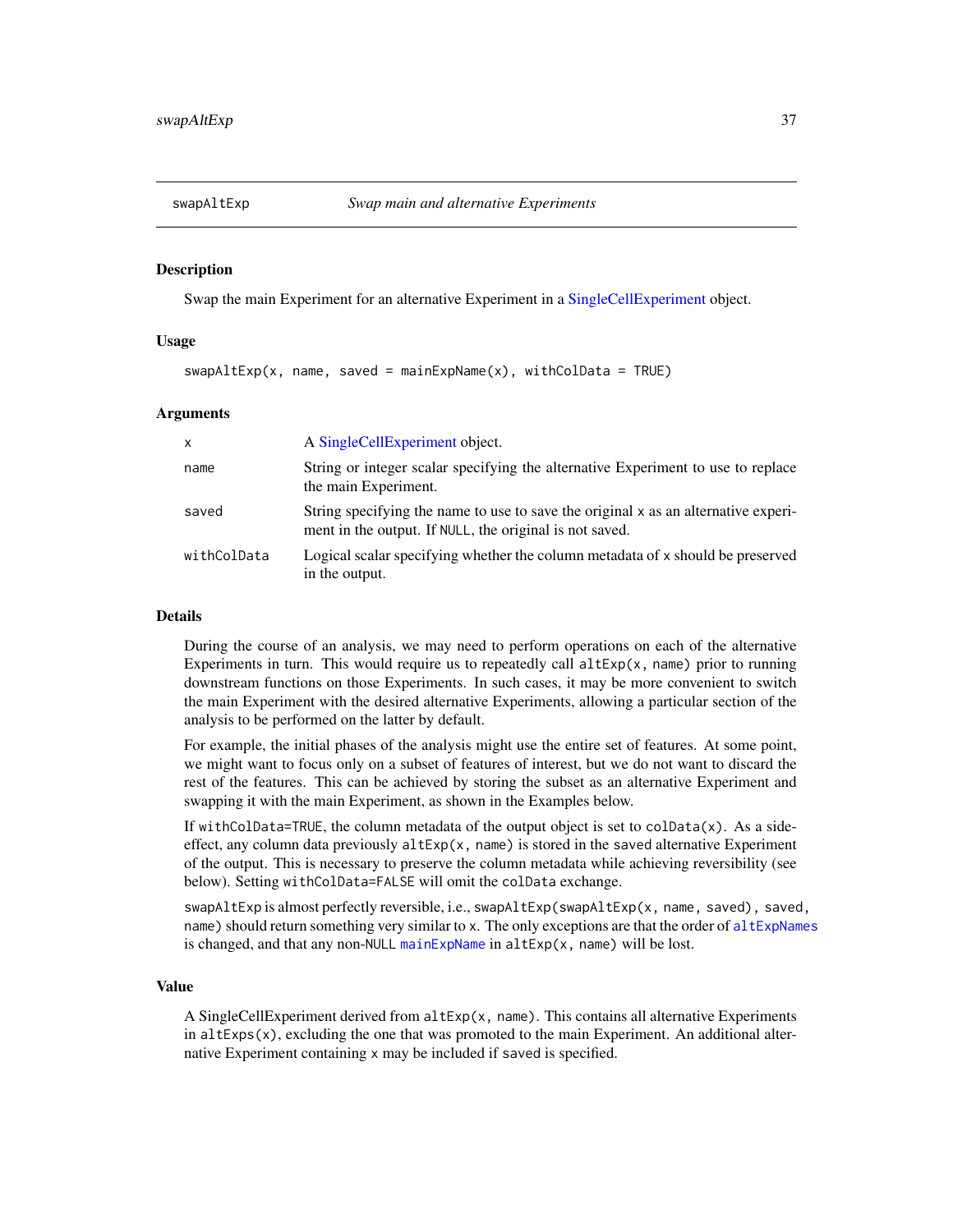#### Author(s)

Aaron Lun

### See Also

[altExps](#page-1-1), for a description of the alternative Experiment concept.

### Examples

example(SingleCellExperiment, echo=FALSE) # using the class example

# Let's say we defined a subset of genes of interest. # We can save the feature set as its own altExp. hvgs  $<-1:10$ altExp(sce, "subset") <- sce[hvgs,]

```
# At some point, we want to do our analysis on the HVGs only,
# but we want to hold onto the other features for later reference.
sce <- swapAltExp(sce, name="subset", saved="all")
sce
```
# Once we're done, it is straightforward to switch back. swapAltExp(sce, "all")

<span id="page-37-1"></span>unsplitAltExps *Unsplit the alternative experiments*

### Description

Combine the main and alternative experiments back into one [SingleCellExperiment](#page-30-1) object. This is effectively the reverse operation to [splitAltExps](#page-33-1).

#### Usage

```
unsplitAltExps(sce, prefix.rows = TRUE, prefix.cols = TRUE, delayed = TRUE)
```
### Arguments

| sce         | A SingleCellExperiment containing alternative experiments in the altExps slot.                                                                                                            |
|-------------|-------------------------------------------------------------------------------------------------------------------------------------------------------------------------------------------|
| prefix.rows | Logical scalar indicating whether the (non-NULL) row names should be prefixed<br>with the name of the alternative experiment.                                                             |
| prefix.cols | Logical scalar indicating whether the names of column-related fields should be<br>prefixed with the name of the alternative experiment. If NA, any coldata of the<br>altExps are ignored. |
| delayed     | Logical scalar indicating whether the combining of the assays should be delayed.                                                                                                          |
|             |                                                                                                                                                                                           |

<span id="page-37-0"></span>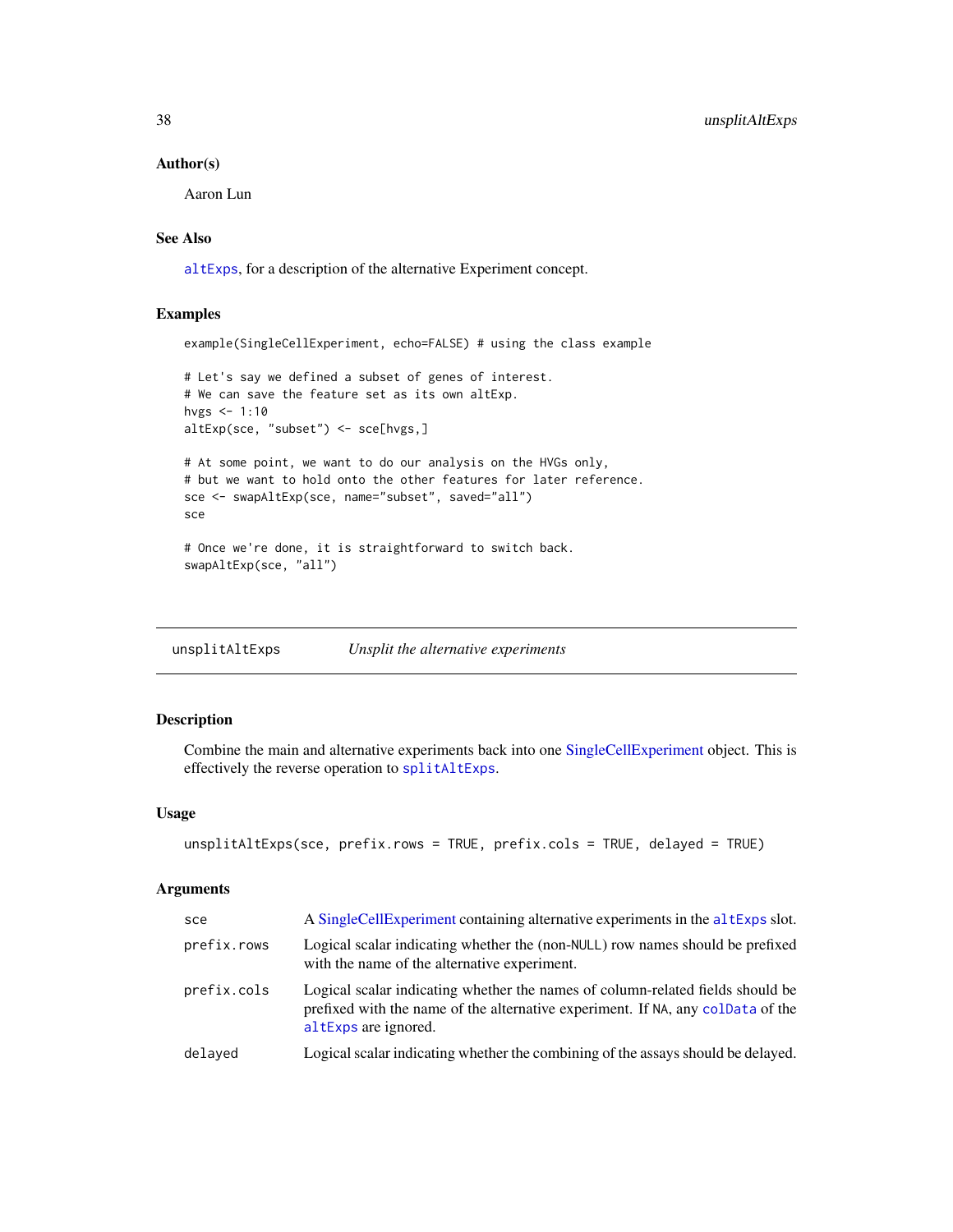### <span id="page-38-0"></span>unsplitAltExps 39

### Details

This function is intended for downstream applications that accept a SingleCellExperiment but are not aware of the [altExps](#page-1-1) concept. By consolidating all data together, applications like **iSEE** can use the same machinery to visualize any feature of interest across all modalities. However, for quantitative analyses, it is usually preferable to keep different modalities separate.

Assays with the same name are [rbind](#page-0-0)ed together in the output object. If a particular name is not present for any experiment, its values are filled in with the appropriately typed NA instead. By default, this is done efficiently via [ConstantMatrix](#page-0-0) abstractions to avoid actually creating a dense matrix of NAs. If delayed=FALSE, the combining of matrices is done without any [DelayedArray](#page-0-0) wrappers, yielding a simpler matrix representation at the cost of increasing memory usage.

Any [colData](#page-0-0) or [reducedDims](#page-17-1) in the alternative experiments are added to those of the main experiment. The names of these migrated fields are prefixed by the name of the alternative experiment if prefix.cols=TRUE.

Setting prefix.rows=FALSE, prefix.cols=NA and delayed=FALSE will reverse the effects of [splitAltExps](#page-33-1).

### Value

A SingleCellExperiment where all features in the alternative experiments of sce are now features in the main experiment. The output object has no alternative experiments of its own.

#### Author(s)

Aaron Lun

#### See Also

[splitAltExps](#page-33-1), which does the reverse operation of this function.

#### Examples

```
counts <- matrix(rpois(10000, 5), ncol=100)
sce <- SingleCellExperiment(assays=list(counts=counts))
feat.type <- sample(c("endog", "ERCC", "adt"), nrow(sce),
   replace=TRUE, p=c(0.8, 0.1, 0.1))
sce <- splitAltExps(sce, feat.type)
# Making life a little more complicated.
logcounts(sce) <- log2(counts(sce) + 1)
sce$cluster <- sample(5, ncol(sce), replace=TRUE)
reducedDim(sce, "PCA") <- matrix(rnorm(ncol(sce)*2), ncol=2)
# Now, putting Humpty Dumpty back together again.
```

```
restored <- unsplitAltExps(sce)
restored
```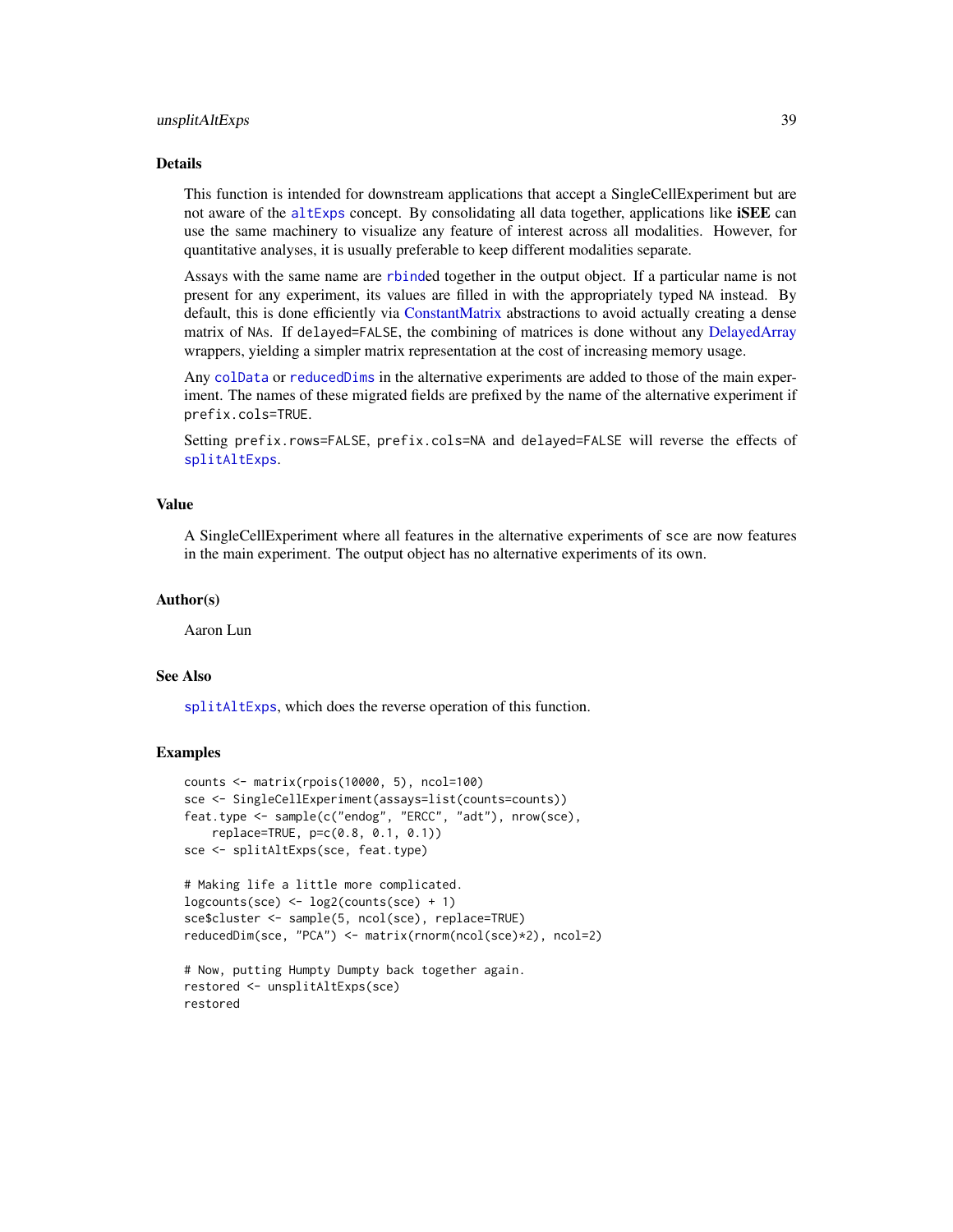#### Description

Update [SingleCellExperiment](#page-30-1) objects to the latest version of the class structure. This is usually called by methods in the **SingleCellExperiment** package rather than by users or downstream packages.

### Usage

```
## S4 method for signature 'SingleCellExperiment'
updateObject(object, ..., verbose = FALSE)
```
#### Arguments

| object                  | A old SingleCellExperiment object.                                                         |
|-------------------------|--------------------------------------------------------------------------------------------|
| $\cdot$ $\cdot$ $\cdot$ | Additional arguments that are ignored.                                                     |
| verbose                 | Logical scalar indicating whether a message should be emitted as the object is<br>updated. |

### Details

This function updates the SingleCellExperiment to match changes in the internal class representation. Changes are as follows:

- Objects created before 1.7.1 are modified to include [altExps](#page-1-1) and [reducedDims](#page-17-1) fields in their internal column metadata. Reduced dimension results previously in the reducedDims slot are transferred to the reducedDims field.
- Objects created before 1.9.1 are modified so that the size factors are stored by [sizeFactors<](#page-0-0) in [colData](#page-0-0) rather than [int\\_colData](#page-26-2).

#### Value

An updated version of object.

#### Author(s)

Aaron Lun

#### See Also

[objectVersion](#page-28-1), which is used to determine if the object is up-to-date.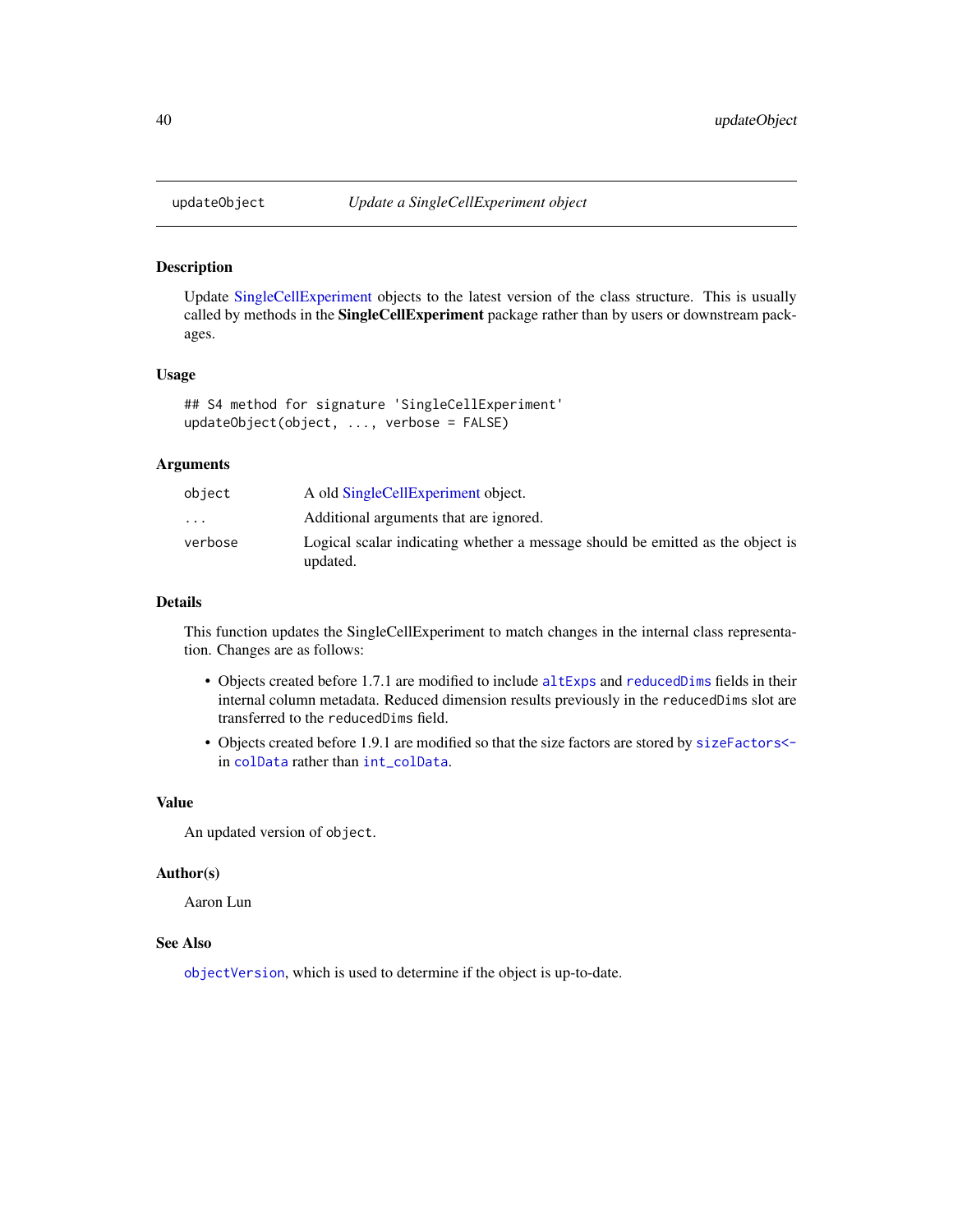# <span id="page-40-0"></span>**Index**

[,DualSubset,ANY,ANY,ANY-method *(*rowPairs*)*, [20](#page-19-0) [,LinearEmbeddingMatrix,ANY,ANY,ANY-method *(*Subsetting LEMs*)*, [35](#page-34-0) [,LinearEmbeddingMatrix,ANY,ANY-method *(*Subsetting LEMs*)*, [35](#page-34-0) [,LinearEmbeddingMatrix,ANY-method *(*Subsetting LEMs*)*, [35](#page-34-0) [,SingleCellExperiment,ANY,ANY,ANY-method *(*SCE-combine*)*, [25](#page-24-0) [,SingleCellExperiment,ANY,ANY-method *(*SCE-combine*)*, [25](#page-24-0) [,SingleCellExperiment,ANY-method *(*SCE-combine*)*, [25](#page-24-0) [,SummarizedExperimentByColumn,ANY,ANY,ANY-method altExps, [2,](#page-1-0) *[6,](#page-5-0) [7](#page-6-0)*, *[12](#page-11-0)*, *[25,](#page-24-0) [26](#page-25-0)*, *[28](#page-27-0)*, *[30](#page-29-0)[–32](#page-31-0)*, *[38](#page-37-0)[–40](#page-39-0) (*altExps*)*, [2](#page-1-0) [.reduced.dim.matrix *(*reduced.dim.matrix*)*, [17](#page-16-0) [<-,DualSubset,ANY,ANY,ANY-method *(*rowPairs*)*, [20](#page-19-0) [<-,LinearEmbeddingMatrix,ANY,ANY,LinearEmbed**&ingMated**x4[met](#page-18-0)hod *(*Subsetting LEMs*)*, [35](#page-34-0) [<-,SingleCellExperiment,ANY,ANY,SingleCellExpermiamentxymethoddingMatrix-method *(*SCE-combine*)*, [25](#page-24-0) [<-,SummarizedExperimentByColumn,ANY,ANY,ANY-anestangd[24](#page-23-0) *(*altExps*)*, [2](#page-1-0) \$,LinearEmbeddingMatrix-method *(*Getter/setter methods*)*, [13](#page-12-0) \$<-,LinearEmbeddingMatrix-method *(*Getter/setter methods*)*, [13](#page-12-0) % *(*altExps*)*, [2](#page-1-0) altExp, *[35](#page-34-0)* altExp *(*altExps*)*, [2](#page-1-0) altExp,SingleCellExperiment,character-method *(*altExps*)*, [2](#page-1-0) altExp,SingleCellExperiment,missing-method *(*altExps*)*, [2](#page-1-0) altExp,SingleCellExperiment,numeric-method *(*altExps*)*, [2](#page-1-0) altExp<- *(*altExps*)*, [2](#page-1-0) altExp<-,SingleCellExperiment,character-method *(*altExps*)*, [2](#page-1-0) altExp<-,SingleCellExperiment,missing-method *(*altExps*)*, [2](#page-1-0) altExp<-,SingleCellExperiment,numeric-method *(*altExps*)*, [2](#page-1-0) altExpNames, *[25,](#page-24-0) [26](#page-25-0)*, *[37](#page-36-0)* altExpNames *(*altExps*)*, [2](#page-1-0) altExpNames,SingleCellExperiment-method *(*altExps*)*, [2](#page-1-0) altExpNames<- *(*altExps*)*, [2](#page-1-0) altExpNames<-,SingleCellExperiment,character-method *(*altExps*)*, [2](#page-1-0) altExps,SingleCellExperiment-method *(*altExps*)*, [2](#page-1-0) altExps<- *(*altExps*)*, [2](#page-1-0) altExps<-,SingleCellExperiment-method *(*altExps*)*, [2](#page-1-0) applySCE, [5,](#page-4-0) *[30,](#page-29-0) [31](#page-30-0) (*Getter/setter methods*)*, [13](#page-12-0) assays, *[32](#page-31-0)* c,DualSubset-method *(*rowPairs*)*, [20](#page-19-0) c,SummarizedExperimentByColumn-method *(*altExps*)*, [2](#page-1-0) cbind, *[11](#page-10-0)*, *[25](#page-24-0)* cbind,LinearEmbeddingMatrix-method *(*Combining LEMs*)*, [11](#page-10-0) cbind, SingleCellExperiment-method *(*SCE-combine*)*, [25](#page-24-0) cbind.reduced.dim.matrix *(*reduced.dim.matrix*)*, [17](#page-16-0) check *(*altExps*)*, [2](#page-1-0) clearSizeFactors *(*defunct*)*, [12](#page-11-0) clearSpikes *(*defunct*)*, [12](#page-11-0)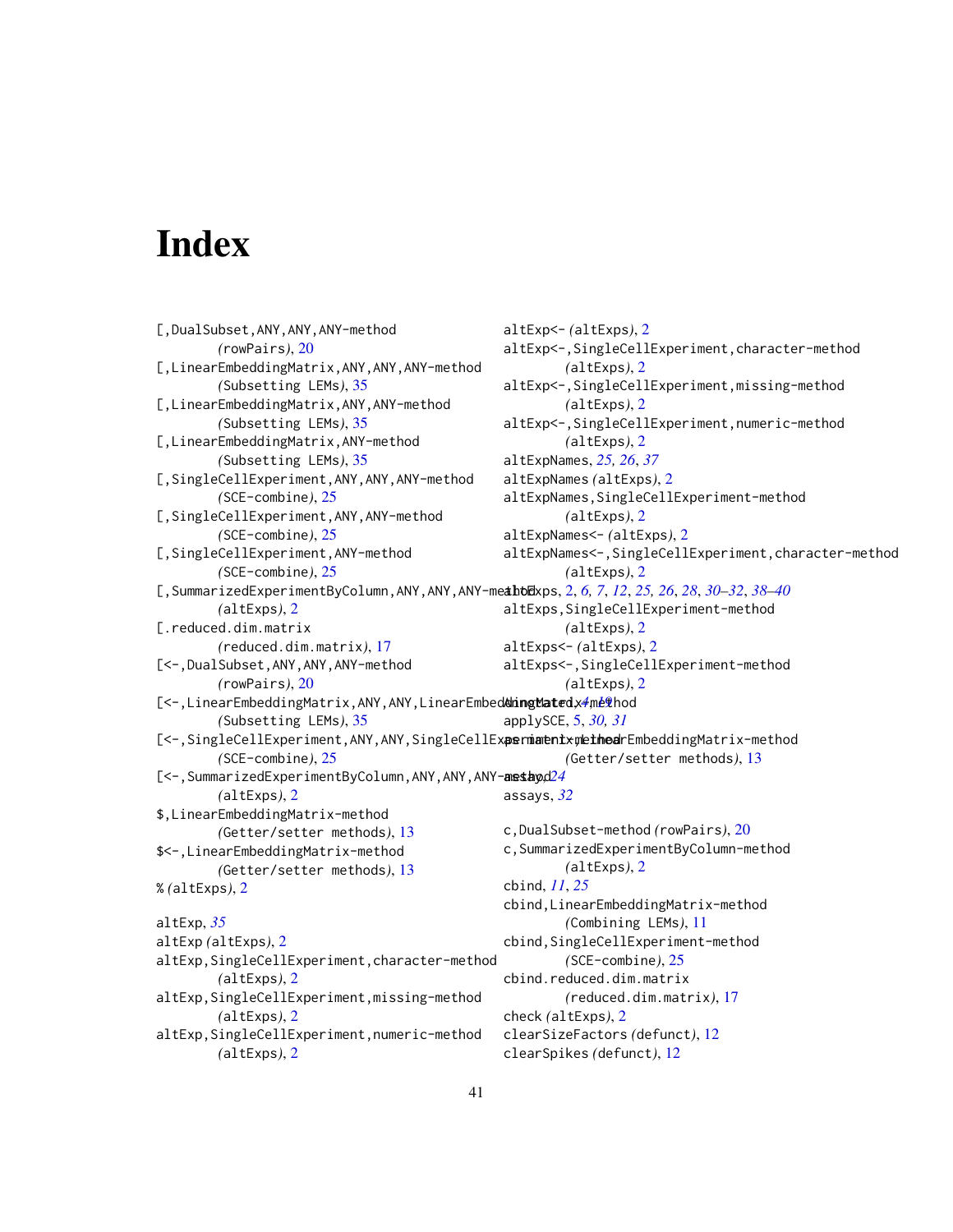```
coerce,RangedSummarizedExperiment,SingleCellExpertiseSthgeedCedlExperiment-method
        (SingleCellExperiment-class),
        31
coerce,SummarizedExperiment,SingleCellExperimentntethoglingleCellExperiment-method
        (SingleCellExperiment-class),
        31
colData, 3, 8, 26–28, 32, 34, 38–40
colData,SingleCellExperiment-method
        (SCE-internals), 27
colLabels, 7, 32
colLabels,SingleCellExperiment-method
        (colLabels), 7
colLabels<- (colLabels), 7
colLabels<-,SingleCellExperiment-method
        (colLabels), 7
colPair (colPairs), 9
colPair,SingleCellExperiment,character-method
        (colPairs), 9
colPair,SingleCellExperiment,missing-method
        (colPairs), 9
colPair,SingleCellExperiment,numeric-method
        (colPairs), 9
colPair<- (colPairs), 9
colPair<-,SingleCellExperiment,character-method
doesn't (altExps), 2
        (colPairs), 9
colPair<-,SingleCellExperiment,missing-method
factorData (Getter/setter methods), 13
        (colPairs), 9
colPair<-,SingleCellExperiment,numeric-method<br>
colPair<-,SingleCellExperiment,numeric-method
        (colPairs), 9
colPairNames (colPairs), 9
colPairNames,SingleCellExperiment-method
        (colPairs), 9
colPairNames<- (colPairs), 9
colPairNames<-,SingleCellExperiment,character-method
methods), 13
        (colPairs), 9
colPairs, 9, 10, 22, 26, 32
colPairs,SingleCellExperiment-method
        (colPairs), 9
colPairs<- (colPairs), 9
colPairs<-,SingleCellExperiment-method
        (colPairs), 9
combineCols, 26
combineCols,SingleCellExperiment-method
        (SCE-combine), 25
Combining LEMs, 11
complain. (altExps), 2
ConstantMatrix, 39
counts (SCE-assays), 24
                                                        (SCE-assays), 24
                                                counts<- (SCE-assays), 24
                                                        (SCE-assays), 24
                                                cpm (SCE-assays), 24
                                                cpm,SingleCellExperiment-method
                                                        (SCE-assays), 24
                                                cpm<- (SCE-assays), 24
                                                cpm<-,SingleCellExperiment-method
                                                        (SCE-assays), 24
                                               DataFrame, 27, 28
                                               defunct, 12
                                               DelayedArray, 39
                                               dim,LinearEmbeddingMatrix-method
                                                        (Getter/setter methods), 13
                                                dimnames,LinearEmbeddingMatrix-method
                                                        (Getter/setter methods), 13
                                                dimnames<-,LinearEmbeddingMatrix,ANY-method
                                                        (Getter/setter methods), 13
                                                dimnames<-,LinearEmbeddingMatrix-method
                                                        (Getter/setter methods), 13
                                                Dumping (altExps), 2
                                                        (Getter/setter methods), 13
                                                factorData<- (Getter/setter methods), 13
                                                factorData<-,LinearEmbeddingMatrix-method
                                                        (Getter/setter methods), 13
                                                featureLoadings (Getter/setter
                                                featureLoadings,LinearEmbeddingMatrix-method
                                                        (Getter/setter methods), 13
                                                featureLoadings<- (Getter/setter
                                                        methods), 13
                                                featureLoadings<-,LinearEmbeddingMatrix-method
                                                        (Getter/setter methods), 13
                                               Getter/setter methods, 13
                                                here, (altExps), 2
                                                int_colData, 40
                                                int_colData (SCE-internals), 27
                                                int_colData,SingleCellExperiment-method
                                                        (SCE-internals), 27
```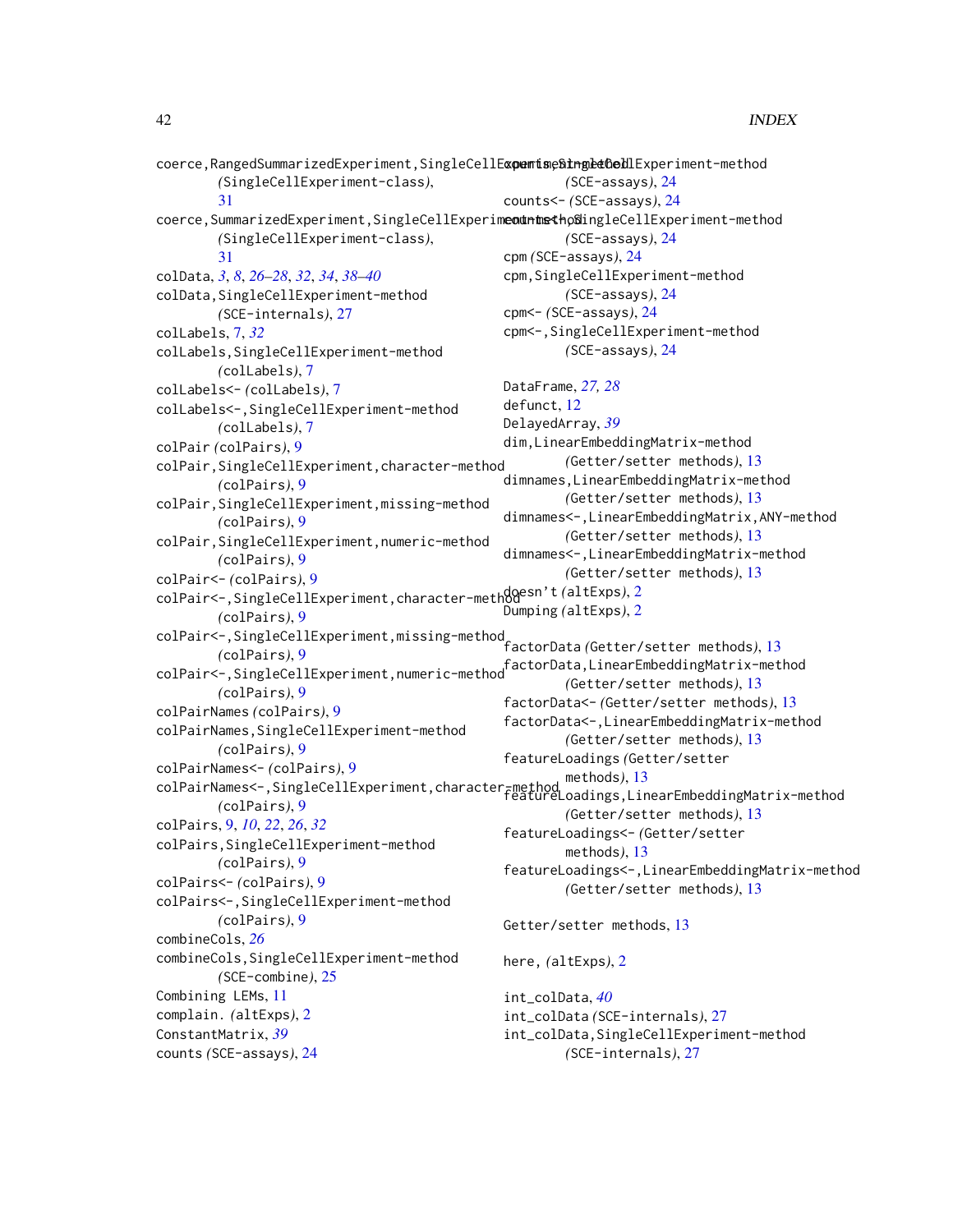### $I<sub>N</sub>$  and  $I<sub>3</sub>$  and  $I<sub>43</sub>$

```
int_colData<- (SCE-internals), 27
int_colData<-,SingleCellExperiment-method
        (SCE-internals), 27
int_elementMetadata (SCE-internals), 27
int_elementMetadata,SingleCellExperiment-method
        (SCE-internals), 27
int_elementMetadata<- (SCE-internals),
        27
int_elementMetadata<-,SingleCellExperiment-method
        (SCE-internals), 27
int_metadata (SCE-internals), 27
int_metadata,SingleCellExperiment-method
        (SCE-internals), 27
int_metadata<- (SCE-internals), 27
int_metadata<-,SingleCellExperiment-method
        (SCE-internals), 27
isSpike (defunct), 12
isSpike<- (defunct), 12
```
lapply, *[6](#page-5-0)* length,DualSubset-method *(*rowPairs*)*, [20](#page-19-0) length,SummarizedExperimentByColumn-method *(*altExps*)*, [2](#page-1-0) LinearEmbeddingMatrix, *[14](#page-13-0)*, [15,](#page-14-0) *[16](#page-15-0)*, *[19](#page-18-0)* LinearEmbeddingMatrix-class *(*LinearEmbeddingMatrix*)*, [15](#page-14-0) List, *[3](#page-2-0)*, *[9](#page-8-0)*, *[18](#page-17-0)*, *[20](#page-19-0)* logcounts *(*SCE-assays*)*, [24](#page-23-0) logcounts,SingleCellExperiment-method *(*SCE-assays*)*, [24](#page-23-0) logcounts<- *(*SCE-assays*)*, [24](#page-23-0) logcounts<-,SingleCellExperiment-method *(*SCE-assays*)*, [24](#page-23-0)

mainExpName, *[35](#page-34-0)*, *[37](#page-36-0)* mainExpName *(*altExps*)*, [2](#page-1-0) mainExpName,SingleCellExperiment-method *(*altExps*)*, [2](#page-1-0) mainExpName<- *(*altExps*)*, [2](#page-1-0) *(*altExps*)*, [2](#page-1-0) mcols, *[4](#page-3-0)*, *[10](#page-9-0)*, *[19](#page-18-0)*, *[21](#page-20-0)* metadata, *[4](#page-3-0)*, *[19](#page-18-0)*, *[27,](#page-26-0) [28](#page-27-0)* methods *(*altExps*)*, [2](#page-1-0) Miscellaneous LEM, [16](#page-15-0)

names,SummarizedExperimentByColumn-method *(*altExps*)*, [2](#page-1-0)

mainExpName<-,SingleCellExperiment,character\_**0&dN&&dDime**tho**g**ingleCellExperiment,missing-method names<-,SummarizedExperimentByColumn-method *(*altExps*)*, [2](#page-1-0) normcounts *(*SCE-assays*)*, [24](#page-23-0) normcounts,SingleCellExperiment-method *(*SCE-assays*)*, [24](#page-23-0) normcounts<- *(*SCE-assays*)*, [24](#page-23-0) normcounts<-,SingleCellExperiment-method *(*SCE-assays*)*, [24](#page-23-0) objectVersion, *[40](#page-39-0)* objectVersion *(*SCE-miscellaneous*)*, [29](#page-28-0) objectVersion,SingleCellExperiment-method *(*SCE-miscellaneous*)*, [29](#page-28-0) parallel\_slot\_names,SingleCellExperiment-method *(*SCE-internals*)*, [27](#page-26-0) RangedSummarizedExperiment, *[31,](#page-30-0) [32](#page-31-0)* rbind, *[25](#page-24-0)*, *[39](#page-38-0)* rbind,LinearEmbeddingMatrix-method *(*Combining LEMs*)*, [11](#page-10-0) rbind,SingleCellExperiment-method *(*SCE-combine*)*, [25](#page-24-0) rbind.reduced.dim.matrix *(*reduced.dim.matrix*)*, [17](#page-16-0) reduced.dim.matrix, [17,](#page-16-0) *[19](#page-18-0)* reduced.dim.matrix-class *(*reduced.dim.matrix*)*, [17](#page-16-0) reducedDim, *[26](#page-25-0)*, *[28](#page-27-0)* reducedDim *(*reducedDims*)*, [18](#page-17-0) reducedDim,SingleCellExperiment,character-method *(*reducedDims*)*, [18](#page-17-0) reducedDim,SingleCellExperiment,missing-method *(*reducedDims*)*, [18](#page-17-0) reducedDim,SingleCellExperiment,numeric-method *(*reducedDims*)*, [18](#page-17-0) reducedDim<- *(*reducedDims*)*, [18](#page-17-0) reducedDim<-,SingleCellExperiment,character-method *(*reducedDims*)*, [18](#page-17-0) *(*reducedDims*)*, [18](#page-17-0) reducedDim<-,SingleCellExperiment,numeric-method *(*reducedDims*)*, [18](#page-17-0) reducedDimNames, *[25,](#page-24-0) [26](#page-25-0)* reducedDimNames *(*reducedDims*)*, [18](#page-17-0) reducedDimNames,SingleCellExperiment-method *(*reducedDims*)*, [18](#page-17-0) reducedDimNames<- *(*reducedDims*)*, [18](#page-17-0)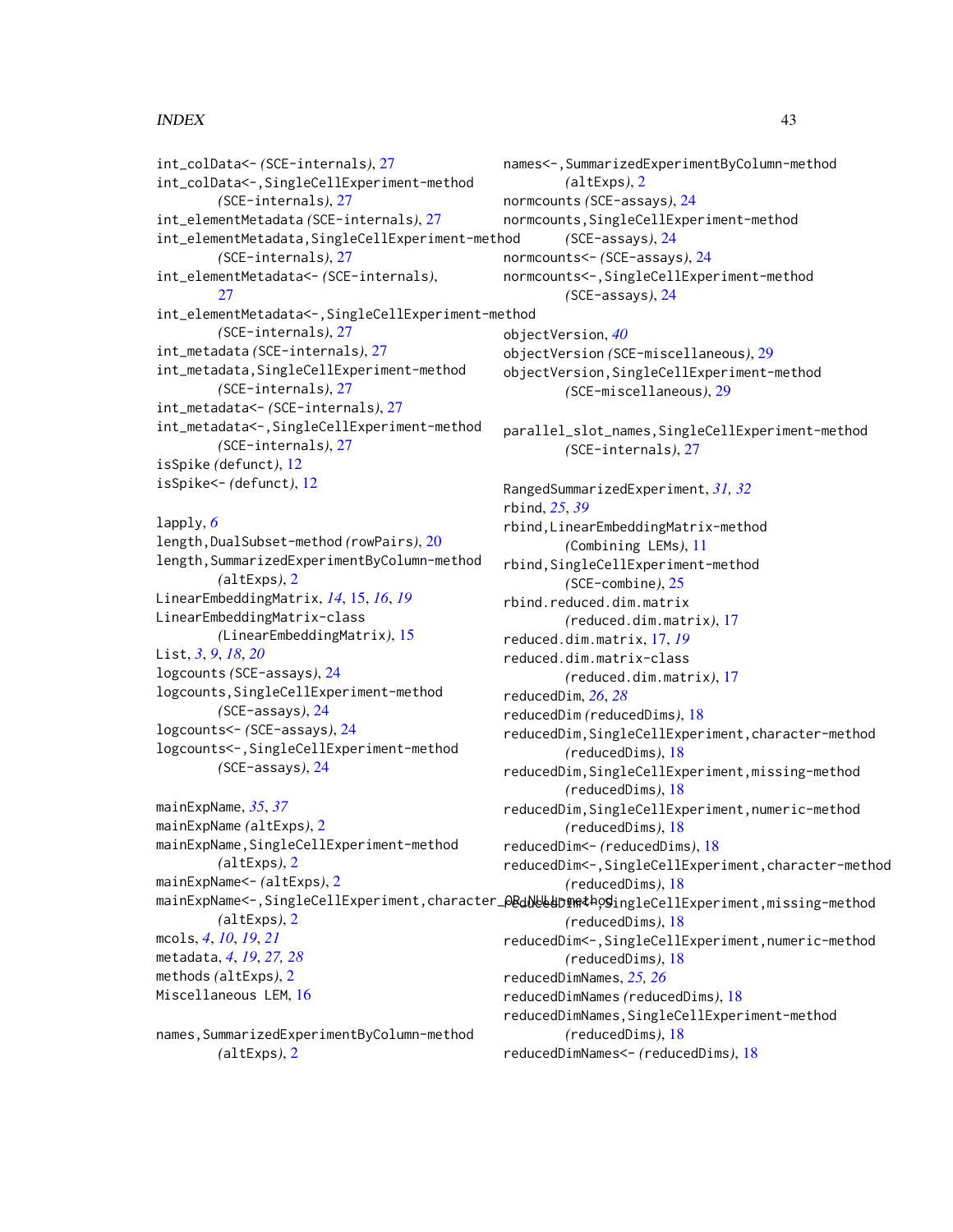```
reducedDimNames<-,SingleCellExperiment,charactamphefthotors,LinearEmbeddingMatrix-method
        (reducedDims), 18
reducedDims, 15, 17, 18, 19, 25, 26, 28, 31,
        32, 39, 40
reducedDims,SingleCellExperiment-method
        (reducedDims), 18
reducedDims<- (reducedDims), 18
reducedDims<-,SingleCellExperiment-method
        (reducedDims), 18
removeAltExps (altExps), 2
rowData, 23, 27, 28, 32
rowData,SingleCellExperiment-method
        (SCE-internals), 27
rowPair, 26
rowPair (rowPairs), 20
rowPair,SingleCellExperiment,character-method
        (rowPairs), 20
rowPair,SingleCellExperiment,missing-method
SingleCellExperiment, 2–10, 17–30, 33, 34,
        (rowPairs), 20
rowPair,SingleCellExperiment,numeric-method
SingleCellExperiment
        (rowPairs), 20
rowPair<- (rowPairs), 20
31
        (rowPairs), 20
rowPair<-,SingleCellExperiment,missing-method
sizeFactors, 12, 25, 32, 33, 34
        (rowPairs), 20
rowPair<-,SingleCellExperiment,numeric-method
        (rowPairs), 20
rowPairNames (rowPairs), 20
rowPairNames,SingleCellExperiment-method
        (rowPairs), 20
rowPairNames<- (rowPairs), 20
rowPairNames<-,SingleCellExperiment,characterSmeseotd35
        (rowPairs), 20
rowPairs, 10, 20, 21, 26, 32
rowPairs,SingleCellExperiment-method
        (rowPairs), 20
rowPairs<- (rowPairs), 20
rowPairs<-,SingleCellExperiment-method
        (rowPairs), 20
rowSubset, 22, 32
rowSubset,SingleCellExperiment-method
        (rowSubset), 22
rowSubset<- (rowSubset), 22
rowSubset<-,SingleCellExperiment-method
        (rowSubset), 22
sampleFactors (Getter/setter methods),
                                                       (Getter/setter methods), 13
                                              sampleFactors<- (Getter/setter
                                                       methods), 13
                                               sampleFactors<-,LinearEmbeddingMatrix-method
                                                       (Getter/setter methods), 13
                                              SCE-assays, 24
                                              SCE-combine, 25
                                              SCE-internals, 27
                                              SCE-miscellaneous, 29
                                              SEBC (altExps), 2
                                              SelfHits, 9, 10, 20, 21, 32
                                              show,LinearEmbeddingMatrix-method
                                                       (Miscellaneous LEM), 16
                                              show,SingleCellExperiment-method
                                                       (SCE-miscellaneous), 29
                                               simplifyToSCE, 6, 7, 30
                                                       37, 38, 40
                                                       (SingleCellExperiment-class),
                                                       31
                                              sizeFactorNames (defunct), 12
                                              sizeFactors,SingleCellExperiment-method
                                                       (sizeFactors), 33
                                              sizeFactors<-,SingleCellExperiment-method
                                                       (sizeFactors), 33
                                              so (altExps), 2
                                               spikeNames (defunct), 12
                                               splitAltExps, 4, 34, 38, 39
                                               SummarizedExperiment, 2, 3, 8, 26, 30–32
                                               swapAltExp, 4, 37
                                               that (altExps), 2
                                               the (altExps), 2
                                               tpm (SCE-assays), 24
                                               tpm,SingleCellExperiment-method
                                                       (SCE-assays), 24
                                               tpm<- (SCE-assays), 24
                                               tpm<-,SingleCellExperiment-method
                                                       (SCE-assays), 24
                                              unsplitAltExps, 35, 38
                                              updateObject, 29, 40
                                              updateObject,SingleCellExperiment-method
                                                       (updateObject), 40
```